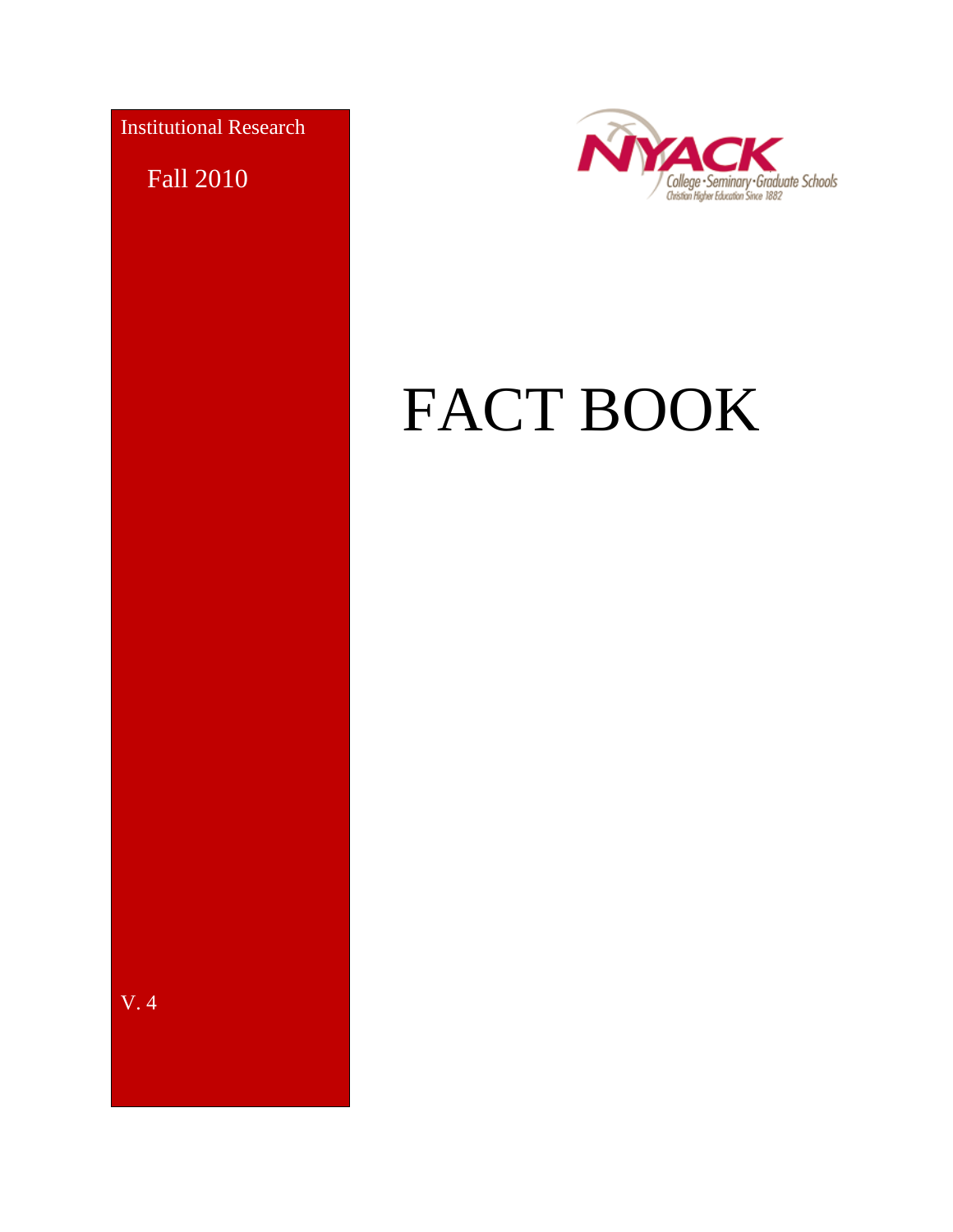#### **Nyack College Factbook, Fall 2010**

Initial printing 2/9/11 Revised 6/24/11, 8/10/11, 1/22/13

Electronic copy available at www.nyack.edu/facts

*For more information, contact:*

Office of Institutional Research Nyack College 1 South Blvd Nyack, NY 10960

(845) 675-4417 [ir@nyack.edu](mailto:ir@nyack.edu)

#### **Revisions Log**

| <b>Revision Date</b> | Page / Table               | Item                           | Type of Change | Change                                         |
|----------------------|----------------------------|--------------------------------|----------------|------------------------------------------------|
| 6/24/2011            |                            | Copyright /                    | Addition       |                                                |
|                      |                            | revisions page                 |                | Addition of page                               |
| 6/24/2011            |                            | Key / notes page Addition      |                | Addition of page                               |
|                      |                            | Retention /<br>graduation rate |                |                                                |
| 6/24/2011            |                            | pages                          | Addition       | Addition of pages                              |
| 6/24/2011            | <b>C&amp;MA Enrollment</b> | Title                          | Addition       | Elaboration of abbreviation                    |
| 6/24/2011            | FTE.                       | Title                          | Addition       | Elaboration of abbreviation                    |
| 6/24/2011            | Faculty                    | All data                       | Revision       | Source changed from Provost's Office to HR     |
| 6/24/2011            | Profile-MBA                | <b>Load Status</b>             | Revision       | Change in definition for FT (from 12 to 9)     |
| 6/24/2011            | Profile-MSOL               | Load Status                    | Revision       | Change in definition for FT (from 12 to 9)     |
| 6/24/2011            | Profile-by Site            | <b>Load Status</b>             | Revision       | FT & PT definition modified                    |
|                      | Profile-Inst               | Matriculation /                |                |                                                |
| 6/24/2011            | Summary                    | <b>Load Status</b>             | Addition       | Addition of categories                         |
| 6/24/2011            | Admission-FTF              | <b>ACT/SAT scores Addition</b> |                | Addition of section                            |
| 6/24/2011            | <b>Table of Contents</b>   | Various items                  | Revision       | Re-ordering of select items                    |
|                      | Pell Grant / 1st           | Pell Grant                     |                | Revisement of totals / addition of ethnicity & |
| 8/10/2011            | Generation                 | Recipients                     | Add / Revision | gender                                         |
| 1/22/2013            | Admission-FTF              | Percentages                    | Revision       | Percentage formulas revised                    |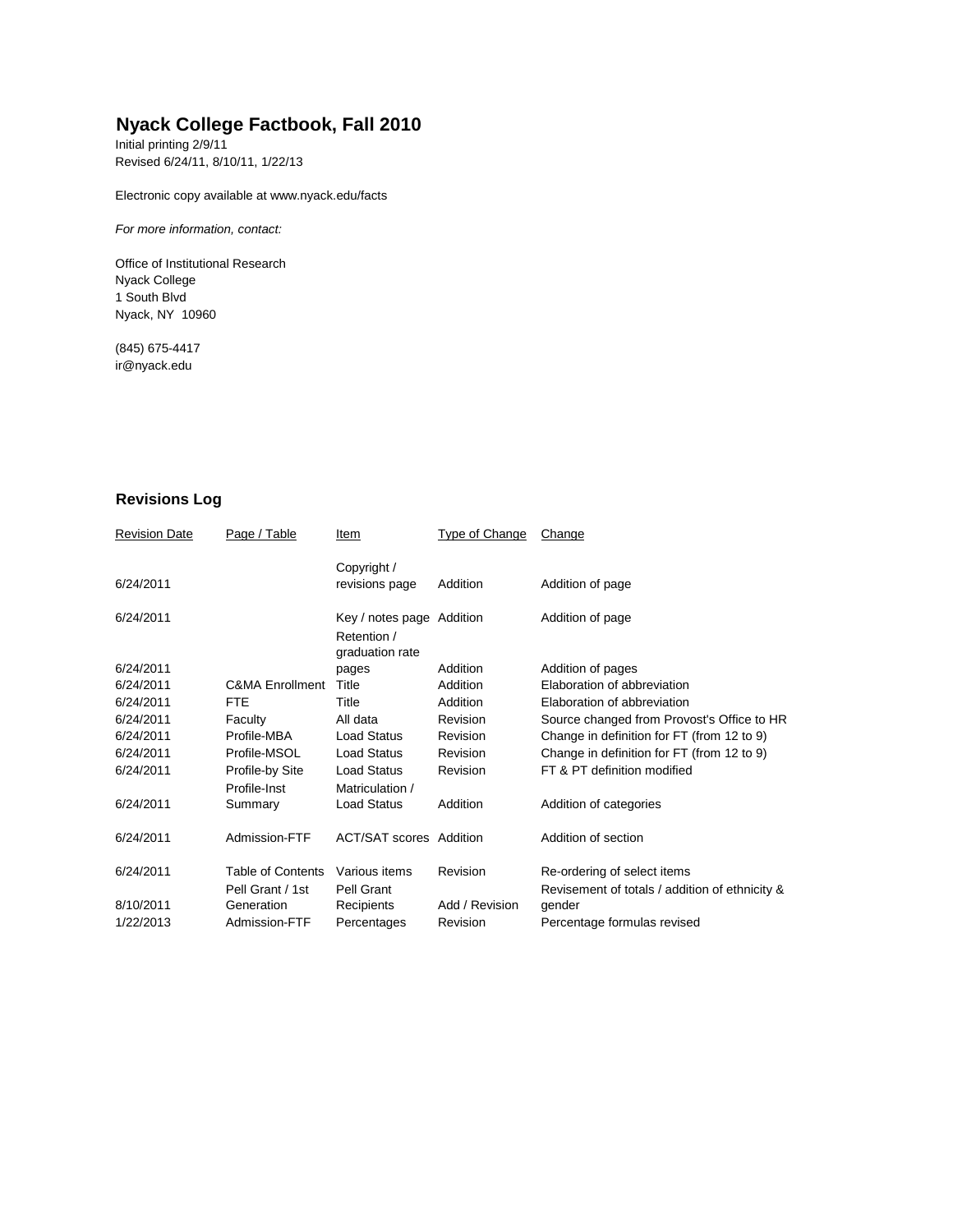#### **TABLE OF CONTENTS**

Key to Abbreviations & Notes on Reporting Conventions **4 Enrollment** Total Headcount by Program **5** Enrollment Profiles Institutional Summary **6** by Site **7** by Program Traditional Undergraduate **8** Organizational Management **9** Alliance Theological Seminary **10** Alliance Graduate School of Counseling **11** MSED **12** MBA **13** MSOL **14** by Admission State **15** by Country **16** by Citizenship **18** by Denomination **19** C&MA **21** Pell Grant Recipients & 1st Generation Students **22** FTE (Full-Time Equivalent) **23** Degrees / Majors by Site **24 Retention & Graduation** Retention Rates **26** Graduation Rates

| <b>Traditional Undergraduate</b> | 27 |
|----------------------------------|----|
| Degrees Conferred                |    |
| by Program & Site                | 28 |
| by Race / Ethnicity              | 30 |

| <b>Admissions</b>                                                 |    |
|-------------------------------------------------------------------|----|
| <b>Traditional Undergraduate</b>                                  | 32 |
| First-Time Full-Time Freshmen (FTFTF) & First-Time Freshmen (FTF) | 33 |

| <b>Faculty</b>               |    |
|------------------------------|----|
| Faculty                      | 34 |
|                              |    |
| <b>Facilities</b>            |    |
| Facilities                   | 35 |
| <b>Student Housing</b>       | 36 |
|                              |    |
| <b>Financial Information</b> |    |

Tuition & Fees **37**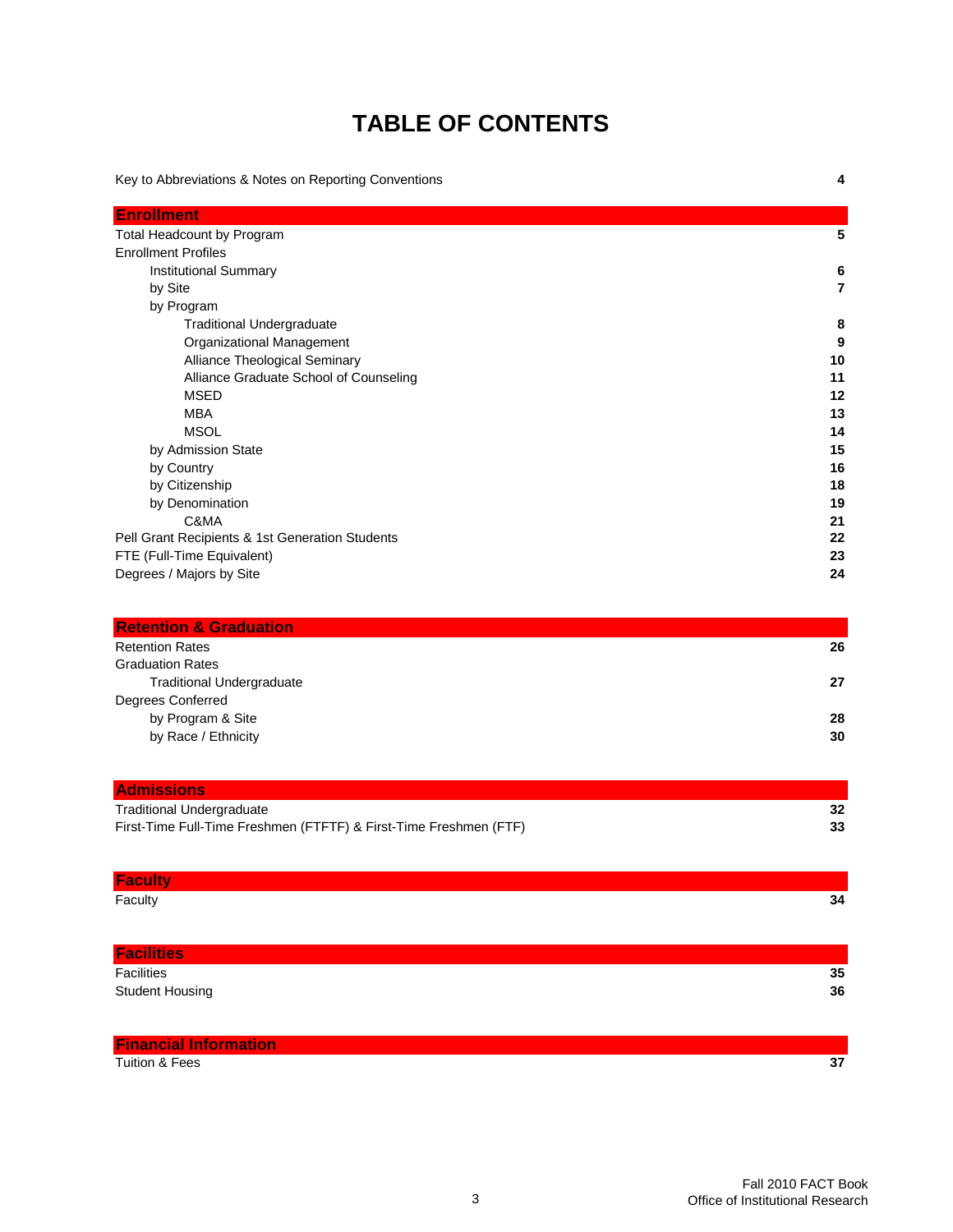#### **Key to Abbreviations (Site / Program Names)**

| DC        | Washington, D. C.<br>(B.S. in Organizational Management & M.S. in Organizational Leadership only)                                                        |
|-----------|----------------------------------------------------------------------------------------------------------------------------------------------------------|
| PR.       | San Juan, Puerto Rico<br>(Alliance Theological Seminary only)                                                                                            |
| Kiev      | Kiev, Ukraine<br>(Alliance Theological Seminary only)                                                                                                    |
| AGSC      | Alliance Graduate School of Counseling<br>(offers the M.A. in Mental Health Counseling and M.A. in Marriage & Family Therapy)                            |
| ATS.      | Alliance Theological Seminary                                                                                                                            |
| MBA       | Master of Business Administration                                                                                                                        |
| MSED      | Master of Science in Education                                                                                                                           |
| MSOL      | Master of Science in Organizational Leadership                                                                                                           |
| <b>OM</b> | Bachelor of Science in Organizational Management<br>(Adult degree completion program; offered at extension sites throughout NY, and in Washington, D.C.) |
| UG        | Undergraduate                                                                                                                                            |

#### **Notes on Reporting Conventions**

- 1 The "census date" (the date of the data extraction from campus systems) for enrollment and most other reports is on or about October 15.
- 2 Enrollment figures for cohort-based programs reflect active registrations as of the census date (as opposed to summaries of an earlier 6-month term used in previous reporting).
- 3 Students enrolled in two programs (generally matriculated in one and non-matriculated in the other) are counted only once in the program in which they are matriculated. In the case of matriculated enrollment in two programs, enrollment is counted in the higher-level program. A note indicating how many students have been eliminated from each program for this reason is included on the "Total Headcount by Program" page.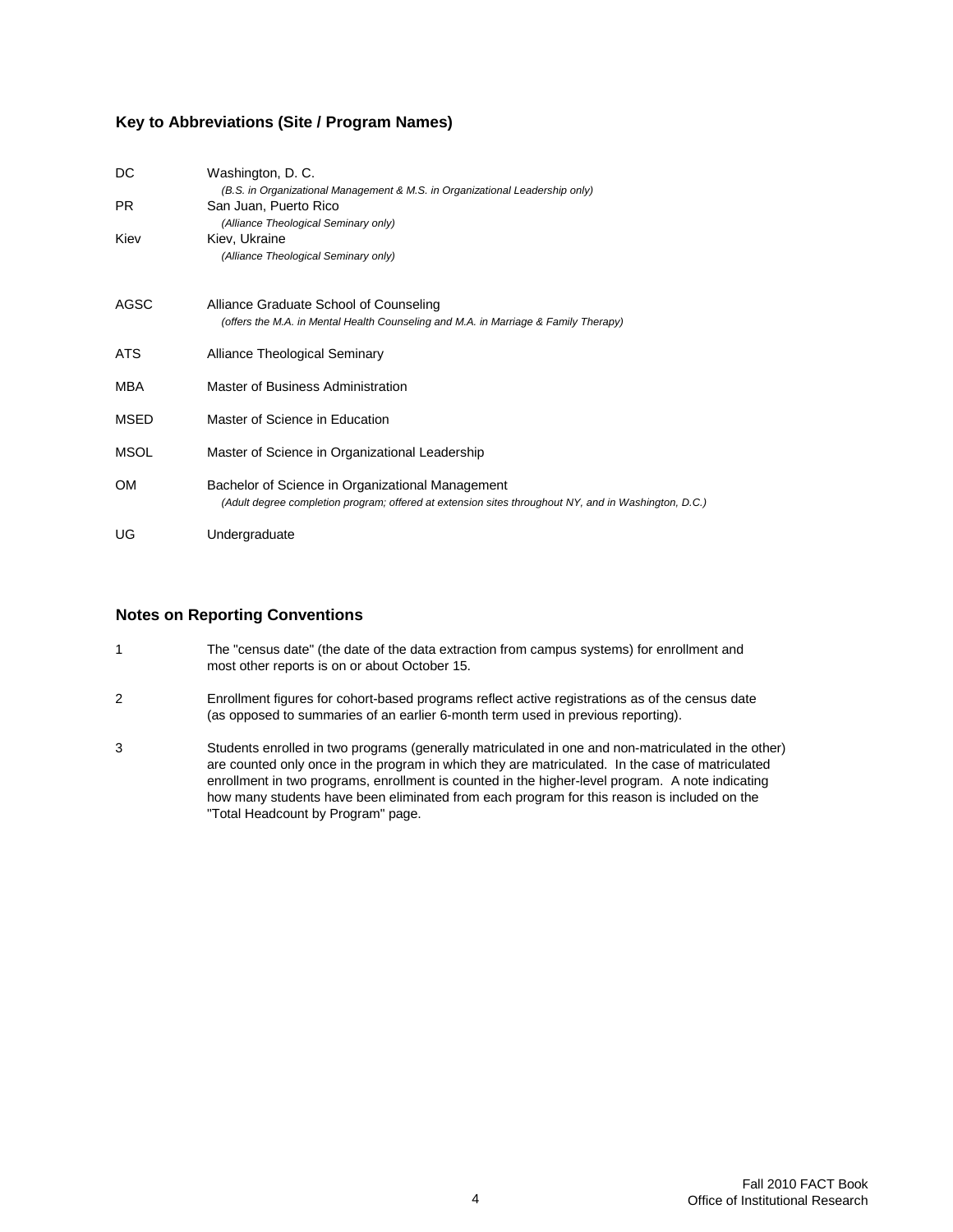# **Total Headcount by Program**

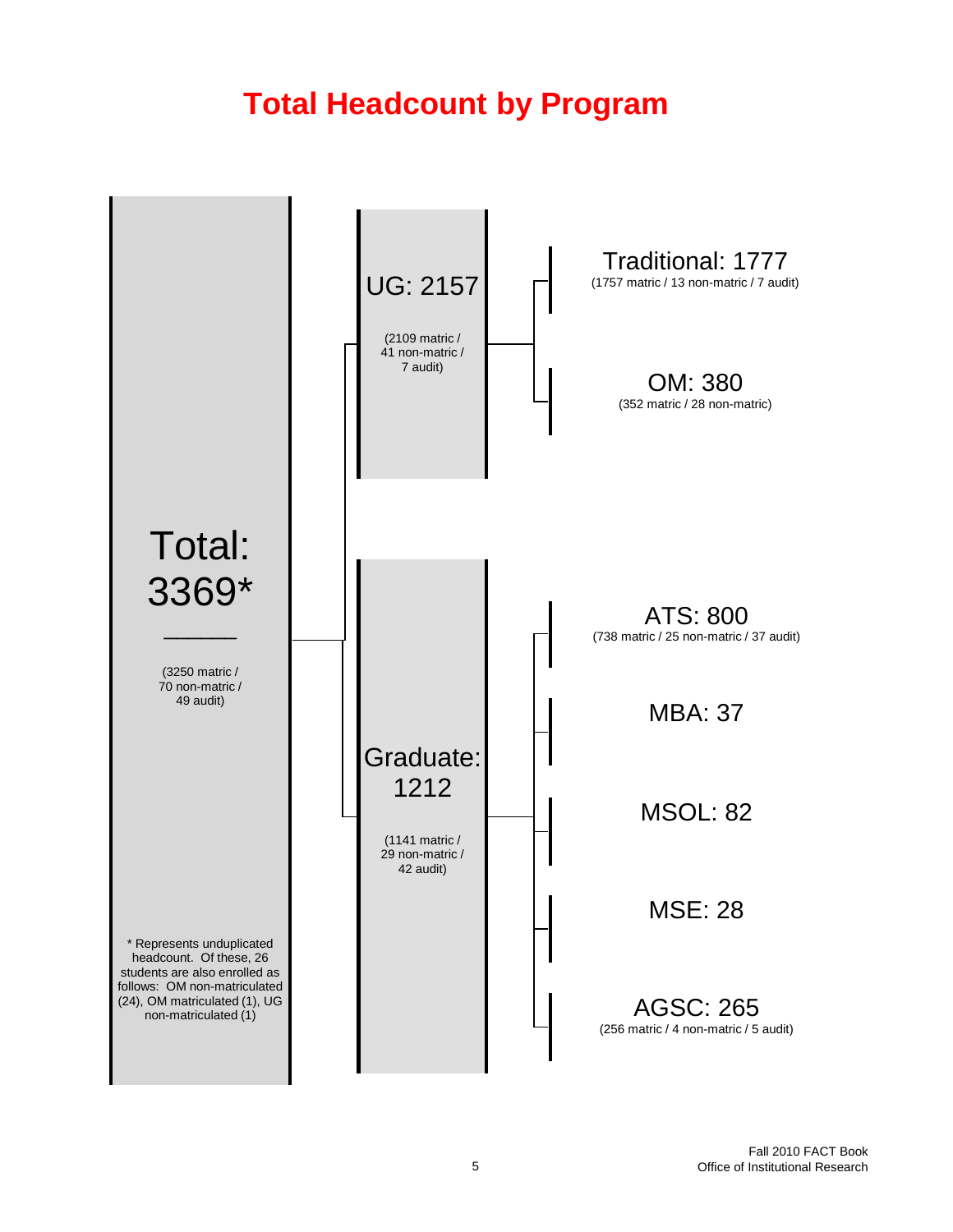#### **Enrollment Profile**

| <b>Institutional</b>                      | Total |   |
|-------------------------------------------|-------|---|
| <b>Summary</b>                            | N     | ℅ |
| <b>Credit Students</b>                    | 3,320 |   |
| Audit Only (not included in counts below) | 49    |   |
| <b>Total Head Count</b>                   | 3,369 |   |

| <b>Matriculation</b>      |      |      |
|---------------------------|------|------|
| Degree-Seeking            | 3250 | 97.9 |
| Non-Degree                | 70   | 2.1  |
| <b>Load Status</b>        |      |      |
| Full-time                 | 2285 | 68.8 |
| Part-time                 | 1035 | 31.2 |
| Gender                    |      |      |
| Female                    | 1910 | 57.5 |
| Male                      | 1410 | 42.5 |
| <b>Race/Ethnicity</b>     |      |      |
| Amer Indian / Alaskan Nat | 6    | 0.2  |
| Asian                     | 322  | 9.7  |
| Black / African American  | 1185 | 35.7 |
| Hispanic / Latino         | 756  | 22.8 |
| White                     | 667  | 20.1 |
| Two or More Races         | 97   | 2.9  |
| Non-Resident Alien        | 195  | 5.9  |
| Unknown                   | 92   | 2.8  |
| Age                       |      |      |
| $≤22$                     | 1116 | 33.6 |
| 23-29                     | 674  | 20.3 |
| 30-39                     | 592  | 17.8 |
| 40-49                     | 543  | 16.4 |
| 50-59                     | 321  | 9.7  |
| $60+$                     | 74   | 2.2  |
| Average                   | 32.4 |      |
| <b>Marital Status</b>     |      |      |
| Single                    | 2255 | 67.9 |
| Married                   | 814  | 24.5 |
| Divorced                  | 133  | 4.0  |
| Separated                 | 55   | 1.7  |
| Widowed                   | 19   | 0.6  |
| Unknown                   | 44   | 1.3  |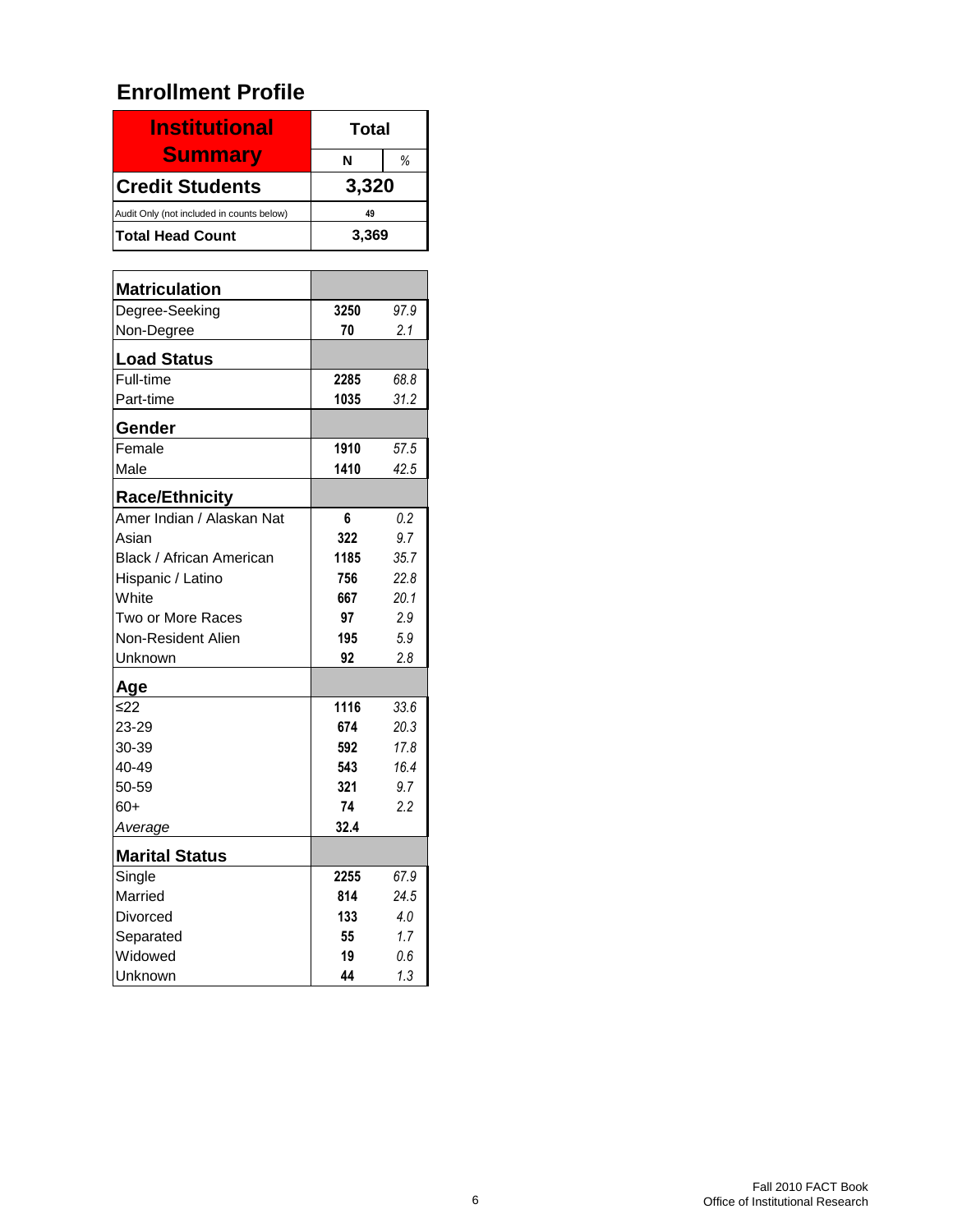#### **Enrollment Profile**

| by Site                                            | <b>Rockland</b> | <b>NYC</b>     | <b>DC</b>               | OM (NY)                 | <b>Puerto Rico</b>      | Kiev         |
|----------------------------------------------------|-----------------|----------------|-------------------------|-------------------------|-------------------------|--------------|
|                                                    | UG/ATS/Grad     | UG/ATS/Grad    | OM/MSOL                 | OM (NY)                 | <b>ATS</b>              | <b>ATS</b>   |
| Total (credit only)                                | 1,442           | 1,321          | 85                      | 321                     | 136                     | 15           |
| Percentage                                         | 43.4%           | 39.8%          | 2.6%                    | 9.7%                    | 4.1%                    | 0.5%         |
| Audit Only - not included in counts below          | 34              | 11             | 0                       | $\it{0}$                | $\overline{4}$          | $\it{0}$     |
|                                                    |                 |                |                         |                         |                         |              |
| <b>Matriculation</b>                               |                 |                |                         |                         |                         |              |
| Degree-Seeking                                     | 1421            | 1309           | 85                      | 293                     | 128                     | 14           |
| Non-Degree                                         | 21              | 12             | 0                       | 28                      | 8                       | 1            |
| Load Status*                                       |                 |                |                         |                         |                         |              |
| Full-time                                          | 1141            | 815            | 81                      | 247                     | 1                       | $\mathbf{0}$ |
| Part-time                                          | 301             | 506            | 4                       | 74                      | 135                     | 15           |
| <b>FTE</b>                                         |                 |                |                         |                         |                         |              |
| <b>FTE</b>                                         | 1241            | 984            | 82                      | 272                     | 46                      | 5            |
| FTE %                                              | 47.2%           | 37.4%          | 3.1%                    | 10.3%                   | 1.7%                    | 0.2%         |
| Gender                                             |                 |                |                         |                         |                         |              |
| Female                                             | 792             | 805            | 52                      | 195                     | 63                      | 3            |
| Male                                               | 650             | 516            | 33                      | 126                     | 73                      | 12           |
|                                                    |                 |                |                         |                         |                         |              |
| <b>Race/Ethnicity</b><br>Amer Indian / Alaskan Nat | 4               | $\mathbf 2$    | 0                       | 0                       | 0                       | 0            |
| Asian                                              | 180             | 132            | 1                       | 9                       | 0                       | 0            |
| Black / African American                           | 334             | 601            | 70                      | 180                     | 0                       | 0            |
| Hispanic / Latino                                  | 234             | 335            | 3                       | 48                      | 136                     |              |
| White                                              | 530             | 67             | 8                       | 62                      | 0                       | 0            |
| Two or More Races                                  | 36              | 46             | 2                       | 13                      | 0                       | 0            |
| Non-Resident Alien                                 | 83              | 95             | 0                       | 2                       | 0                       | 15           |
| Unknown                                            | 41              | 43             | 1                       | 7                       | 0                       | 0            |
| Age                                                |                 |                |                         |                         |                         |              |
| $\leq$ 22                                          | 806             | 304            | 1                       | 5                       | 0                       | 0            |
| 23-29                                              | 269             | 326            | 15                      | 41                      | $20\,$                  | 3            |
| 30-39                                              | 155             | 274            | 18                      | 92                      | 42                      | 11           |
| 40-49                                              | 126             | 235            | 33                      | 105                     | 43                      | 1            |
| 50-59                                              | 69              | 147            | 16                      | 67                      | 22                      | 0            |
| $60+$                                              | 17              | 35             | $\overline{\mathbf{2}}$ | 11                      | 9                       | 0            |
| Average                                            | 27.1            | 34.2           | 41.7                    | 41.9                    | 42.1                    | 33.8         |
| <b>Marital Status</b>                              |                 |                |                         |                         |                         |              |
| Single                                             | 1136            | 898            | 35                      | 147                     | 37                      | $\bf 2$      |
| Married                                            | 254             | 317            | 30                      | 112                     | 89                      | 12           |
| Divorced                                           | 26              | 54             | 13                      | 33                      | $\overline{\mathbf{7}}$ | $\pmb{0}$    |
| Separated                                          | 10              | 25             | 3                       | 15                      | 2                       | 0            |
| Widowed                                            | 4               | $\overline{7}$ | 0                       | $\overline{\mathbf{r}}$ | 1                       | 0            |
| Unknown                                            | 12              | ${\bf 20}$     | 4                       | $\overline{\mathbf{7}}$ | 0                       | 1            |

\* Definition varies by program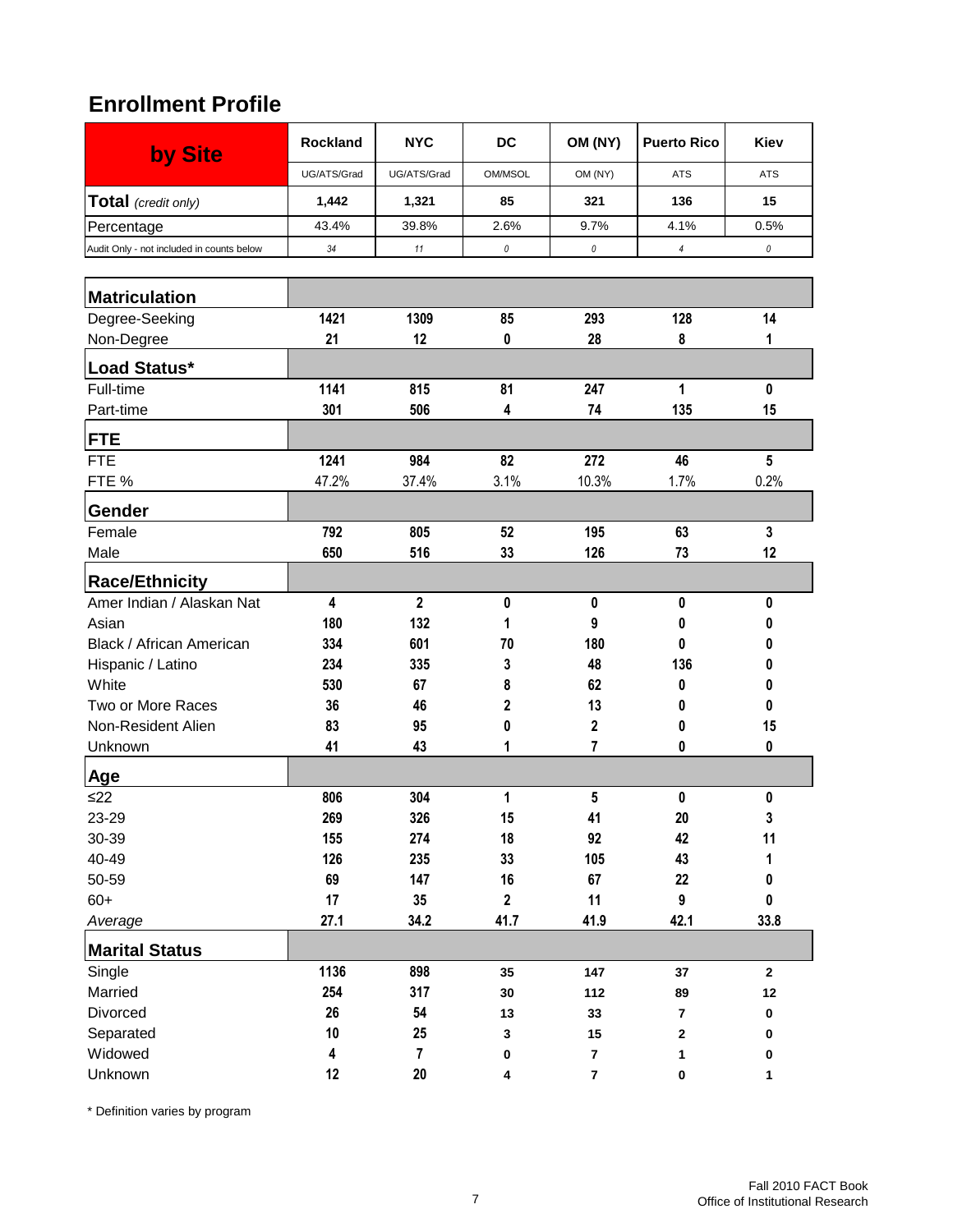| <b>Traditional</b>                        | <b>Total</b>            |             | Rockland       |                    | <b>Manhattan</b> |                |
|-------------------------------------------|-------------------------|-------------|----------------|--------------------|------------------|----------------|
| <b>Undergraduate</b>                      | N                       | $\%$        | N              | %                  | N                | %              |
| Total (credit only)                       | 1,770                   |             | 977            |                    | 793              |                |
| Percentage                                | 100.0%                  |             | 55.2%          |                    | 44.8%            |                |
| Audit Only - not included in counts below | $\overline{\mathbf{r}}$ |             | $\overline{4}$ |                    | 3                |                |
|                                           |                         |             |                |                    |                  |                |
| <b>Matriculation</b>                      |                         |             |                |                    |                  |                |
| Degree-Seeking                            | 1757                    | 99.3        | 969            | 99.2               | 788              | 99.4           |
| Non-Degree                                | 13                      | 0.7         | 8              | 0.8                | 5                | 0.6            |
| <b>Load Status</b>                        |                         |             |                |                    |                  |                |
| Full-time ( $\geq$ 12 credits)            | 1546                    | 87.3        | 924            | 94.6               | 622              | 78.4           |
| Part-time (≤ 11 credit hours)             | 224                     | 12.7        | 53             | 5.4                | 171              | 21.6           |
| <b>FTE</b>                                | 1621                    | 100.0       | 942            | 58.1               | 679              | 41.9           |
| <b>Classification</b>                     |                         |             |                |                    |                  |                |
| Freshmen                                  | 697                     | 39.4        | 374            | 38.3               | 323              | 40.7           |
| Sophomore                                 | 443                     | 25.0        | 235            | 24.1               | 208              | 26.2           |
| Junior                                    | 372                     | 21.0        | 217            | 22.2               | 155              | 19.5           |
| Senior                                    | 257                     | 14.5        | 151            | 15.5               | 106              | 13.4           |
| Unknown                                   | 1                       | 0.1         | 0              | 0.0                | 1                | 0.1            |
| Gender                                    |                         |             |                |                    |                  |                |
| Female                                    | 1016                    | 57.4        | 547            | 56.0               | 469              | 59.1           |
| Male                                      | 754                     | 42.6        | 430            | 44.0               | 324              | 40.9           |
| <b>Race/Ethnicity</b>                     |                         |             |                |                    |                  |                |
| Amer Indian / Alaskan Nat                 | 4                       | 0.2         | $\overline{2}$ | 0.2                | $\overline{2}$   | 0.3            |
| Asian                                     | 146                     | 8.2         | 87             | 8.9                | 59               | 7.4            |
| Black / African American                  | 533                     | 30.1        | 213            | 21.8               | 320              | 40.4           |
| Hispanic / Latino                         | 459                     | 25.9        | 187            | 19.1               | 272              | 34.3           |
| White<br>Two or More Races                | 428<br>56               | 24.2<br>3.2 | 393<br>25      | 40.2<br>2.6        | 35<br>31         | 4.4<br>3.9     |
| Non-Resident Alien                        | 98                      | 5.5         | 45             | 4.6                | 53               | 6.7            |
| Unknown                                   | 46                      | 2.6         | 25             | 2.6                | 21               | 2.6            |
| Age                                       |                         |             |                |                    |                  |                |
| ≤22                                       | 1083                    | 61.2        | 792            | 81.1               | 291              | 36.7           |
| 23-29                                     | 339                     | 19.2        | 134            | 13.7               | 205              | 25.9           |
| 30-39                                     | 159                     | 9.0         | 32             | 3.3                | 127              | 16.0           |
| 40-49                                     | 129                     | 7.3         | 14             | 1.4                | 115              | 14.5           |
| 50-59                                     | 48                      | 2.7         | 4              | 0.4                | 44               | 5.5            |
| $60+$                                     | 12                      | 0.7         | 1              | 0.1                | 11               | 1.4            |
| Average                                   | 25.6                    |             | 21.9           |                    | 30.2             |                |
| <b>Marital Status</b>                     |                         |             |                |                    |                  |                |
| Single                                    | 1536                    | 86.8        | 922            | 94.4               | 614              | 77.4           |
| Married                                   | 193                     | 10.9        | 48             | 4.9                | 145              | 18.3           |
| Divorced                                  | 18                      | 1.0         | 0              | $0.0\,$            | 18               | 2.3            |
| Separated<br>Widowed                      | 11<br>4                 | 0.6<br>0.2  | 3<br>0         | $0.3\,$<br>$0.0\,$ | 8<br>4           | 1.0<br>$0.5\,$ |
| Unknown                                   | 8                       | $0.5\,$     | 4              | 0.4                | 4                | $0.5\,$        |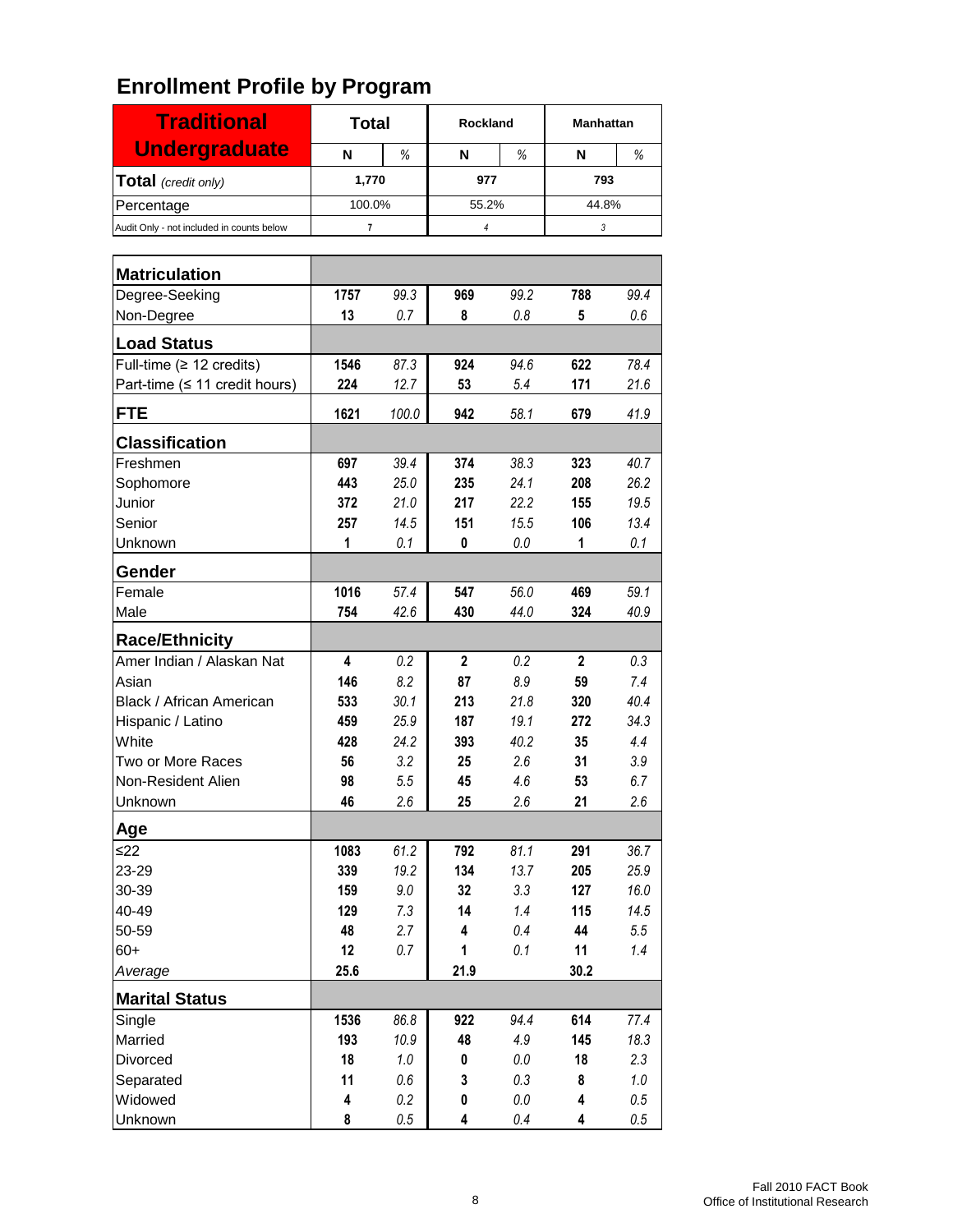| <b>Organizational</b>                     | <b>Total</b> |       | NΥ             |      | DC             |         |  |
|-------------------------------------------|--------------|-------|----------------|------|----------------|---------|--|
| <b>Management</b>                         | N            | %     | N              | %    | N              | %       |  |
| Total (credit only)                       | 380          |       | 321            |      | 59             |         |  |
| Percentage                                | 100.0%       |       | 84.5%          |      | 15.5%          |         |  |
| Audit Only - not included in counts below | 0            |       | 0              |      | 0              |         |  |
|                                           |              |       |                |      |                |         |  |
| <b>Matriculation</b>                      |              |       |                |      |                |         |  |
| Degree-Seeking                            | 352          | 92.6  | 293            | 91.3 | 59             | 100.0   |  |
| Non-Degree                                | 28           | 7.4   | 28             | 8.7  | 0              | 0.0     |  |
| <b>Load Status</b>                        |              |       |                |      |                |         |  |
| Full-time ( $\geq 12$ credits)            | 302          | 79.5  | 247            | 76.9 | 55             | 93.2    |  |
| Part-time ( $\leq$ 11 credit hours)       | 78           | 20.5  | 74             | 23.1 | 4              | 6.8     |  |
| <b>FTE</b>                                | 328          | 100.0 | 272            | 82.8 | 56             | 17.2    |  |
| Gender                                    |              |       |                |      |                |         |  |
| Female                                    | 228          | 60.0  | 195            | 60.7 | 33             | 55.9    |  |
| Male                                      | 152          | 40.0  | 126            | 39.3 | 26             | 44.1    |  |
| <b>Race/Ethnicity</b>                     |              |       |                |      |                |         |  |
| Amer Indian / Alaskan Nat                 | 0            | 0.0   | 0              | 0.0  | 0              | 0.0     |  |
| Asian                                     | 10           | 2.6   | 9              | 2.8  | 1              | 1.7     |  |
| Black / African American                  | 226          | 59.5  | 180            | 56.1 | 46             | 78.0    |  |
| Hispanic / Latino                         | 50           | 13.2  | 48             | 15.0 | $\mathbf 2$    | 3.4     |  |
| White                                     | 69           | 18.2  | 62             | 19.3 | $\overline{7}$ | 11.9    |  |
| Two or More Races                         | 15           | 3.9   | 13             | 4.0  | $\overline{2}$ | 3.4     |  |
| Non-Resident Alien                        | 2            | 0.5   | $\mathbf{2}$   | 0.6  | 0              | 0.0     |  |
| Unknown                                   | 8            | 2.1   | $\overline{7}$ | 2.2  | 1              | 1.7     |  |
| Age                                       |              |       |                |      |                |         |  |
| ≤22                                       | 6            | 1.6   | 5              | 1.6  | 1              | 1.7     |  |
| 23-29                                     | 52           | 13.7  | 41             | 12.8 | 11             | 18.6    |  |
| 30-39                                     | 105          | 27.6  | 92             | 28.7 | 13             | 22.0    |  |
| 40-49                                     | 126          | 33.2  | 105            | 32.7 | 21             | 35.6    |  |
| 50-59                                     | 79           | 20.8  | 67             | 20.9 | 12             | 20.3    |  |
| $60+$                                     | 12           | 3.2   | 11             | 3.4  | 1              | 1.7     |  |
| Average                                   | 41.8         |       | 41.9           |      | 41.4           |         |  |
| <b>Marital Status</b>                     |              |       |                |      |                |         |  |
| Single                                    | 173          | 45.5  | 147            | 45.8 | 26             | 44.1    |  |
| Married                                   | 133          | 35.0  | 112            | 34.9 | 21             | 35.6    |  |
| Divorced                                  | 40           | 10.5  | 33             | 10.3 | 7              | 11.9    |  |
| Separated                                 | 18           | 4.7   | 15             | 4.7  | 3              | 5.1     |  |
| Widowed                                   | 7            | 1.8   | 7              | 2.2  | 0              | $0.0\,$ |  |
| Unknown                                   | 9            | 2.4   | $\overline{7}$ | 2.2  | $\overline{2}$ | 3.4     |  |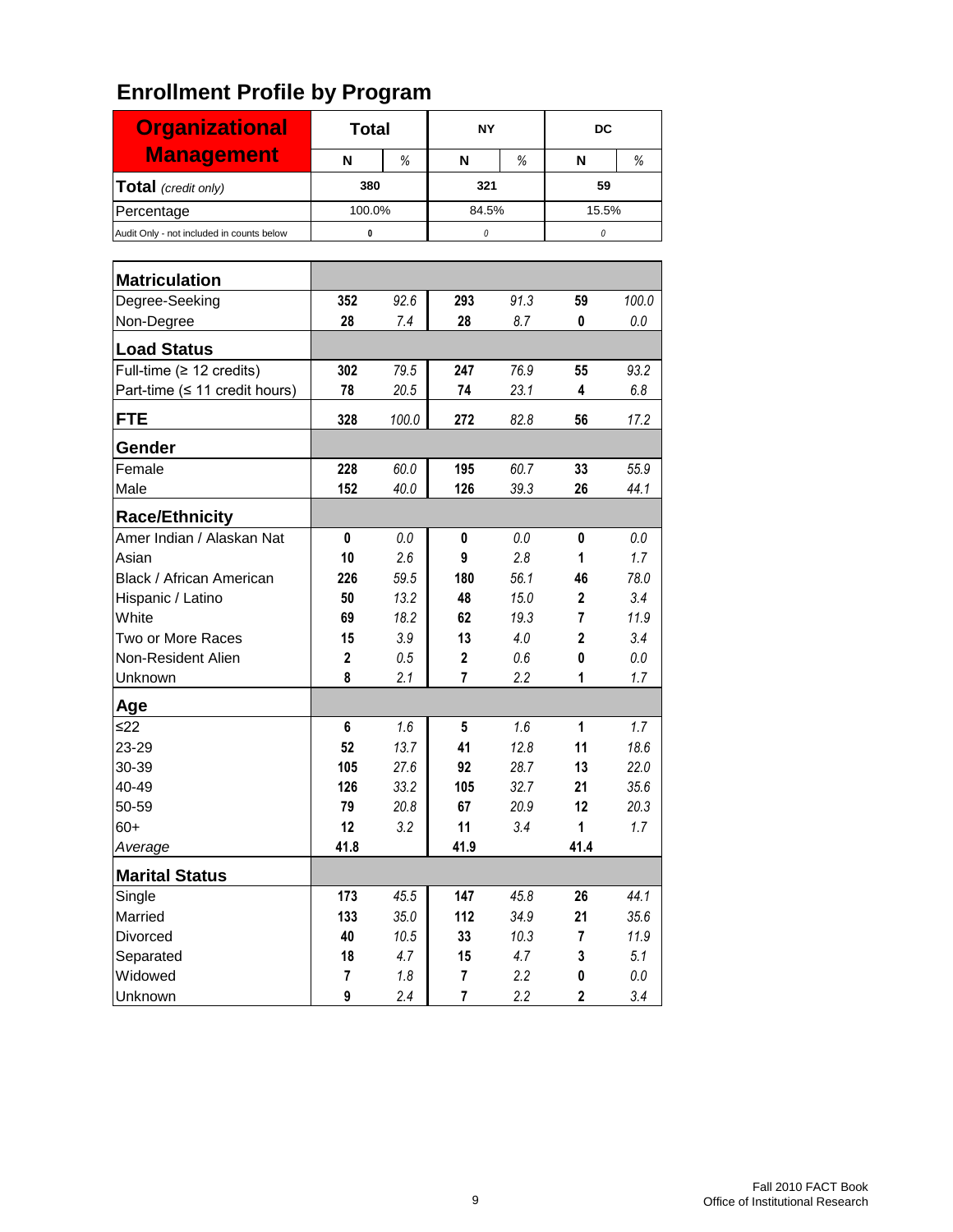| <b>ATS</b>                                | <b>Total</b>            |         | Rockland<br><b>Manhattan</b> |         |                |            | <b>Puerto Rico</b> |         | Kiev        |         |
|-------------------------------------------|-------------------------|---------|------------------------------|---------|----------------|------------|--------------------|---------|-------------|---------|
|                                           | N                       | $\%$    | N                            | $\%$    | $\mathsf{N}$   | $\%$       | N                  | %       | N           | %       |
| <b>Total</b> (credit only)                | 763                     |         | 297                          |         |                | 315<br>136 |                    |         | 15          |         |
| Percentage                                | 100.0%                  |         | 38.9%                        |         | 41.3%          |            | 17.8%              |         | 2.0%        |         |
| Audit Only - not included in counts below | 37                      |         | 26                           |         | $\overline{7}$ |            | $\overline{4}$     |         | 0           |         |
|                                           |                         |         |                              |         |                |            |                    |         |             |         |
| <b>Matriculation</b>                      |                         |         |                              |         |                |            |                    |         |             |         |
| Degree-Seeking                            | 738                     | 96.7    | 287                          | 96.6    | 309            | 98.1       | 128                | 94.1    | 14          | 93.3    |
| Non-Degree                                | 25                      | 3.3     | 10                           | 3.4     | 6              | 1.9        | 8                  | 5.9     | 1           | 6.7     |
| <b>Load Status</b>                        |                         |         |                              |         |                |            |                    |         |             |         |
| Full-time $(≥ 12$ credits)                | 258                     | 33.8    | 146                          | 49.2    | 111            | 35.2       | 1                  | 0.7     | 0           | $0.0\,$ |
| Part-time ( $\leq$ 11 credit hours)       | 505                     | 66.2    | 151                          | 50.8    | 204            | 64.8       | 135                | 99.3    | 15          | 100.0   |
| <b>FTE</b>                                | 426                     | 100.0   | 196                          | 46.1    | 179            | 42.0       | 46                 | 10.8    | 5           | 1.2     |
| Gender                                    |                         |         |                              |         |                |            |                    |         |             |         |
| Female                                    | 354                     | 46.4    | 119                          | 40.1    | 169            | 53.7       | 63                 | 46.3    | 3           | 20.0    |
| Male                                      | 409                     | 53.6    | 178                          | 59.9    | 146            | 46.3       | 73                 | 53.7    | 12          | 80.0    |
| <b>Race/Ethnicity</b>                     |                         |         |                              |         |                |            |                    |         |             |         |
| Amer Indian / Alaskan Nat                 | $\mathbf 2$             | 0.3     | $\mathbf{2}$                 | 0.7     | 0              | 0.0        | 0                  | 0.0     | 0           | 0.0     |
| Asian                                     | 129                     | 16.9    | 79                           | 26.6    | 50             | 15.9       | 0                  | 0.0     | 0           | 0.0     |
| Black / African American                  | 234                     | 30.7    | 61                           | 20.5    | 173            | 54.9       | 0                  | 0.0     | 0           | 0.0     |
| Hispanic / Latino                         | 196                     | 25.7    | 29                           | 9.8     | 31             | 9.8        | 136                | 100.0   | 0           | 0.0     |
| White                                     | 93                      | 12.2    | 82                           | 27.6    | 11             | 3.5        | 0                  | 0.0     | 0           | 0.0     |
| Two or More Races                         | 12                      | 1.6     | 4                            | 1.3     | 8              | 2.5        | 0                  | 0.0     | 0           | 0.0     |
| Non-Resident Alien                        | 81                      | 10.6    | 33                           | 11.1    | 33             | 10.5       | 0                  | 0.0     | 15          | 100.0   |
| Unknown                                   | 16                      | 2.1     | 7                            | 2.4     | 9              | 2.9        | 0                  | 0.0     | 0           | 0.0     |
| Age                                       |                         |         |                              |         |                |            |                    |         |             |         |
| $\leq$ 22                                 | 15                      | 2.0     | 6                            | 2.0     | 9              | 2.9        | 0                  | 0.0     | 0           | 0.0     |
| 23-29                                     | 185                     | 24.2    | 92                           | 31.0    | 70             | 22.2       | 20                 | 14.7    | 3           | 20.0    |
| 30-39                                     | 215                     | 28.2    | 80                           | 26.9    | 82             | 26.0       | 42                 | 30.9    | 11          | 73.3    |
| 40-49                                     | 184                     | 24.1    | 66                           | 22.2    | 74             | 23.5       | 43                 | 31.6    | 1           | 6.7     |
| 50-59                                     | 120                     | 15.7    | 38                           | 12.8    | 60             | 19.0       | 22                 | 16.2    | 0           | $0.0\,$ |
| $60+$                                     | 44                      | $5.8\,$ | 15                           | 5.1     | 20             | 6.3        | 9                  | $6.6\,$ | 0           | $0.0\,$ |
| Average                                   | 39.7                    |         | 38.0                         |         | 40.6           |            | 42.1               |         | 33.8        |         |
| <b>Marital Status</b>                     |                         |         |                              |         |                |            |                    |         |             |         |
| Single                                    | 348                     | 45.6    | 140                          | 47.1    | 169            | 53.7       | 37                 | 27.2    | $\mathbf 2$ | 13.3    |
| Married                                   | 344                     | 45.1    | 137                          | 46.1    | 106            | 33.7       | 89                 | 65.4    | 12          | 80.0    |
| Divorced                                  | 41                      | 5.4     | 13                           | 4.4     | 21             | 6.7        | $\bf 7$            | 5.1     | 0           | $0.0\,$ |
| Separated                                 | 15                      | 2.0     | 3                            | $1.0\,$ | 10             | 3.2        | 2                  | 1.5     | 0           | $0.0\,$ |
| Widowed                                   | $\overline{\mathbf{r}}$ | $0.9\,$ | 3                            | $1.0\,$ | 3              | $1.0\,$    | $\mathbf{1}$       | 0.7     | 0           | $0.0\,$ |
| Unknown                                   | 8                       | $1.0\,$ | 1                            | $0.3\,$ | 6              | $1.9\,$    | 0                  | $0.0\,$ | 1           | 6.7     |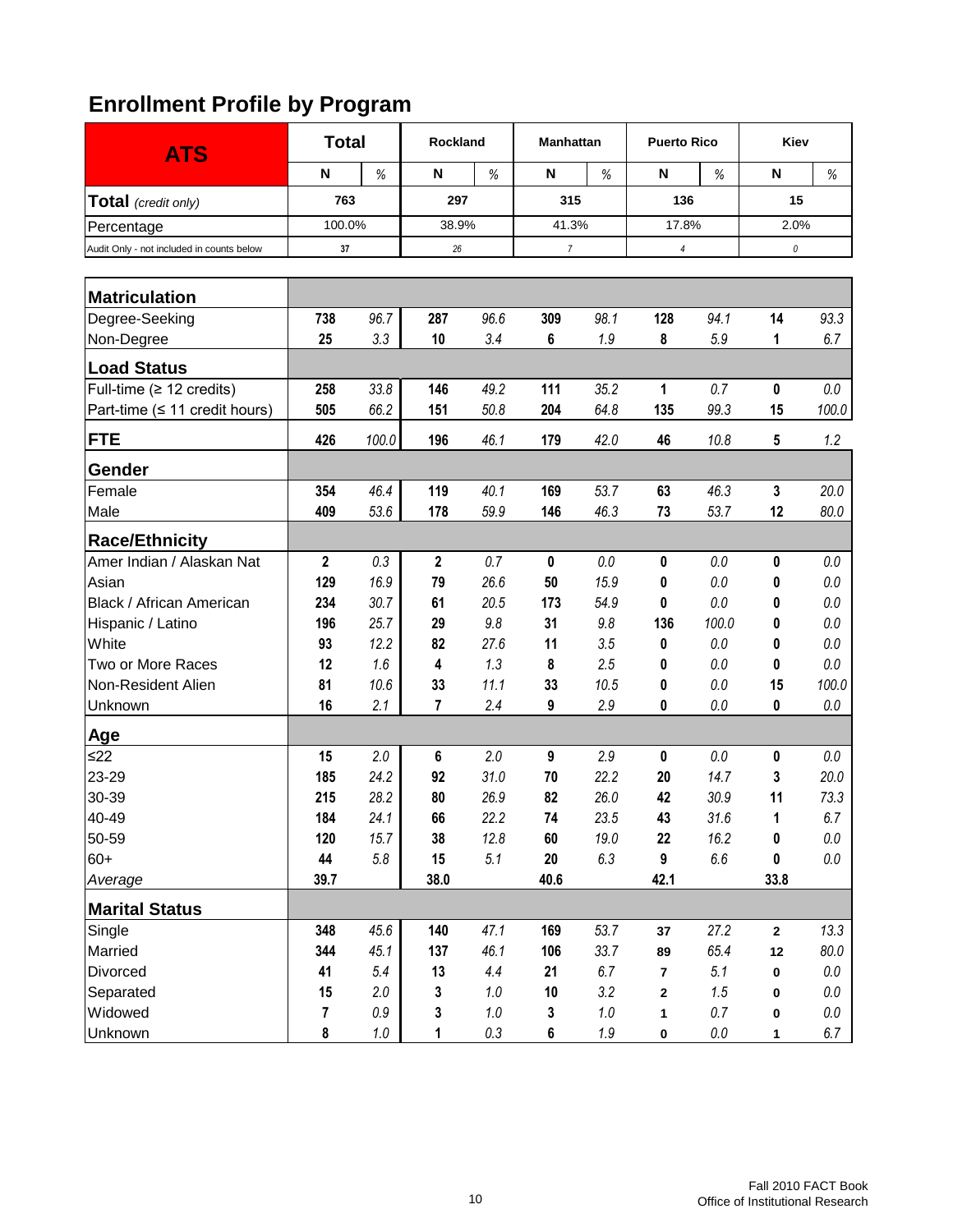| <b>AGSC</b>                               | <b>Total</b>            |       | Rockland     |         | <b>Manhattan</b> |         |  |
|-------------------------------------------|-------------------------|-------|--------------|---------|------------------|---------|--|
|                                           | N                       | %     | N            | %       | N                | %       |  |
| Total (credit only)                       | 260                     |       | 109          |         | 151              |         |  |
| Percentage                                | 100.0%                  |       | 41.9%        |         | 58.1%            |         |  |
| Audit Only - not included in counts below | 5                       |       | 4            |         | $\mathbf{1}$     |         |  |
|                                           |                         |       |              |         |                  |         |  |
| <b>Matriculation</b>                      |                         |       |              |         |                  |         |  |
| Degree-Seeking                            | 256                     | 98.5  | 106          | 97.2    | 150              | 99.3    |  |
| Non-Degree                                | 4                       | 1.5   | 3            | 2.8     | 1                | 0.7     |  |
| <b>Load Status</b>                        |                         |       |              |         |                  |         |  |
| Full-time $(≥ 12$ credits)                | 66                      | 25.4  | 28           | 25.7    | 38               | 25.2    |  |
| Part-time ( $\leq$ 11 credit hours)       | 194                     | 74.6  | 81           | 74.3    | 113              | 74.8    |  |
| <b>FTE</b>                                | 131                     | 100.0 | 55           | 42.1    | 76               | 57.9    |  |
| Gender                                    |                         |       |              |         |                  |         |  |
| Female                                    | 213                     | 81.9  | 90           | 82.6    | 123              | 81.5    |  |
| Male                                      | 47                      | 18.1  | 19           | 17.4    | 28               | 18.5    |  |
| <b>Race/Ethnicity</b>                     |                         |       |              |         |                  |         |  |
| Amer Indian / Alaskan Nat                 | 0                       | 0.0   | 0            | 0.0     | 0                | 0.0     |  |
| Asian                                     | 31                      | 11.9  | 12           | 11.0    | 19               | 12.6    |  |
| Black / African American                  | 103                     | 39.6  | 34           | 31.2    | 69               | 45.7    |  |
| Hispanic / Latino                         | 40                      | 15.4  | 12           | 11.0    | 28               | 18.5    |  |
| White                                     | 57                      | 21.9  | 39           | 35.8    | 18               | 11.9    |  |
| Two or More Races                         | 9                       | 3.5   | 4            | 3.7     | 5                | 3.3     |  |
| Non-Resident Alien                        | $\overline{\mathbf{r}}$ | 2.7   | 2            | 1.8     | 5                | 3.3     |  |
| Unknown                                   | 13                      | 5.0   | 6            | 5.5     | 7                | 4.6     |  |
| Age                                       |                         |       |              |         |                  |         |  |
| $≤22$                                     | 5                       | 1.9   | $\mathbf{2}$ | 1.8     | $\mathbf{3}$     | 2.0     |  |
| 23-29                                     | 67                      | 25.8  | 29           | 26.6    | 38               | 25.2    |  |
| 30-39                                     | 69                      | 26.5  | 25           | 22.9    | 44               | 29.1    |  |
| 40-49                                     | 62                      | 23.8  | 33           | 30.3    | 29               | 19.2    |  |
| 50-59                                     | 52                      | 20.0  | 19           | 17.4    | 33               | 21.9    |  |
| $60+$                                     | 5                       | 1.9   | 1            | $0.9\,$ | 4                | 2.6     |  |
| Average                                   | 39.5                    |       | 39.4         |         | 39.6             |         |  |
| <b>Marital Status</b>                     |                         |       |              |         |                  |         |  |
| Single                                    | 128                     | 49.2  | 43           | 39.4    | 85               | 56.3    |  |
| Married                                   | 98                      | 37.7  | 53           | 48.6    | 45               | 29.8    |  |
| Divorced                                  | 21                      | 8.1   | 8            | 7.3     | 13               | 8.6     |  |
| Separated                                 | 9                       | 3.5   | 3            | 2.8     | 6                | 4.0     |  |
| Widowed                                   | 1                       | 0.4   | 1            | $0.9\,$ | 0                | $0.0\,$ |  |
| Unknown                                   | 3                       | 1.2   | 1            | $0.9\,$ | $\overline{2}$   | 1.3     |  |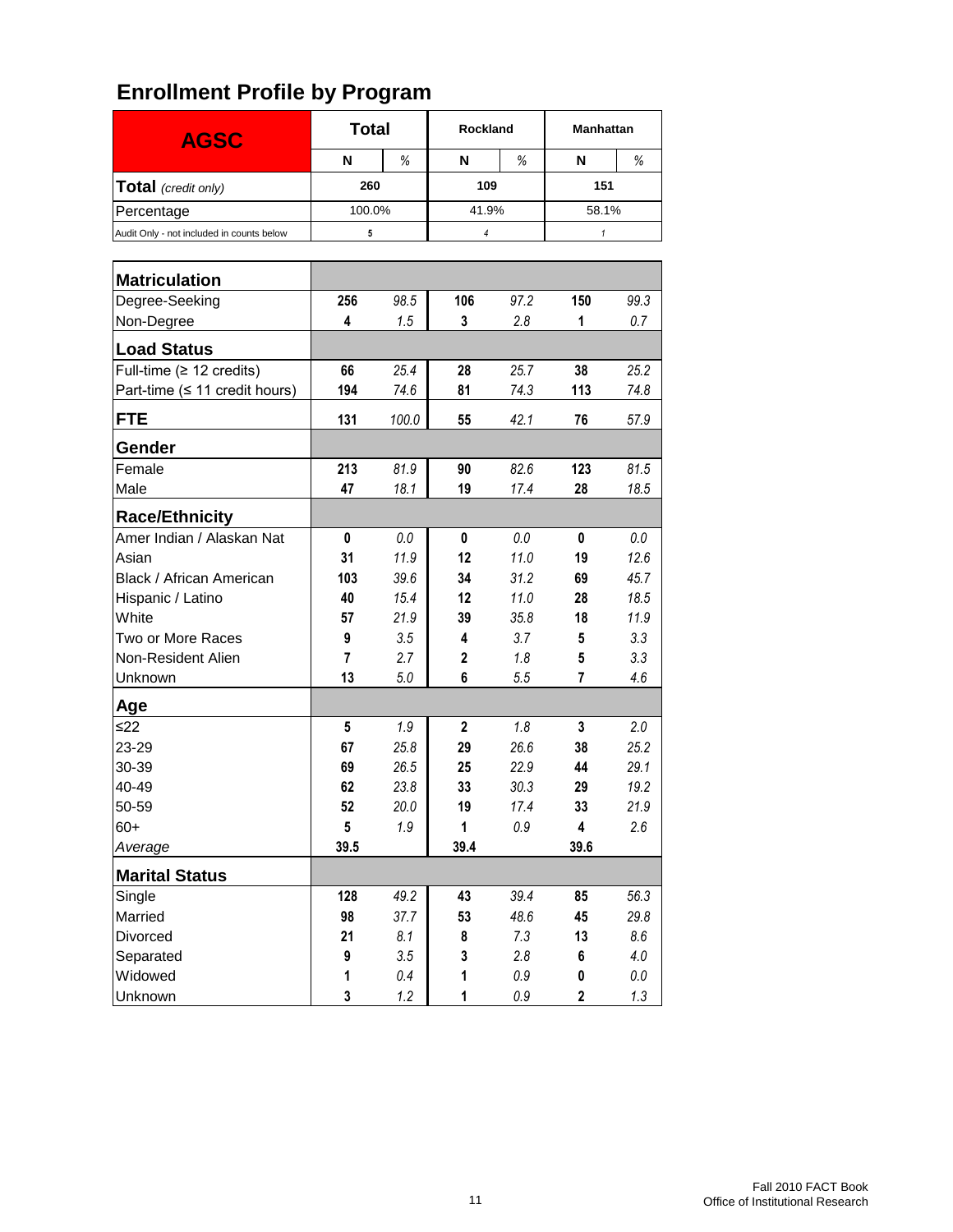| <b>MSED</b>                               | <b>Total</b> |         | <b>Rockland</b> |         | <b>Manhattan</b> |         |
|-------------------------------------------|--------------|---------|-----------------|---------|------------------|---------|
|                                           | N            | %       | N               | %       | N                | %       |
| Total (credit only)                       | 28           |         | 12              |         | 16               |         |
| Percentage                                | 100.0%       |         | 42.9%           |         | 57.1%            |         |
| Audit Only - not included in counts below | 0            |         | 0               |         | 0                |         |
|                                           |              |         |                 |         |                  |         |
| <b>Matriculation</b>                      |              |         |                 |         |                  |         |
| Degree-Seeking                            | 28           | 100.0   | 12              | 100.0   | 16               | 100.0   |
| Non-Degree                                | 0            | 0.0     | 0               | 0.0     | 0                | 0.0     |
| <b>Load Status</b>                        |              |         |                 |         |                  |         |
| Full-time $(≥ 12$ credits)                | 1            | 3.6     | 1               | 8.3     | 0                | 0.0     |
| Part-time ( $\leq$ 11 credit hours)       | 27           | 96.4    | 11              | 91.7    | 16               | 100.0   |
| <b>FTE</b>                                | 10           | 100.0   | 5               | 46.7    | 5                | 53.3    |
| Gender                                    |              |         |                 |         |                  |         |
| Female                                    | 22           | 78.6    | 9               | 75.0    | 13               | 81.3    |
| Male                                      | 6            | 21.4    | 3               | 25.0    | 3                | 18.8    |
| <b>Race/Ethnicity</b>                     |              |         |                 |         |                  |         |
| Amer Indian / Alaskan Nat                 | 0            | 0.0     | 0               | 0.0     | 0                | 0.0     |
| Asian                                     | 3            | 10.7    | 1               | 8.3     | 2                | 12.5    |
| Black / African American                  | 6            | 21.4    | 0               | $0.0\,$ | 6                | 37.5    |
| Hispanic / Latino                         | 4            | 14.3    | 2               | 16.7    | $\overline{2}$   | 12.5    |
| White                                     | 10           | 35.7    | 8               | 66.7    | $\overline{2}$   | 12.5    |
| Two or More Races                         | $\mathbf{2}$ | 7.1     | 1               | 8.3     | 1                | 6.3     |
| Non-Resident Alien                        | 1            | 3.6     | 0               | 0.0     | 1                | 6.3     |
| Unknown                                   | 2            | 7.1     | 0               | 0.0     | 2                | 12.5    |
| Age                                       |              |         |                 |         |                  |         |
| ≤22                                       | 5            | 17.9    | 4               | 33.3    | 1                | 6.3     |
| 23-29                                     | 8            | 28.6    | 5               | 41.7    | 3                | 18.8    |
| 30-39                                     | 7            | 25.0    | 1               | 8.3     | 6                | 37.5    |
| 40-49                                     | 4            | 14.3    | 1               | 8.3     | 3                | 18.8    |
| 50-59                                     | 4            | 14.3    | 1               | 8.3     | 3                | 18.8    |
| $60+$                                     | 0            | 0.0     | $\mathbf 0$     | $0.0\,$ | 0                | $0.0\,$ |
| Average                                   | 34.4         |         | 28.8            |         | 38.7             |         |
| <b>Marital Status</b>                     |              |         |                 |         |                  |         |
| Single                                    | 17           | 60.7    | 8               | 66.7    | 9                | 56.3    |
| Married                                   | 7            | 25.0    | $\mathbf 2$     | 16.7    | 5                | 31.3    |
| Divorced                                  | 1            | 3.6     | 1               | $8.3\,$ | 0                | $0.0\,$ |
| Separated                                 | $\pmb{0}$    | $0.0\,$ | 0               | $0.0\,$ | 0                | $0.0\,$ |
| Widowed                                   | $\pmb{0}$    | $0.0\,$ | 0               | $0.0\,$ | 0                | $0.0\,$ |
| Unknown                                   | 3            | 10.7    | 1               | 8.3     | $\overline{2}$   | 12.5    |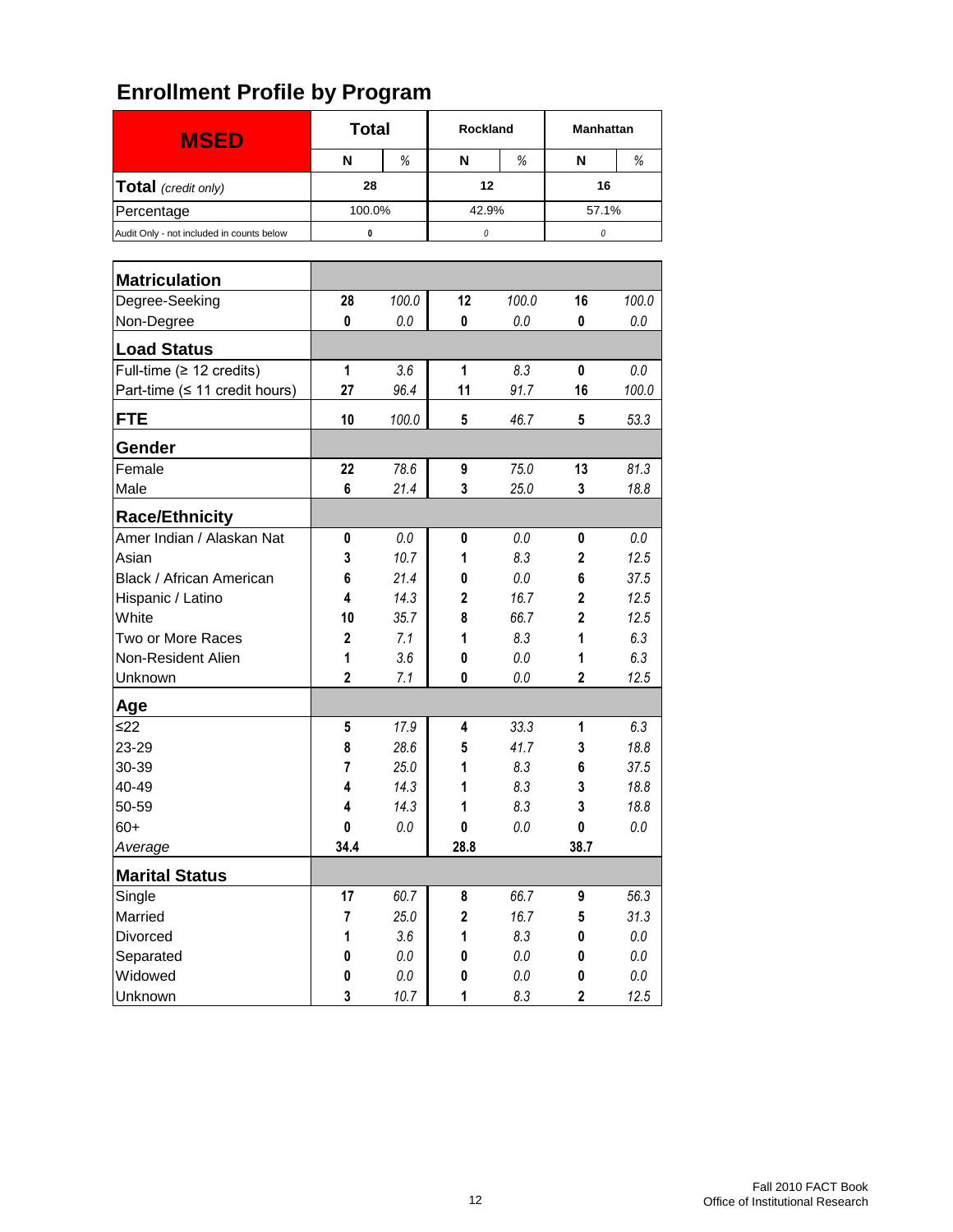|                                           | <b>Total</b> |         | <b>Rockland</b> |         | <b>Manhattan</b> |         |
|-------------------------------------------|--------------|---------|-----------------|---------|------------------|---------|
| <b>MBA</b>                                | N            | %       | N               | %       | N                | %       |
| Total (credit only)                       | 37           |         | 19              |         | 18               |         |
| Percentage                                | 100.0%       |         | 51.4%           |         | 48.6%            |         |
| Audit Only - not included in counts below | 0            |         | 0               |         | 0                |         |
|                                           |              |         |                 |         |                  |         |
| <b>Matriculation</b>                      |              |         |                 |         |                  |         |
| Degree-Seeking                            | 37           | 100.0   | 19              | 100.0   | 18               | 100.0   |
| Non-Degree                                | 0            | 0.0     | 0               | 0.0     | 0                | 0.0     |
| <b>Load Status</b>                        |              |         |                 |         |                  |         |
| Full-time ( $\geq 9$ credits)             | 37           | 100.0   | 19              | 100.0   | 18               | 100.0   |
| Part-time ( $\leq 8$ credit hours)        | 0            | 0.0     | 0               | 0.0     | 0                | 0.0     |
| <b>FTE</b>                                | 37           | 100.0   | 19              | 51.4    | 18               | 48.6    |
| Gender                                    |              |         |                 |         |                  |         |
| Female                                    | 22           | 59.5    | 12              | 63.2    | 10               | 55.6    |
| Male                                      | 15           | 40.5    | 7               | 36.8    | 8                | 44.4    |
| <b>Race/Ethnicity</b>                     |              |         |                 |         |                  |         |
| Amer Indian / Alaskan Nat                 | 0            | 0.0     | 0               | 0.0     | 0                | $0.0\,$ |
| Asian                                     | 1            | 2.7     | 0               | 0.0     | 1                | 5.6     |
| Black / African American                  | 16           | 43.2    | 8               | 42.1    | 8                | 44.4    |
| Hispanic / Latino                         | 3            | 8.1     | 1               | 5.3     | $\overline{2}$   | 11.1    |
| White                                     | 7            | 18.9    | 6               | 31.6    | 1                | 5.6     |
| Two or More Races                         | $\mathbf 2$  | 5.4     | 1               | 5.3     | 1                | 5.6     |
| Non-Resident Alien                        | 5            | 13.5    | $\overline{2}$  | 10.5    | 3                | 16.7    |
| Unknown                                   | 3            | 8.1     | 1               | 5.3     | 2                | 11.1    |
| Age                                       |              |         |                 |         |                  |         |
| $≤22$                                     | $\mathbf{2}$ | 5.4     | $\mathbf{2}$    | 10.5    | 0                | 0.0     |
| 23-29                                     | 14           | 37.8    | 6               | 31.6    | 8                | 44.4    |
| 30-39                                     | 9            | 24.3    | 6               | 31.6    | 3                | 16.7    |
| 40-49                                     | 10           | 27.0    | 5               | 26.3    | 5                | 27.8    |
| 50-59                                     | 2            | 5.4     | 0               | 0.0     | 2                | 11.1    |
| $60+$                                     | 0            | $0.0\,$ | 0               | $0.0\,$ | 0                | $0.0\,$ |
| Average                                   | 34.6         |         | 33.9            |         | 35.4             |         |
| <b>Marital Status</b>                     |              |         |                 |         |                  |         |
| Single                                    | 20           | 54.1    | 12              | 63.2    | 8                | 44.4    |
| Married                                   | 8            | 21.6    | 3               | 15.8    | 5                | 27.8    |
| Divorced                                  | $\mathbf 2$  | 5.4     | 1               | 5.3     | 1                | 5.6     |
| Separated                                 | 1            | 2.7     | 0               | $0.0\,$ | 1                | 5.6     |
| Widowed                                   | $\pmb{0}$    | $0.0\,$ | 0               | $0.0\,$ | 0                | $0.0\,$ |
| Unknown                                   | 6            | 16.2    | 3               | 15.8    | 3                | 16.7    |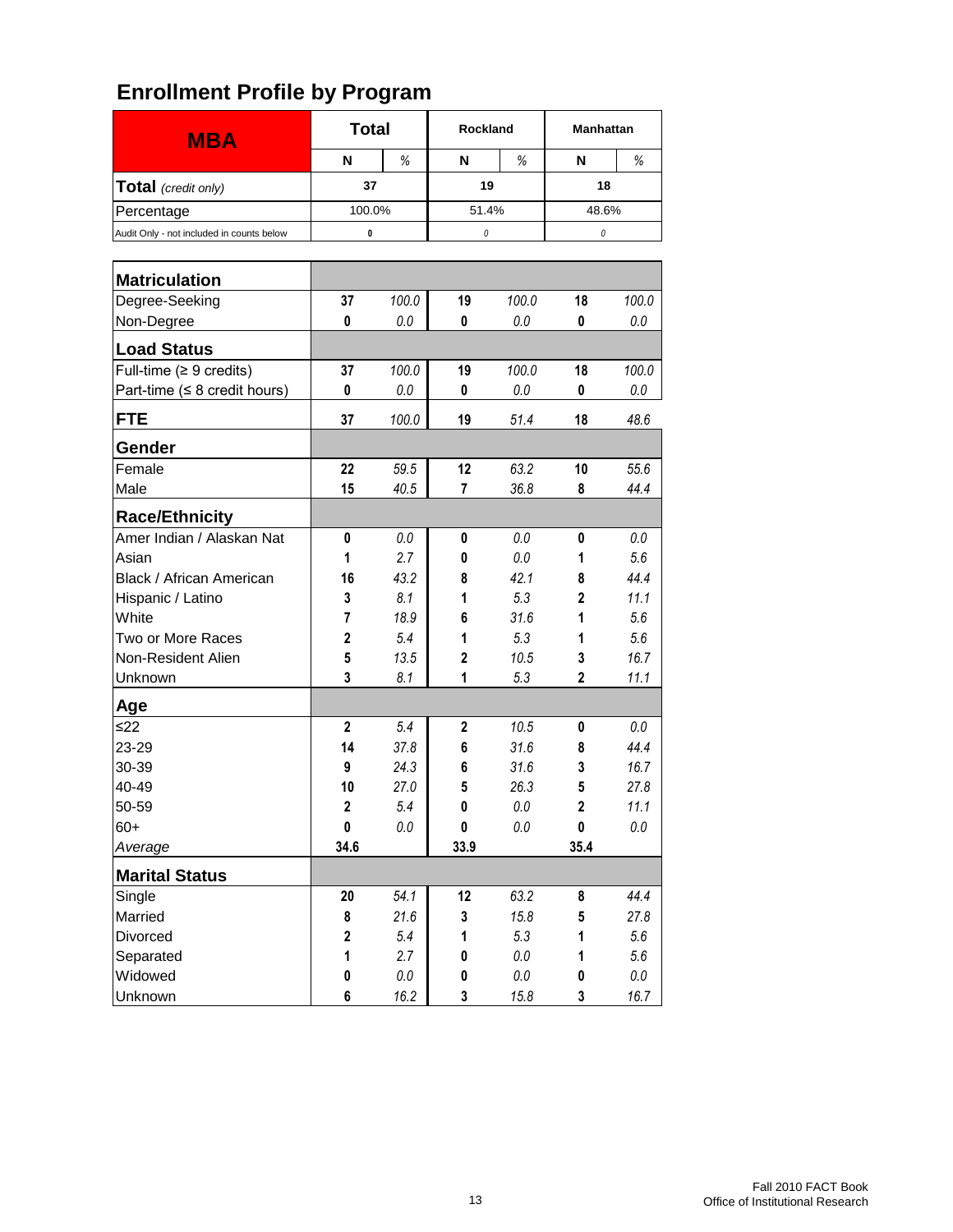| <b>MSOL</b>                               | <b>Total</b>   | Rockland |             | <b>Manhattan</b> |                         | DC      |                  |         |
|-------------------------------------------|----------------|----------|-------------|------------------|-------------------------|---------|------------------|---------|
|                                           | N              | %        | N           | %                | N                       | %       | N                | %       |
| Total (credit only)                       | 82             |          | 28          |                  | 28                      |         | 26               |         |
| Percentage                                | 100.0%         |          | 34.1%       |                  | 34.1%                   |         | 31.7%            |         |
| Audit Only - not included in counts below | 0              |          | 0           |                  | 0                       |         | $\it{0}$         |         |
|                                           |                |          |             |                  |                         |         |                  |         |
| <b>Matriculation</b>                      |                |          |             |                  |                         |         |                  |         |
| Degree-Seeking                            | 82             | 100.0    | 28          | 100.0            | 28                      | 100.0   | 26               | 100.0   |
| Non-Degree                                | 0              | 0.0      | 0           | 0.0              | 0                       | 0.0     | 0                | $0.0\,$ |
| <b>Load Status</b>                        |                |          |             |                  |                         |         |                  |         |
| Full-time $(≥ 9 \text{ credits})$         | 75             | 91.5     | 23          | 82.1             | 26                      | 92.9    | 26               | 100.0   |
| Part-time ( $\leq 8$ credit hours)        | 7              | 8.5      | 5           | 17.9             | $\overline{\mathbf{2}}$ | 7.1     | 0                | $0.0\,$ |
| <b>FTE</b>                                | 77             | 100.0    | 25          | 31.9             | 27                      | 34.5    | 26               | 33.6    |
| Gender                                    |                |          |             |                  |                         |         |                  |         |
| Female                                    | 55             | 67.1     | 15          | 53.6             | 21                      | 75.0    | 19               | 73.1    |
| Male                                      | 27             | 32.9     | 13          | 46.4             | 7                       | 25.0    | 7                | 26.9    |
| <b>Race/Ethnicity</b>                     |                |          |             |                  |                         |         |                  |         |
| Amer Indian / Alaskan Nat                 | 0              | 0.0      | 0           | 0.0              | 0                       | 0.0     | 0                | 0.0     |
| Asian                                     | $\mathbf 2$    | 2.4      | 1           | 3.6              | 1                       | 3.6     | 0                | 0.0     |
| Black / African American                  | 67             | 81.7     | 18          | 64.3             | 25                      | 89.3    | 24               | 92.3    |
| Hispanic / Latino                         | 4              | 4.9      | 3           | 10.7             | 0                       | 0.0     | 1                | 3.8     |
| White                                     | 3              | 3.7      | 2           | 7.1              | 0                       | 0.0     | 1                | 3.8     |
| Two or More Races                         | 1              | 1.2      | 1           | 3.6              | 0                       | 0.0     | 0                | 0.0     |
| Non-Resident Alien                        | 1              | 1.2      | 1           | 3.6              | 0                       | 0.0     | 0                | 0.0     |
| Unknown                                   | 4              | 4.9      | 2           | 7.1              | $\mathbf{2}$            | 7.1     | 0                | 0.0     |
| Age                                       |                |          |             |                  |                         |         |                  |         |
| $\leq$ 22                                 | 0              | 0.0      | 0           | 0.0              | 0                       | 0.0     | 0                | $0.0\,$ |
| 23-29                                     | 9              | 11.0     | 3           | 10.7             | $\mathbf 2$             | 7.1     | 4                | 15.4    |
| 30-39                                     | 28             | 34.1     | 11          | 39.3             | 12                      | 42.9    | 5                | 19.2    |
| 40-49                                     | 28             | 34.1     | 7           | $25.0\,$         | 9                       | 32.1    | 12               | 46.2    |
| 50-59                                     | 16             | 19.5     | 7           | 25.0             | 5                       | 17.9    | 4                | 15.4    |
| $60+$                                     | $\mathbf{1}$   | 1.2      | $\pmb{0}$   | $0.0\,$          | $\pmb{0}$               | $0.0\,$ | 1                | $3.8\,$ |
| Average                                   | 41.8           |          | 41.3        |                  | 41.7                    |         | 42.5             |         |
| <b>Marital Status</b>                     |                |          |             |                  |                         |         |                  |         |
| Single                                    | 33             | 40.2     | 11          | 39.3             | 13                      | 46.4    | $\boldsymbol{9}$ | 34.6    |
| Married                                   | 31             | 37.8     | 11          | 39.3             | 11                      | 39.3    | 9                | 34.6    |
| Divorced                                  | 10             | 12.2     | 3           | 10.7             | 1                       | 3.6     | 6                | 23.1    |
| Separated                                 | 1              | 1.2      | 1           | 3.6              | 0                       | $0.0\,$ | $\pmb{0}$        | $0.0\,$ |
| Widowed                                   | $\pmb{0}$      | $0.0\,$  | 0           | $0.0\,$          | 0                       | $0.0\,$ | $\pmb{0}$        | $0.0\,$ |
| Unknown                                   | $\overline{7}$ | $8.5\,$  | $\mathbf 2$ | 7.1              | 3                       | 10.7    | $\mathbf 2$      | 7.7     |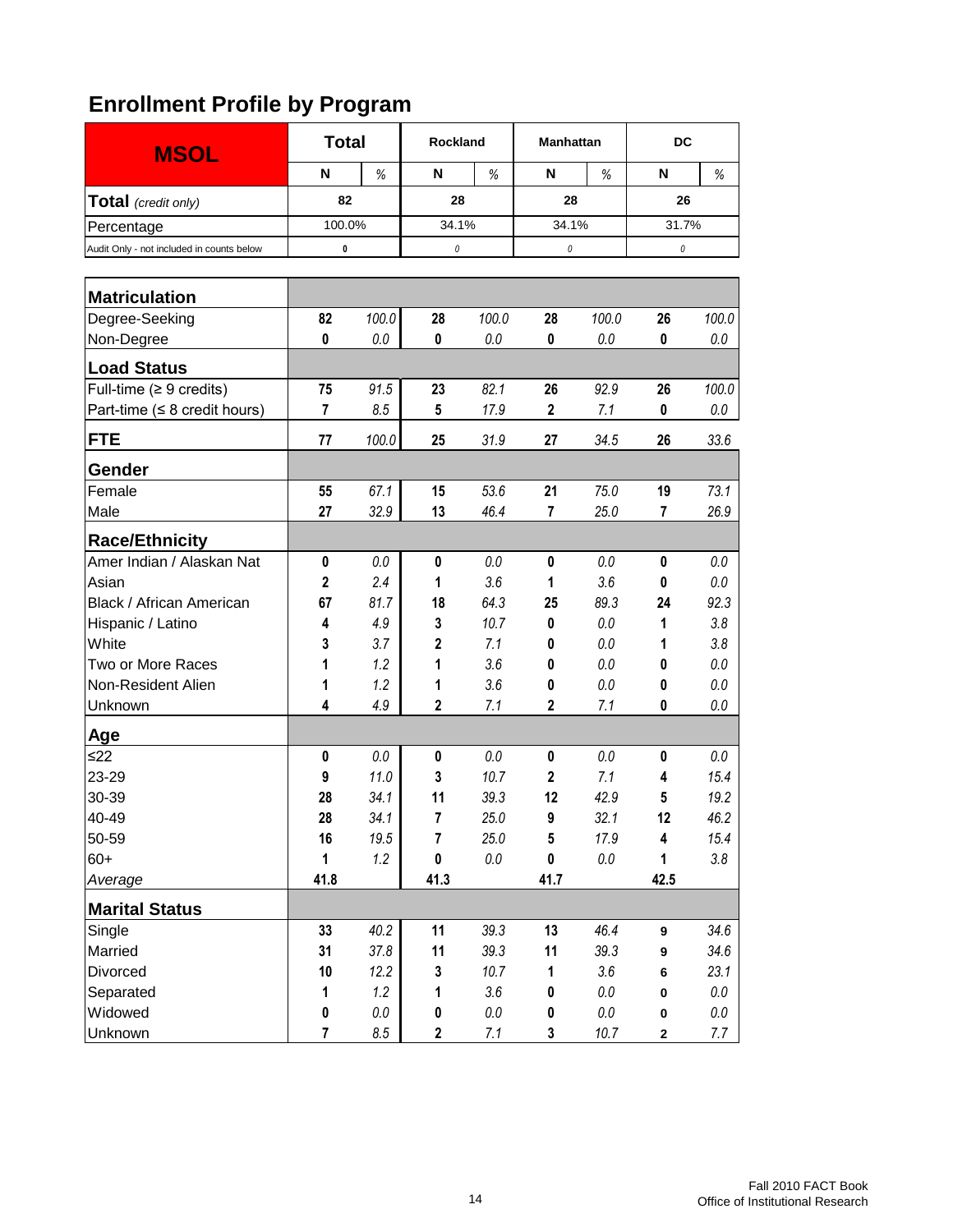# **Enrollment by Admission State**

| <b>State</b>    | <b>Total</b>     | <b>UG</b>      |                | OM             |                | <b>ATS</b>   |     |             | <b>AGSC</b>    | <b>MSOL</b>  | <b>MBA</b> | <b>MSE</b>   |
|-----------------|------------------|----------------|----------------|----------------|----------------|--------------|-----|-------------|----------------|--------------|------------|--------------|
|                 |                  | <b>Rock</b>    | <b>NYC</b>     |                | <b>Rock</b>    | <b>NYC</b>   | PR  | <b>Kiev</b> |                |              |            |              |
| Alabama         | 5                | 5              |                |                |                |              |     |             |                |              |            |              |
| Arizona         | $\mathbf{1}$     | 1              |                |                |                |              |     |             |                |              |            |              |
| California      | 17               | 14             | 1              |                | $\overline{2}$ |              |     |             |                |              |            |              |
| Colorado        | $\overline{7}$   | $\overline{7}$ |                |                |                |              |     |             |                |              |            |              |
| Connecticut     | 67               | 38             | 4              | 3              | 17             | 1            |     |             | 3              |              |            | 1            |
| Delaware        | 5                | 4              |                |                | 1              |              |     |             |                |              |            |              |
| <b>DC</b>       | 12               |                | 1              | $\overline{7}$ | 1              |              |     |             |                | 3            |            |              |
| Florida         | 18               | 16             | 1              |                | 1              |              |     |             |                |              |            |              |
| Idaho           | $\overline{c}$   | $\overline{2}$ |                |                |                |              |     |             |                |              |            |              |
| Illinois        | 6                | 6              |                |                |                |              |     |             |                |              |            |              |
| Indiana         | 4                | 1              |                |                | 3              |              |     |             |                |              |            |              |
| Louisiana       | 1                | 1              |                |                |                |              |     |             |                |              |            |              |
| Maine           | 5                | 5              |                |                |                |              |     |             |                |              |            |              |
| Maryland        | 76               | 15             |                | 40             | 4              |              |     |             |                | 17           |            |              |
| Massachusetts   | 14               | 11             | 1              |                | 1              |              |     |             | 1              |              |            |              |
| Michigan        | 4                | 3              |                |                |                |              |     |             | 1              |              |            |              |
| Minnesota       | 5                | 4              |                |                | 1              |              |     |             |                |              |            |              |
| Mississippi     | 1                | 1              |                |                |                |              |     |             |                |              |            |              |
| Missouri        | 4                | 3              |                |                |                | 1            |     |             |                |              |            |              |
| Montana         | 1                | 1              |                |                |                |              |     |             |                |              |            |              |
| Nevada          | 1                |                |                |                | 1              |              |     |             |                |              |            |              |
| New Hampshire   | 6                | 6              |                |                |                |              |     |             |                |              |            |              |
| New Jersey      | 445              | 168            | 56             | 29             | 87             | 29           |     |             | 54             | 10           | 8          | 4            |
| New Mexico      | 1                | 1              |                |                |                |              |     |             |                |              |            |              |
| New York        | 2078             | 480            | 672            | 281            | 123            | 248          |     |             | 184            | 46           | 23         | 21           |
| North Carolina  | $\boldsymbol{9}$ | $\overline{7}$ |                |                | 1              |              |     |             | 1              |              |            |              |
| Ohio            | 34               | 25             | 1              | 3              | 4              | $\mathbf{1}$ |     |             |                |              |            |              |
| Oregon          | 5                | 3              |                |                | 1              |              |     |             | 1              |              |            |              |
| Pennsylvania    | 68               | 54             | $\overline{2}$ | 3              | $\overline{7}$ | 1            |     |             | 1              |              |            |              |
| Puerto Rico     | 145              | $\overline{7}$ |                |                | $\overline{c}$ |              | 136 |             |                |              |            |              |
| Rhode Island    | 6                | 4              |                |                | 1              |              |     |             |                |              |            | 1            |
| South Carolina  | 1                | 1              |                |                |                |              |     |             |                |              |            |              |
| Tennessee       | 1                |                |                |                | 1              |              |     |             |                |              |            |              |
| Texas           | 17               | 12             |                |                | $\overline{2}$ | 1            |     |             | 1              |              | 1          |              |
| Vermont         | 10               | 9              |                |                |                |              |     |             | 1              |              |            |              |
| Virginia        | 26               | 5              | 1              | 12             | 1              |              |     |             | $\overline{c}$ | $\sqrt{5}$   |            |              |
| Washington      | 5                | 3              |                |                | 1              |              |     |             | $\mathbf 1$    |              |            |              |
| West Virginia   | $\mathbf 1$      |                |                |                | $\mathbf 1$    |              |     |             |                |              |            |              |
| Wisconsin       | 10               | 9              |                |                |                |              |     |             | $\mathbf 1$    |              |            |              |
| Wyoming         | 1                |                |                |                |                |              |     |             | $\mathbf 1$    |              |            |              |
| Foreign Student | 195              | 45             | 53             | $\overline{c}$ | 33             | 33           |     | 15          | $\overline{7}$ | $\mathbf{1}$ | 5          | $\mathbf{1}$ |
| <b>Total</b>    | 3320             | 977            | 793            | 380            | 297            | 315          | 136 | 15          | 260            | 82           | 37         | 28           |

**Total number of states represented: 38** (+ DC & Puerto Rico)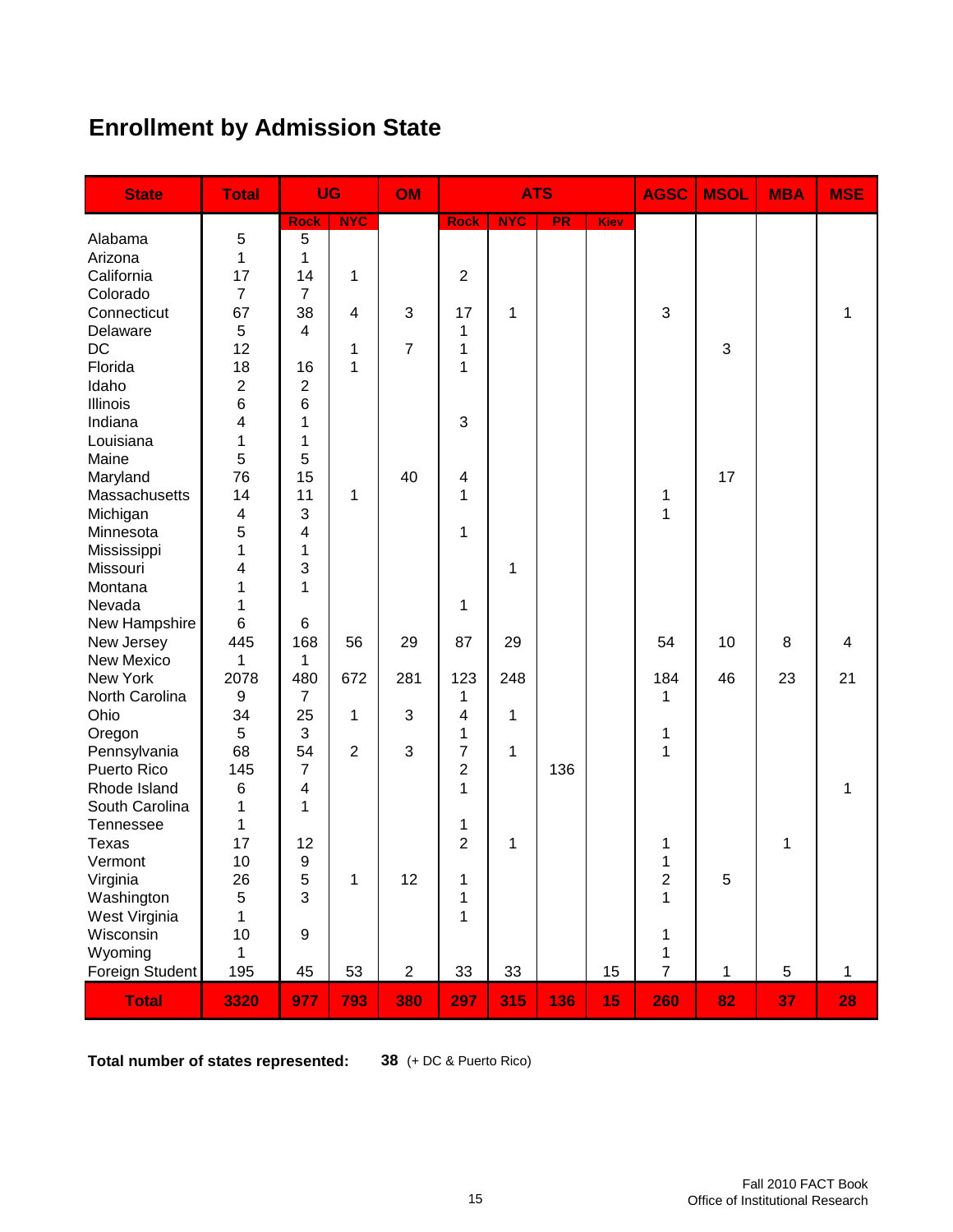# **Enrollment by Country**

| <b>State</b>        | <b>Total</b>                   | <b>UG</b>                 |                         | OM                      |                         | <b>ATS</b>              |    |      | <b>AGSC</b>      | <b>MSOL</b> | <b>MBA</b> | <b>MSE</b>   |
|---------------------|--------------------------------|---------------------------|-------------------------|-------------------------|-------------------------|-------------------------|----|------|------------------|-------------|------------|--------------|
|                     |                                | <b>Rock</b>               | <b>NYC</b>              |                         | <b>Rock</b>             | <b>NYC</b>              | PR | Kiev |                  |             |            |              |
| Albania             | $\boldsymbol{2}$               | $\overline{2}$            |                         |                         |                         |                         |    |      |                  |             |            |              |
| Angola              | $\mathbf 1$                    |                           |                         |                         | 1                       |                         |    |      |                  |             |            |              |
| Australia           | $\overline{2}$                 | $\overline{2}$            |                         |                         |                         |                         |    |      |                  |             |            |              |
| Bangladesh          | $\mathbf 1$                    |                           |                         | 1                       |                         |                         |    |      |                  |             |            |              |
| <b>Barbados</b>     | $\boldsymbol{2}$               |                           | 1                       |                         |                         | 1                       |    |      |                  |             |            |              |
| <b>Belize</b>       | $\overline{2}$                 | $\overline{2}$            |                         |                         |                         |                         |    |      |                  |             |            |              |
| Benin               | $\mathbf{1}$                   |                           |                         |                         |                         |                         |    |      |                  |             | 1          |              |
| Bolivia             | 1                              |                           |                         |                         |                         |                         |    |      | 1                |             |            |              |
| <b>Brazil</b>       | 11                             | 4                         | 3                       |                         |                         | 1                       |    |      | $\overline{2}$   | 1           |            |              |
| <b>Burkina Faso</b> | 1                              |                           | 1                       |                         |                         |                         |    |      |                  |             |            |              |
| Cameroon            | 1                              | 1                         |                         |                         |                         |                         |    |      |                  |             |            |              |
| Canada              | 17                             | $\overline{7}$            |                         | $\overline{\mathbf{4}}$ | 5                       |                         |    |      |                  |             | 1          |              |
| Chile               | $\mathbf{1}$                   |                           | 1                       |                         |                         |                         |    |      |                  |             |            |              |
| China               | 7                              | $\overline{2}$            | 1                       |                         | $\overline{\mathbf{4}}$ |                         |    |      |                  |             |            |              |
| Colombia            | $\overline{\mathbf{4}}$        | $\overline{c}$            |                         | 1                       |                         | 1                       |    |      |                  |             |            |              |
| Congo               | $\mathfrak{S}$                 |                           | $\overline{c}$          |                         |                         | 1                       |    |      |                  |             |            |              |
| Costa Rica          | $\overline{1}$                 | 1                         |                         |                         |                         |                         |    |      |                  |             |            |              |
| Cuba                | $\mathbf{1}$                   | 1                         |                         |                         |                         |                         |    |      |                  |             |            |              |
| Dominica            | $\mathbf{1}$<br>14             |                           | 1                       |                         |                         |                         |    |      |                  |             |            |              |
| Dominican Rep.      |                                | 5                         | $\,6$<br>$\overline{4}$ |                         | 1                       | 1                       | 1  |      |                  |             |            |              |
| Ecuador             | $\overline{7}$<br>$\mathbf{1}$ | 1                         |                         | 1                       |                         |                         |    |      | 1                |             |            |              |
| Egypt               |                                | 1<br>3                    |                         |                         |                         |                         |    |      |                  |             |            |              |
| England             | $\,6$<br>$\overline{2}$        |                           | 1                       |                         |                         |                         |    |      | $\boldsymbol{2}$ |             |            |              |
| Ethiopia<br>France  | 1                              |                           |                         | 1                       | 1                       | 1                       |    |      |                  |             |            |              |
|                     | 1                              |                           |                         | 1                       |                         |                         |    |      |                  |             |            |              |
| Georgia<br>Germany  | $\mathbf 1$                    | 1                         |                         |                         |                         |                         |    |      |                  |             |            |              |
| Ghana               | $\overline{2}$                 |                           | 1                       |                         |                         | 1                       |    |      |                  |             |            |              |
| Grenada             | 1                              |                           |                         |                         |                         |                         |    |      |                  |             | 1          |              |
| Guatemala           | $\overline{2}$                 | 1                         | 1                       |                         |                         |                         |    |      |                  |             |            |              |
| Guyana              | 10                             | 1                         | 6                       | 1                       |                         | $\overline{\mathbf{c}}$ |    |      |                  |             |            |              |
| Haiti               | 19                             | 4                         | 9                       | 3                       |                         | 1                       |    |      | 1                | 1           |            |              |
| Honduras            | 5                              |                           | 4                       |                         |                         |                         |    |      | 1                |             |            |              |
| Hong Kong           | $\ensuremath{\mathsf{3}}$      |                           |                         |                         | 1                       | 1                       |    |      | 1                |             |            |              |
| India               | 6                              | 1                         | 1                       |                         |                         | 3                       |    |      | 1                |             |            |              |
| Indonesia           | $\boldsymbol{2}$               |                           | 1                       |                         |                         | 1                       |    |      |                  |             |            |              |
| Iran                | $\mathbf{1}$                   |                           |                         | 1                       |                         |                         |    |      |                  |             |            |              |
| Iraq                | $\mathbf 1$                    |                           |                         |                         | $\mathbf{1}$            |                         |    |      |                  |             |            |              |
| Israel              | $\mathbf 1$                    | 1                         |                         |                         |                         |                         |    |      |                  |             |            |              |
| Italy               | $\mathbf 1$                    |                           | 1                       |                         |                         |                         |    |      |                  |             |            |              |
| Ivory Coast         | $\mathbf{1}$                   |                           | $\mathbf 1$             |                         |                         |                         |    |      |                  |             |            |              |
| Jamaica             | 32                             | $\ensuremath{\mathsf{3}}$ | 9                       | $\sqrt{5}$              | $\overline{2}$          | $\,8\,$                 |    |      | $\overline{4}$   | 1           |            |              |
| Kenya               | $\overline{2}$                 | $\mathbf{1}$              |                         |                         |                         |                         |    |      |                  |             | 1          |              |
| Kuwait              | $\mathbf{1}$                   |                           |                         |                         | $\mathbf{1}$            |                         |    |      |                  |             |            |              |
| Lebanon             |                                |                           | $\overline{2}$          |                         |                         |                         |    |      |                  |             |            |              |
| Liberia             | $\frac{2}{3}$                  |                           |                         |                         |                         | 1                       |    |      |                  | 1           |            | $\mathbf{1}$ |
| Malaysia            | $\overline{3}$                 | $\overline{c}$            | 1                       |                         |                         |                         |    |      |                  |             |            |              |
| Mexico              | $\overline{\mathbf{4}}$        | $\overline{2}$            | $\mathbf{1}$            |                         |                         |                         |    |      |                  | 1           |            |              |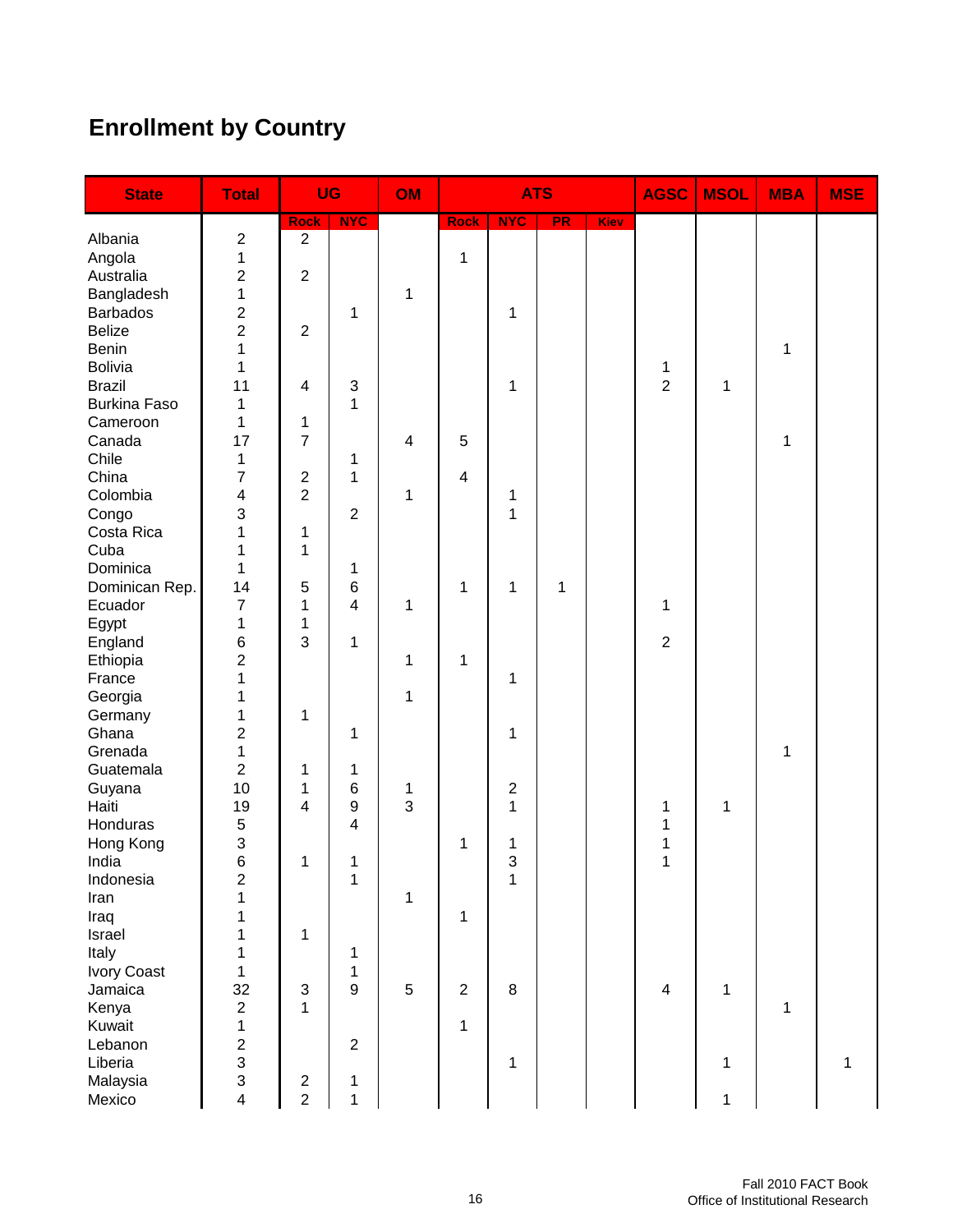# **Enrollment by Country (continued)**

| <b>State</b>      | <b>Total</b>   | <b>UG</b>      |                | <b>OM</b>      |                | <b>ATS</b> |           |             | <b>AGSC</b>    | <b>MSOL</b> | <b>MBA</b> | <b>MSE</b> |
|-------------------|----------------|----------------|----------------|----------------|----------------|------------|-----------|-------------|----------------|-------------|------------|------------|
|                   |                | <b>Rock</b>    | <b>NYC</b>     |                | <b>Rock</b>    | <b>NYC</b> | <b>PR</b> | <b>Kiev</b> |                |             |            |            |
| Moldova           | 1              |                |                |                |                | 1          |           |             |                |             |            |            |
| Nigeria           | 7              | 1              | 1              | $\overline{c}$ |                |            |           |             | $\overline{2}$ | 1           |            |            |
| Panama            | $\overline{c}$ |                | 1              |                |                |            |           |             |                |             | 1          |            |
| Peru              | 6              | 5              |                |                |                |            |           |             | 1              |             |            |            |
| Philippines       | 5              | $\overline{2}$ | $\overline{2}$ |                |                | 1          |           |             |                |             |            |            |
| Portugal          | 1              | 1              |                |                |                |            |           |             |                |             |            |            |
| Saint Kitts & Nev | $\overline{2}$ |                |                |                |                |            |           |             | $\overline{2}$ |             |            |            |
| Saint Lucia       | 1              |                | 1              |                |                |            |           |             |                |             |            |            |
| Singapore         | 1              |                |                |                | 1              |            |           |             |                |             |            |            |
| South Africa      | $\overline{2}$ |                | 1              |                | 1              |            |           |             |                |             |            |            |
| South Korea       | 128            | 17             | 43             |                | 28             | 34         |           |             | 4              |             | 1          | 1          |
| Spain             | $\overline{2}$ |                |                |                |                |            | 1         |             |                |             |            |            |
| Sri Lanka         | 1              |                |                |                |                |            |           |             |                |             |            |            |
| Taiwan            | 4              |                | 4              |                | $\overline{2}$ | 1          |           |             |                |             |            |            |
| Tanzania          | 1              |                |                |                |                |            |           |             |                |             | 1          |            |
| Thailand          |                |                |                |                | 1              |            |           |             |                |             |            |            |
| Trinidad-Tobago   | 16             | 1              | 7              | 6              | 1              |            |           |             | 1              |             |            |            |
| <b>USA</b>        | 2920           | 895            | 672            | 353            | 244            | 254        | 134       |             | 236            | 76          | 30         | 26         |
| Ukraine           | 18             | 2              |                |                |                |            |           | 15          |                |             |            |            |
| Venezuela         | 4              | 1              | $\overline{2}$ |                | 1              |            |           |             |                |             |            |            |
| Viet Nam          | $\overline{2}$ | 1              |                |                | 1              |            |           |             |                |             |            |            |
| <b>Total</b>      | 3320           | 977            | 793            | 380            | 297            | 315        | 136       | 15          | 260            | 82          | 37         | 28         |

**Total number of countries represented: 69**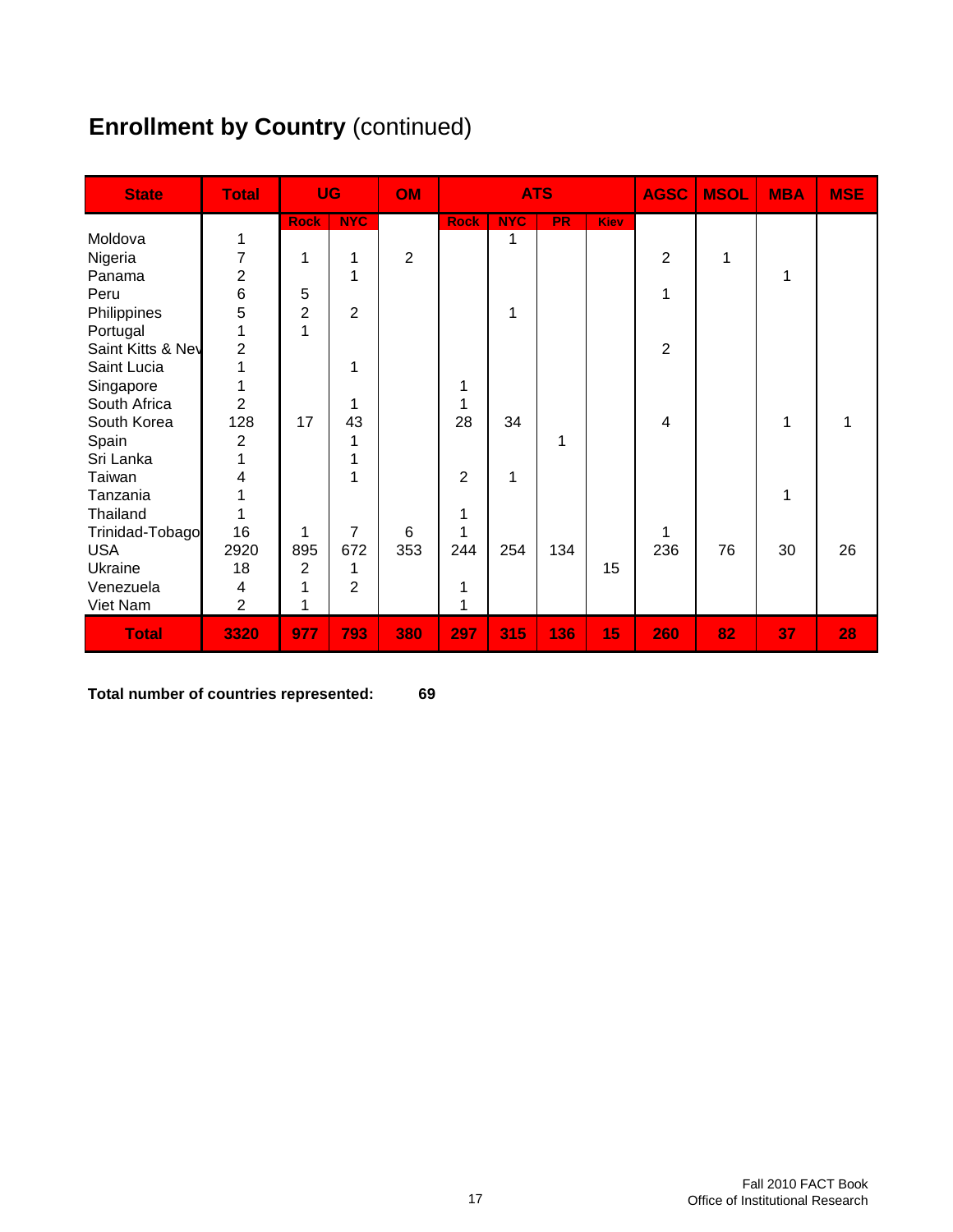| <b>Enrollment by Citizenship</b> |                               |                                 |                           |
|----------------------------------|-------------------------------|---------------------------------|---------------------------|
|                                  | <b>U.S.</b><br><b>Citizen</b> | <b>Resident</b><br><b>Alien</b> | Foreign<br><b>Student</b> |
| <b>Rockland</b>                  | 1,291                         | 68                              | 83                        |
| <b>Traditional UG</b>            | 895                           | 37                              | 45                        |
| <b>ATS</b>                       | 244                           | 20                              | 33                        |
| <b>AGSC</b>                      | 99                            | 8                               | $\overline{c}$            |
| <b>MBA</b>                       | 17                            | $\mathbf 0$                     | $\overline{c}$            |
| <b>MSED</b>                      | 12                            | $\mathbf 0$                     | $\mathbf 0$               |
| <b>MSOL</b>                      | 24                            | 3                               | $\overline{1}$            |
| <b>NYC</b>                       | 1.117                         | 109                             | 95                        |
| <b>Traditional UG</b>            | 672                           | 68                              | 53                        |
| <b>ATS</b>                       | 254                           | 28                              | 33                        |
| <b>AGSC</b>                      | 137                           | $\boldsymbol{9}$                | 5                         |
| <b>MBA</b>                       | 13                            | $\overline{\mathbf{c}}$         | 3                         |
| <b>MSED</b>                      | 14                            | 1                               | $\mathbf{1}$              |
| <b>MSOL</b>                      | 27                            | 1                               | $\mathbf 0$               |
| <b>DC</b>                        | 82                            | 3                               | $\overline{0}$            |
| <b>OM</b>                        | 57                            | $\overline{2}$                  | $\pmb{0}$                 |
| <b>MSOL</b>                      | 25                            | 1                               | $\overline{0}$            |
| OM (NY)                          | 296                           | 23                              | $\overline{2}$            |
| <b>OM</b>                        | 296                           | 23                              | $\overline{2}$            |
| <b>Puerto Rico</b>               | 134                           | $\overline{2}$                  | $\mathbf 0$               |
| <b>ATS</b>                       | 134                           | $\overline{2}$                  | $\mathbf 0$               |
| <b>Kiev</b>                      | $\bf{0}$                      | $\overline{O}$                  | 15                        |
| <b>ATS</b>                       | $\mathbf 0$                   | $\overline{0}$                  | 15                        |
| <b>TOTAL</b>                     | 2,920                         | 205                             | 195                       |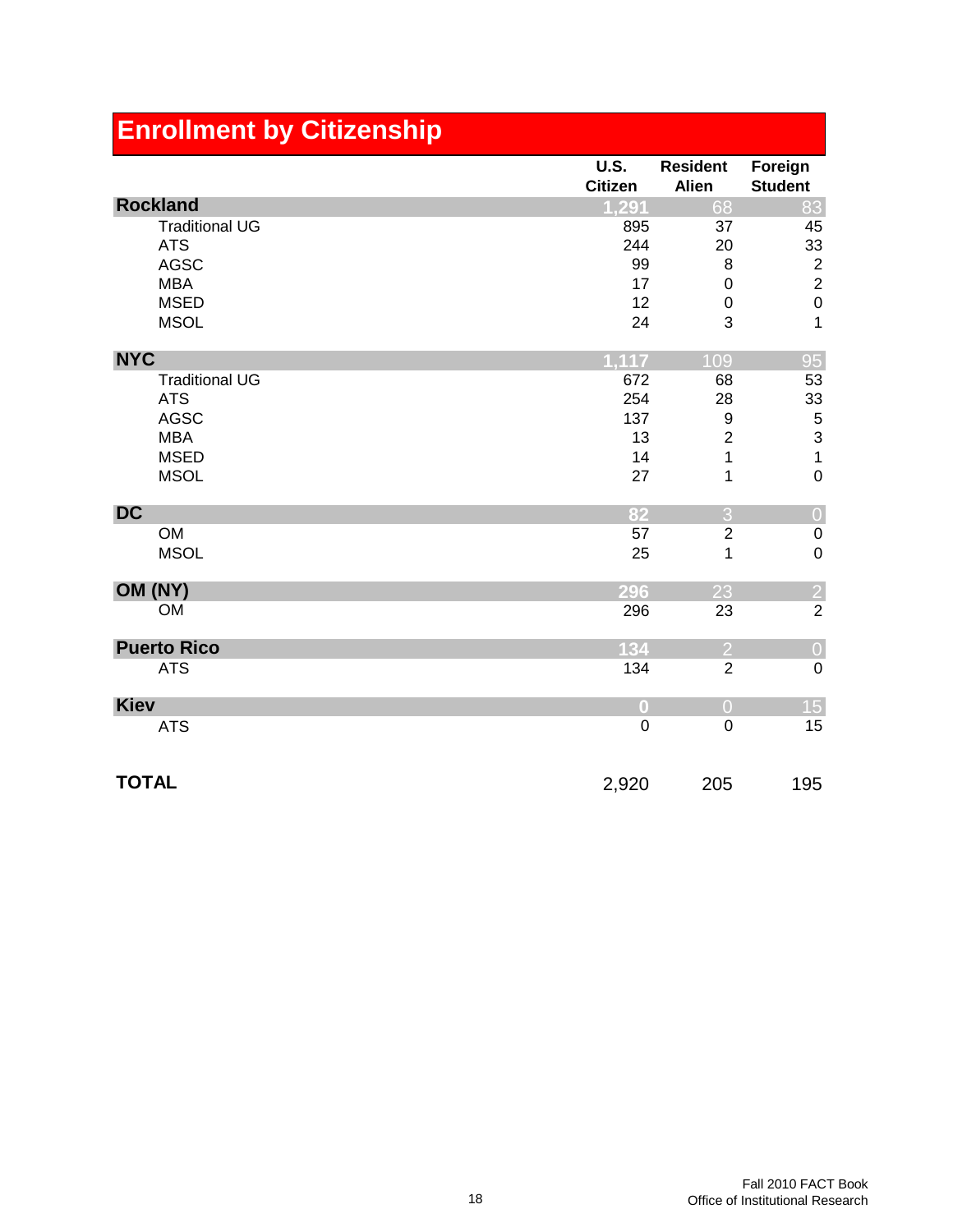### **Enrollment by Denomination**

| <b>Denomination</b>                                        | <b>Total</b>   |                   | <b>UG</b>               | <b>OM</b>      | <b>ATS</b>        |                    |              |             | <b>AGSC MSOL</b> | <b>MBA</b>     | <b>MSE</b>   |                |
|------------------------------------------------------------|----------------|-------------------|-------------------------|----------------|-------------------|--------------------|--------------|-------------|------------------|----------------|--------------|----------------|
|                                                            |                | <b>Rock   NYC</b> |                         |                | <b>Rock</b>       | <b>NYC</b>         | <b>PR</b>    | <b>Kiev</b> |                  |                |              |                |
| ADV- ADVENTIST CHRISTIAN CHURCH                            | 3              | $\overline{2}$    | $\mathbf{1}$            |                |                   |                    |              |             |                  |                |              |                |
| ADV- SEVENTH DAY ADVENTIST                                 | 16             | $\overline{2}$    | 5                       | 3              | $\mathbf{1}$      | $\mathbf{1}$       | 1            |             | $\overline{c}$   |                | $\mathbf{1}$ |                |
| AFRICAN INLAND CHURCH                                      | $\mathbf{1}$   |                   |                         |                |                   | $\mathbf{1}$       |              |             |                  |                |              |                |
| ANG- ANGLICAN CHURCH OF CAN.                               | 3              | $\overline{2}$    |                         |                |                   |                    |              |             |                  |                | $\mathbf{1}$ |                |
| ANG- REFORMED EPISCOPAL CHURCH                             | $\overline{2}$ |                   | 1                       | 1              |                   |                    |              |             |                  |                |              |                |
| ANG- THE EPISCOPAL CHURCH                                  | 18             | $\overline{2}$    | 1                       | $\overline{7}$ | $\mathbf{1}$      |                    |              |             | $\overline{c}$   | $\overline{2}$ | $\mathbf{1}$ | $\overline{2}$ |
| <b>APOSTOLIC</b>                                           | 23             | $\overline{4}$    | 12                      |                |                   | $\overline{4}$     |              |             | 2                |                | $\mathbf{1}$ |                |
| <b>BAP- AMERIC, BAPTIST IN USA</b>                         | 136            | 65                | 54                      | 2              | 4                 | 5                  |              |             | 3                | 3              |              |                |
| BAP-BAPTIST CONV OF ONT & QUEBEC                           | $\mathbf{2}$   | $\mathbf{1}$      | $\mathbf{1}$            |                |                   |                    |              |             |                  |                |              |                |
| BAP- BAPTIST GENERAL CONFERENCE                            | 10             | $\mathbf{1}$      | $\overline{2}$          | 4              | $\mathbf{1}$      | $\mathbf{1}$       |              |             |                  |                | $\mathbf{1}$ |                |
| BAP- BAPTIST MISS ASSOC. OF AMERICA                        | $\mathbf{1}$   |                   |                         |                |                   | 1                  |              |             |                  |                |              |                |
| <b>BAP- BAPTIST- OTHER</b>                                 | 186            | 28                | 38                      | 55             | 6                 | 26                 | 8            | 4           | 11               | $\overline{7}$ | $\mathbf{1}$ | 2              |
| BAP- CONS BAPTIST ASSOC OF AMER                            | $\overline{2}$ | $\mathbf{1}$      |                         |                |                   |                    |              |             | $\mathbf{1}$     |                |              |                |
| <b>BAP-INDEPENDENT BAPTIST</b>                             | 3              |                   |                         |                | $\mathbf{1}$      |                    | $\mathbf{1}$ |             |                  |                |              | $\mathbf{1}$   |
| BAP- NATIONAL BAPTIST CONVENTION                           | 4              |                   |                         |                | $\mathbf{1}$      | $\overline{2}$     |              |             | $\mathbf{1}$     |                |              |                |
| BAP- SEVENTH DAY BAP GEN CONF                              | 1              |                   |                         |                | $\mathbf{1}$      |                    |              |             |                  |                |              |                |
| <b>BAP- SOUTHERN BAPTIST CONV</b>                          | 9              | 5                 |                         |                | $\mathbf{1}$      |                    | $\mathbf{1}$ |             | $\overline{2}$   |                |              |                |
| <b>BIBLE CHURCH/FELLOWSHIP</b>                             | $\mathbf{2}$   | $\overline{2}$    |                         |                |                   |                    |              |             |                  |                |              |                |
| BRE- BRETHREN CHURCH (Ashland, OH)                         | 1              |                   | 1                       |                |                   |                    |              |             |                  |                |              |                |
| BRE- BRETHREN IN CHRIST CHURCH                             | 3              |                   |                         |                |                   |                    |              |             | $\overline{c}$   |                | $\mathbf{1}$ |                |
| BRE- CHURCH OF THE BRETHREN                                | $\overline{2}$ |                   | 1                       |                | $\mathbf{1}$      |                    |              |             |                  |                |              |                |
| CHRISTIAN & MISSIONARY ALLIANCE                            | 362            | 189               | 28                      | 13             | 63                |                    |              |             | 18               | $\mathbf{1}$   |              | 1              |
| <b>CHRISTIAN CHURCH (Disciples of Christ)</b>              | 10             | $\mathbf{1}$      | 2                       | 1              | 1                 | 11<br>$\mathbf{1}$ | 38<br>3      |             |                  |                | 1            |                |
| CHURCH OF GOD (Anderson, IN)                               | 17             | $\overline{4}$    | $\overline{\mathbf{4}}$ |                | $\overline{1}$    | $\overline{4}$     |              |             | 3                |                | $\mathbf{1}$ |                |
| CHURCHES OF CHRIST                                         | 10             | 2                 | $\overline{7}$          |                |                   | $\mathbf{1}$       |              |             |                  |                |              |                |
| CHURCHES OF GOD, GENERAL CONF                              | 26             | 4                 | 17                      |                | $\mathbf{1}$      | 3                  |              |             |                  |                |              |                |
| CONGREG CHRISTIAN CHURCHES, CONF OF                        | 5              | $\overline{2}$    |                         |                | $\overline{2}$    | $\mathbf{1}$       |              |             | 1                |                |              |                |
| <b>EVANGELICAL</b>                                         | 3              | $\mathbf{1}$      |                         |                |                   |                    |              |             |                  |                |              |                |
| EVANGELICAL CHURCH IN CANADA                               | 16             | 14                | $\overline{c}$<br>2     |                |                   |                    |              |             |                  |                |              |                |
|                                                            |                | 6                 |                         |                |                   |                    |              |             |                  |                |              |                |
| EVANGELICAL CONGREG CHURCH                                 | 17<br>8        | $\mathbf{1}$      | 8                       |                | $\mathbf{1}$<br>6 | $\mathbf{1}$       | 1            |             |                  |                | $\mathbf{1}$ |                |
| EVANGELICAL COVENANT CHURCH<br>EVANGELICAL FORMOSAN CHURCH | $\mathbf{2}$   |                   |                         |                | $\mathbf{1}$      |                    |              |             |                  |                |              |                |
|                                                            |                |                   | $\mathbf{1}$            |                |                   |                    |              |             |                  |                |              |                |
| <b>EVANGELICAL FREE CHURCH</b>                             | 33             | 11                | 2                       | 2              | 5                 | 7                  | 1            |             | 4                |                |              | 1              |
| <b>FULL GOSPEL</b>                                         | 18             | $\overline{2}$    | 5                       |                | 3                 | 6                  |              |             | $\overline{2}$   |                |              |                |
| <b>HOLINESS</b>                                            | $\overline{2}$ |                   |                         |                |                   | $\overline{2}$     |              |             |                  |                |              |                |
| <b>INDEPENDENT</b>                                         | 10             | 3                 | 3                       |                | 1                 |                    | 3            |             |                  |                |              |                |
| INTER-DENOMINATIONAL                                       | 22             | 9                 | 6                       |                | 3                 | 2                  |              |             | 2                |                |              |                |
| <b>JUD-MESSIANIC JEWISH</b>                                | 6              | $\overline{4}$    |                         |                |                   |                    |              |             |                  |                |              | 2              |
| <b>JUD-TRADITIONAL JUDAISM</b>                             | 4              |                   |                         | 4              |                   |                    |              |             |                  |                |              |                |
| LUT- EVANG LUTHERAN IN AMER                                | 5              | $\overline{2}$    |                         |                | 1                 |                    |              |             | 1                | 1              |              |                |
| LUT- EVANG LUTHERAN IN CAN                                 | З              | 1                 | 1                       | 1              |                   |                    |              |             |                  |                |              |                |
| LUT- LUTHERAN BRETHREN                                     | 1              |                   | 1                       |                |                   |                    |              |             |                  |                |              |                |
| LUT-LUTHERAN-OTHER                                         | 11             | $\overline{7}$    | $\mathbf{1}$            | $\overline{2}$ |                   |                    |              |             |                  |                | $\mathbf{1}$ |                |
| <b>MEN- MENNONITE BRETHREN</b>                             | 1              |                   | 1                       |                |                   |                    |              |             |                  |                |              |                |
| MEN- MENNONITE CHURCH                                      | $\mathbf{2}$   |                   |                         | 1              |                   |                    | 1            |             |                  |                |              |                |
| MEN- MENNONITE- OTHER                                      | 1              |                   | 1                       |                |                   |                    |              |             |                  |                |              |                |
| <b>METHODIST</b>                                           | 6              |                   | 1                       |                |                   | 4                  |              |             | 1                |                |              |                |
| METH- AFRICAN METH EPISC (AME)                             | 29             | 5                 | 10                      |                | 5                 | $\overline{4}$     |              |             | 5                |                |              |                |
| METH- AFRICAN METH EPISC ZION                              | 5              | $\mathbf{1}$      | $\mathbf{1}$            | 1              | $\overline{2}$    |                    |              |             |                  |                |              |                |
| METH- CHRISTIAN METHODIST EPISC                            | 4              | $\mathbf{1}$      |                         | $\overline{2}$ |                   | $\mathbf{1}$       |              |             |                  |                |              |                |
| METH- FREE METHODIST CHURCH                                | 7              | 3                 | 2                       |                | $\mathbf{1}$      |                    |              |             | 1                |                |              |                |
| METH-INDEPENDENT METHODIST                                 | 13             | 11                | $\mathbf{1}$            |                |                   | $\mathbf{1}$       |              |             |                  |                |              |                |
| METH- UNITED METHODIST                                     | 33             | 9                 | 3                       | 8              | $\overline{2}$    | 6                  |              |             | 4                | $\mathbf{1}$   |              |                |
| METH- WESLEYAN CHURCH                                      | 9              | 5                 | $\mathbf{1}$            |                |                   | $\overline{2}$     | $\mathbf{1}$ |             |                  |                |              |                |
| <b>MISSION CHURCH</b>                                      | 1              |                   |                         |                |                   |                    | 1            |             |                  |                |              |                |
| MORAVIAN CHURCH IN AMER                                    | 1              |                   |                         | 1              |                   |                    |              |             |                  |                |              |                |
| <b>MUSLIM</b>                                              | 9              |                   |                         | 9              |                   |                    |              |             |                  |                |              |                |
| NAZARENE, CHURCH OF THE                                    | 20             | 4                 | 2                       | $\overline{2}$ | 5                 | 5                  | $\mathbf{1}$ |             | $\mathbf{1}$     |                |              |                |

**Enrollment by Denomination** (continued)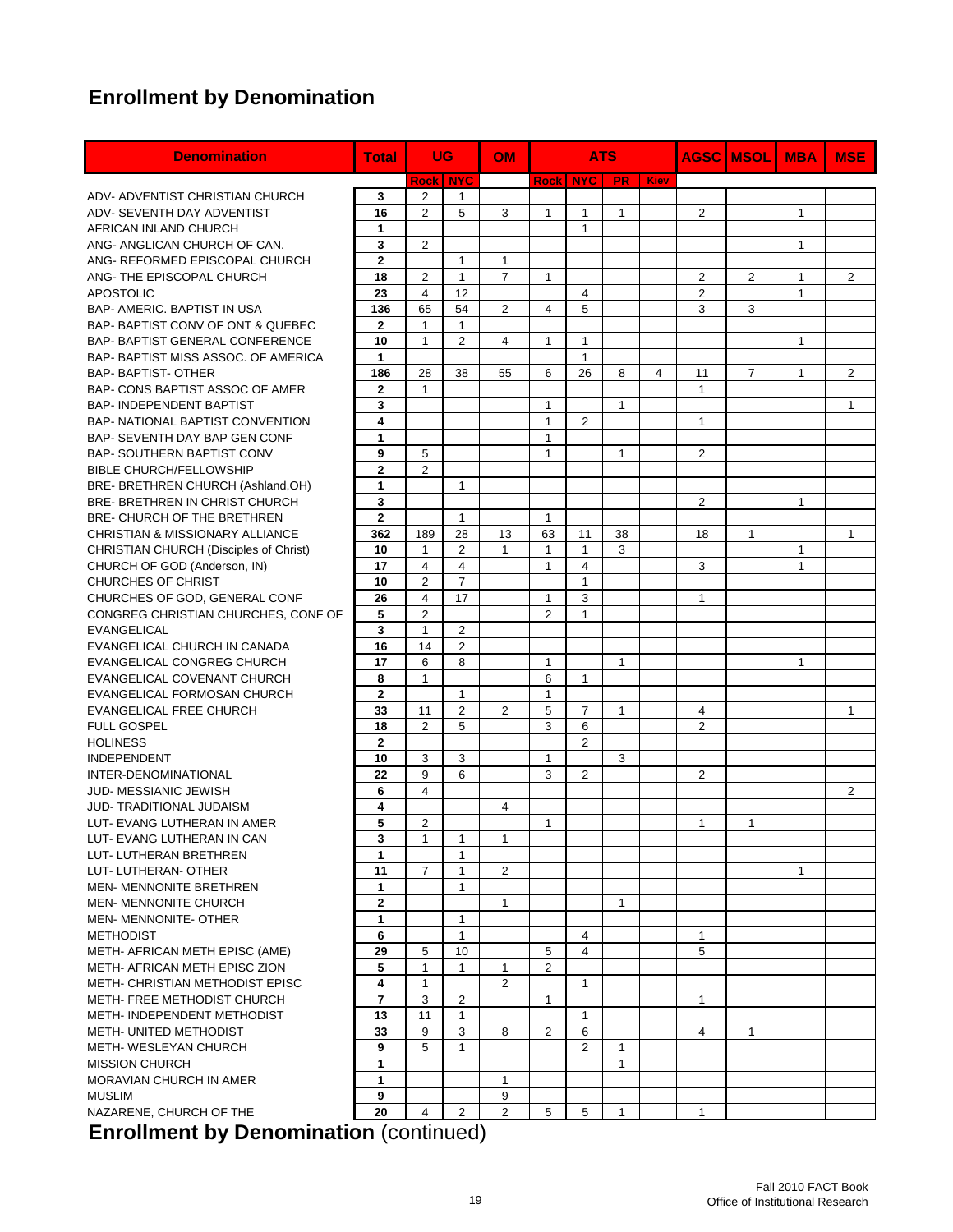| <b>Denomination</b>                   | <b>Total</b>         | UG             |                | <b>OM</b>      |                | <b>ATS</b>     |                |              |              | <b>AGSCIMSOLI</b> | <b>MBA</b>   | <b>MSE</b>     |
|---------------------------------------|----------------------|----------------|----------------|----------------|----------------|----------------|----------------|--------------|--------------|-------------------|--------------|----------------|
|                                       |                      | <b>Rock</b>    | <b>NYC</b>     |                | <b>Rock</b>    | <b>NYC</b>     | <b>PR</b>      | Kiev         |              |                   |              |                |
| NON-DENOMINATIONAL                    | 821                  | 206            | 270            | 71             | 69             | 79             |                | $\mathbf{1}$ | 86           | 27                | 4            | 8              |
| ORTH- ORTHODOX- OTHER                 | 12                   | 1              |                | 11             |                |                |                |              |              |                   |              |                |
| <b>OTHER</b>                          | 42                   | 12             | 12             | 3              | 6              | 4              | $\overline{4}$ |              | 1            |                   |              |                |
| PENT- APOSTOLIC PENTECOSTAL           | 16                   | 8              | $\overline{2}$ | $\overline{2}$ | $\overline{2}$ | $\mathbf{1}$   |                |              | $\mathbf{1}$ |                   |              |                |
| PENT-ASSEMBLIES OF GOD                | 171                  | 61             | 44             | 16             | 12             | 12             | 6              |              | 15           | $\overline{2}$    | $\mathbf{1}$ | $\overline{2}$ |
| PENT- CHURCH OF GOD (Clev, TN)        | 8                    |                |                | $\mathbf{1}$   |                | $\mathbf{1}$   | 4              |              | 1            | $\mathbf{1}$      |              |                |
| PENT- CHURCH OF GOD IN CHRIST         | 5                    | $\mathbf{1}$   |                |                | 1              | $\overline{2}$ |                |              | $\mathbf{1}$ |                   |              |                |
| PENT- FOUR SQUARE GOSPEL CH           | 1                    | $\mathbf{1}$   |                |                |                |                |                |              |              |                   |              |                |
| PENT- PENTECOSTAL ASSEMB OF CAN       | 66                   | 49             | 12             |                | 1              | $\mathbf{1}$   |                |              | 2            |                   | $\mathbf{1}$ |                |
| PENT- PENTECOSTAL- OTHER              | 418                  | 68             | 156            | 37             | 10             | 46             | 56             |              | 29           | 11                | 3            | $\overline{2}$ |
| PRESBYTERIAN                          | 9                    |                | 4              |                |                | 3              | $\mathbf{1}$   |              | $\mathbf{1}$ |                   |              |                |
| PRESB- ASSOC REF PRESBYTERIAN         | 19                   | $\overline{7}$ | 5              |                | 3              | 3              |                |              | $\mathbf{1}$ |                   |              |                |
| PRESB- CUMBERLAND PRESB CHURCH        | $\mathbf{2}$         |                | $\overline{2}$ |                |                |                |                |              |              |                   |              |                |
| PRESB- EVANGELICAL PRESBYTERIAN       | 12                   | 1              | 3              | $\mathbf 1$    | 4              | $\mathbf{1}$   |                |              | 2            |                   |              |                |
| PRESB- ORTHODOX PRESBYTERIAN          | 8                    |                | $\mathbf{1}$   |                | 4              | 2              | $\mathbf{1}$   |              |              |                   |              |                |
| PRESB- PRESB CHURCH IN AMERICA        | 45                   | 15             | 15             |                | $\overline{7}$ | 3              |                |              | 5            |                   |              |                |
| PRESB- PRESB CHURCH IN CANADA         | $\blacktriangleleft$ | $\mathbf{1}$   |                |                |                |                |                |              |              |                   |              |                |
| PRESB- PRESBYTERIAN CHURCH (USA)      | 31                   | 5              | 3              | $\mathbf 1$    | 9              | 6              | 2              |              | 5            |                   |              |                |
| PRESB- REFORMED PRESBYTERIAN          | 10                   |                | 5              |                |                | 4              |                |              | $\mathbf{1}$ |                   |              |                |
| <b>PROTESTANT</b>                     | 10                   | 9              |                | $\mathbf{1}$   |                |                |                |              |              |                   |              |                |
| <b>REF- CHRISTIAN REFORMED CHURCH</b> | 13                   | 11             |                |                | 1              |                |                |              |              | $\mathbf{1}$      |              |                |
| <b>REF- DUTCH REFORMED</b>            | 3                    | $\mathbf{1}$   | 1              | 1              |                |                |                |              |              |                   |              |                |
| <b>REF- REFORMED CHURCH IN AMER</b>   | 17                   | 8              | 1              |                | 5              | $\overline{2}$ |                |              | $\mathbf{1}$ |                   |              |                |
| <b>REF- REFORMED CHURCH IN CANADA</b> | 1                    |                |                |                | 1              |                |                |              |              |                   |              |                |
| <b>REFORMED CHURCH</b>                | 1                    |                |                |                | 1              |                |                |              |              |                   |              |                |
| <b>ROMAN CATHOLIC</b>                 | 119                  | 44             | 9              | 49             | 1              | $\mathbf{1}$   | $\mathbf{1}$   |              | 4            | 5                 | 4            | $\mathbf{1}$   |
| <b>SALVATION ARMY</b>                 | 18                   | 10             | $\mathbf{1}$   | $\mathbf{1}$   | 6              |                |                |              |              |                   |              |                |
| <b>UNDESIGNATED</b>                   | 280                  | 40             | 17             | 66             | 32             | 41             |                | 10           | 35           | 20                | 13           | 6              |
| UNITARIAN UNIVERSALIST                | 1                    | $\mathbf{1}$   |                |                |                |                |                |              |              |                   |              |                |
| <b>Total</b>                          | 3320                 | 977            | 793            | 380            | 297            | 315            | 136            | 15           | 260          | 82                | 37           | 28             |

**Total number of denominations represented: 86**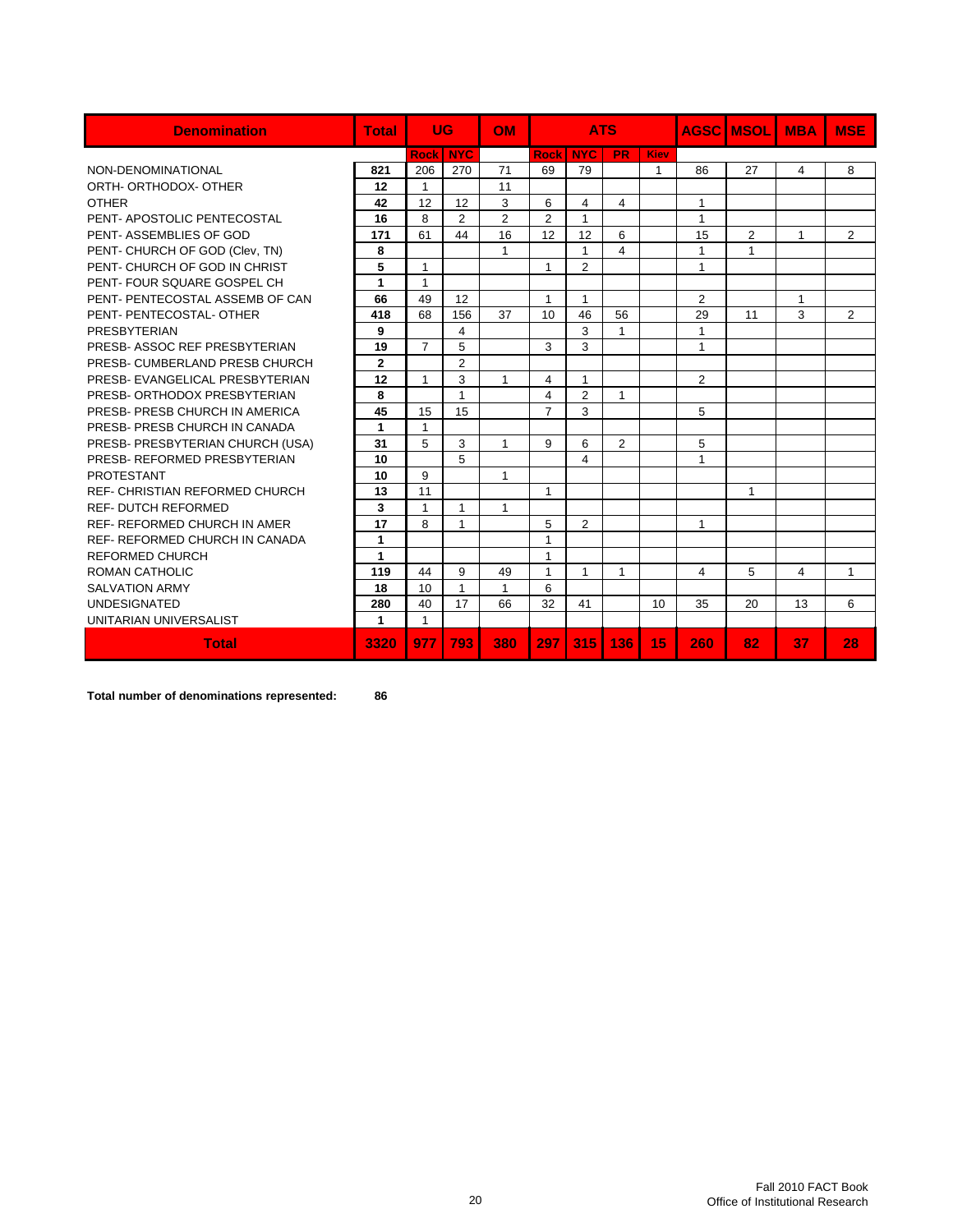| <b>C&amp;MA (Christian &amp; Missionary Alliance) Enrollment</b> |                         |                                 |         |  |  |  |  |  |
|------------------------------------------------------------------|-------------------------|---------------------------------|---------|--|--|--|--|--|
|                                                                  | C&MA<br><b>Students</b> | <b>Total</b><br><b>Students</b> | $\%$    |  |  |  |  |  |
| <b>Rockland</b>                                                  | 262                     | 1442                            | 18.2%   |  |  |  |  |  |
| <b>Traditional UG</b>                                            | 189                     | 977                             | 19.3%   |  |  |  |  |  |
| <b>ATS</b>                                                       | 63                      | 297                             | 21.2%   |  |  |  |  |  |
| <b>AGSC</b>                                                      | 10                      | 109                             | 9.2%    |  |  |  |  |  |
| <b>MBA</b>                                                       | $\overline{0}$          | 19                              | 0.0%    |  |  |  |  |  |
| <b>MSED</b>                                                      | $\overline{0}$          | 12                              | 0.0%    |  |  |  |  |  |
| <b>MSOL</b>                                                      | $\overline{0}$          | 28                              | 0.0%    |  |  |  |  |  |
| <b>NYC</b>                                                       | 49                      | 1321                            | 3.7%    |  |  |  |  |  |
| <b>Traditional UG</b>                                            | 28                      | 793                             | 3.5%    |  |  |  |  |  |
| <b>ATS</b>                                                       | 11                      | 315                             | 3.5%    |  |  |  |  |  |
| <b>AGSC</b>                                                      | 8                       | 151                             | 5.3%    |  |  |  |  |  |
| <b>MBA</b>                                                       | $\overline{0}$          | 18                              | 0.0%    |  |  |  |  |  |
| <b>MSED</b>                                                      | 1                       | 16                              | 6.3%    |  |  |  |  |  |
| <b>MSOL</b>                                                      | 1                       | 28                              | 3.6%    |  |  |  |  |  |
| <b>DC</b>                                                        | 3                       | 85                              | 3.5%    |  |  |  |  |  |
| <b>OM</b>                                                        | 3                       | 59                              | 5.1%    |  |  |  |  |  |
| <b>MSOL</b>                                                      | 0                       | 26                              | 0.0%    |  |  |  |  |  |
| OM (NY)                                                          | 10                      | 321                             | 3.1%    |  |  |  |  |  |
| <b>OM</b>                                                        | 10                      | 321                             | 3.1%    |  |  |  |  |  |
| <b>Puerto Rico</b>                                               | 38                      | 136                             | 27.9%   |  |  |  |  |  |
| <b>ATS</b>                                                       | 38                      | 136                             | 27.9%   |  |  |  |  |  |
| <b>Kiev</b>                                                      | $\bf{0}$                | 15                              | 0.0%    |  |  |  |  |  |
| <b>ATS</b>                                                       | $\mathbf 0$             | 15                              | $0.0\%$ |  |  |  |  |  |
| <b>TOTAL</b>                                                     | 362                     | 3,320                           | 10.9%   |  |  |  |  |  |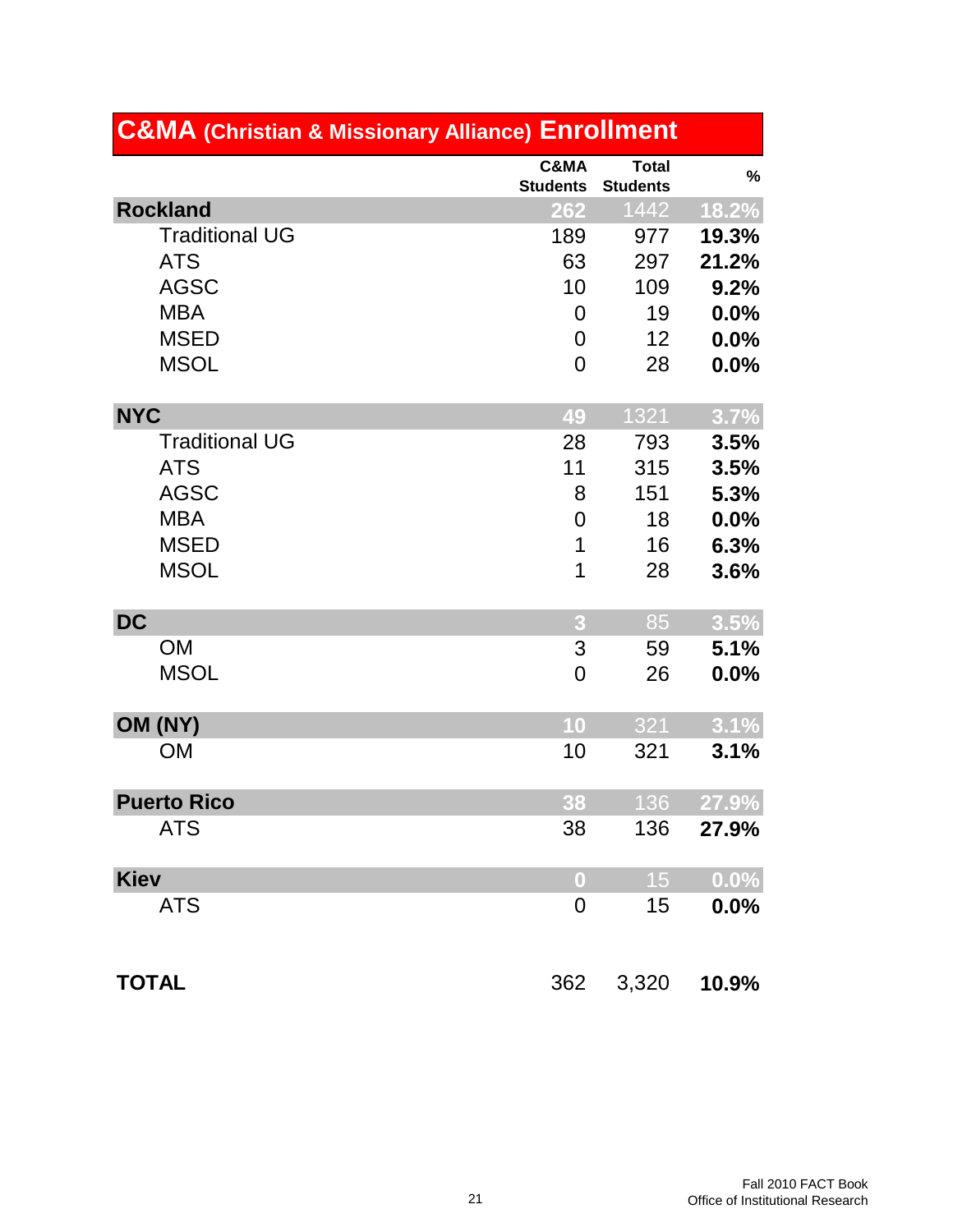# **Pell Grant Recipients & 1st Generation Students**

|                                   | <b>TOTAL</b> | <b>TRAD UG</b><br>(Rockland) | <b>TRAD UG</b><br>(NYC) | OM             |
|-----------------------------------|--------------|------------------------------|-------------------------|----------------|
| <b>Pell Grant Recipients</b>      |              |                              |                         |                |
| Number of recipients              | 1,145        | 519                          | 499                     | 127            |
| Female                            | 697          | 294                          | 311                     | 92             |
| Male                              | 448          | 225                          | 188                     | 35             |
| Amer Indian / Alaskan Nat         | 2            |                              |                         | 0              |
| Asian                             | 91           | 51                           | 39                      |                |
| Black / African American          | 439          | 144                          | 215                     | 80             |
| Hispanic / Latino                 | 351          | 134                          | 195                     | 22             |
| <b>White</b>                      | 190          | 158                          | 16                      | 16             |
| Two or More Races                 | 38           | 13                           | 19                      | 6              |
| Non-Resident Alien                | 3            | 3                            | O                       | 0              |
| <b>Unknown</b>                    | 31           | 15                           | 14                      | $\overline{2}$ |
| Total enrollment (degree-seeking) | 2,109        | 969                          | 788                     | 352            |
| Percentage                        | 54.3%        | 53.6%                        | 63.3%                   | 36.1%          |
| <b>1st Generation Students*</b>   |              |                              |                         |                |
| Number of 1st generation students | 779          | 298                          | 320                     | 161            |
| Number of FAFSA applicants        | 1903         | 869                          | 688                     | 346            |
| Percentage                        | 40.9%        | 34.3%                        | 46.5%                   | 46.5%          |

\* as determined by FAFSA applications / does not include students when both parents are unknown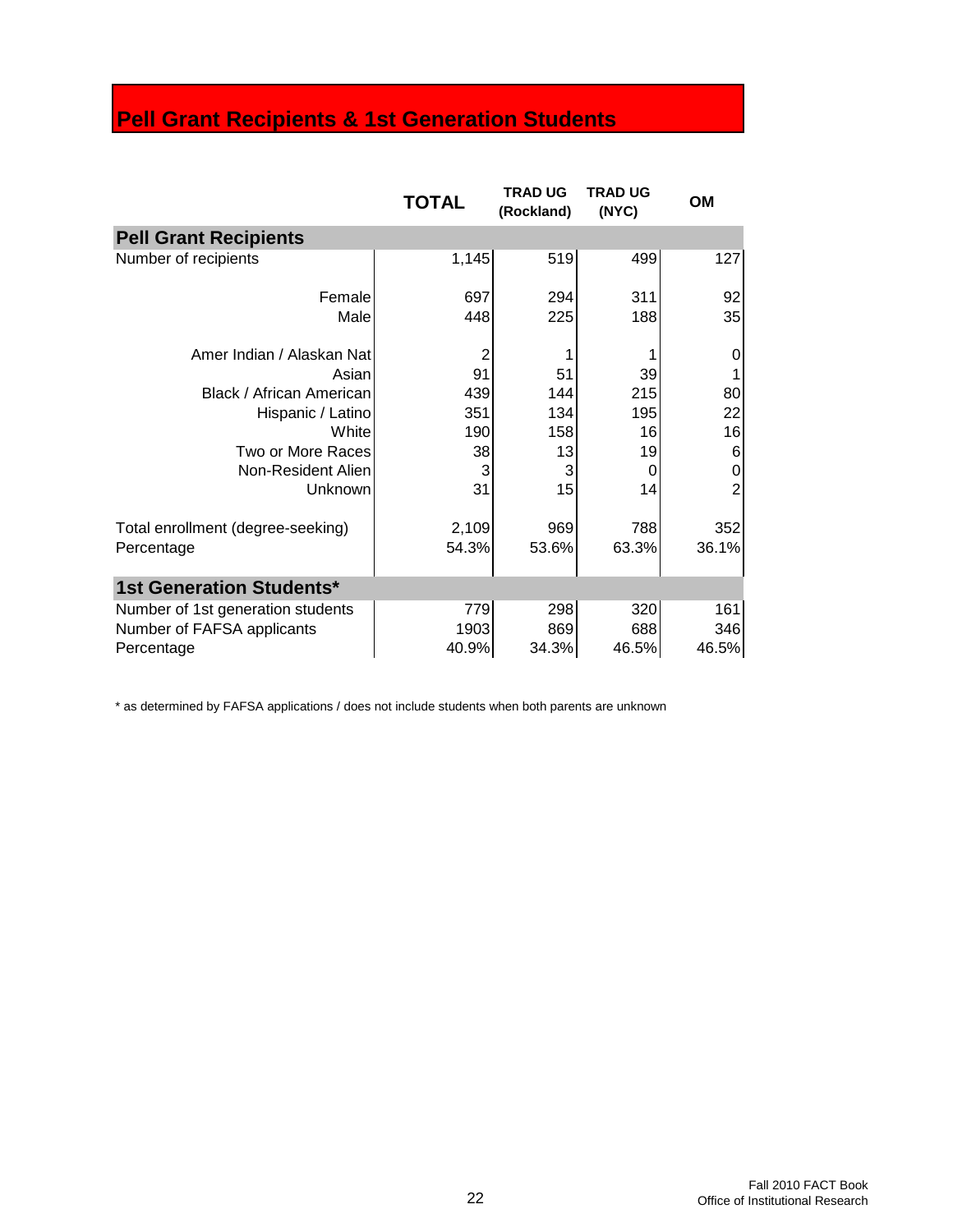# **FTE\* (Full Time Equivalent) 2,630**

#### **by Program**

|         | <b>Undergraduate Total</b>             | 1,949 |
|---------|----------------------------------------|-------|
|         | <b>Traditional Undergraduate Total</b> | 1,621 |
|         | Traditional UG (Rockland)              | 942   |
|         | Traditional UG (Manhattan)             | 679   |
|         | Organizational Management (NY & DC)    | 328   |
|         | <b>Graduate Total</b>                  | 681   |
|         | <b>ATS</b>                             | 426   |
|         | <b>AGSC</b>                            | 131   |
|         | MBA                                    | 37    |
|         | <b>MSED</b>                            | 10    |
|         | <b>MSOL</b>                            | 77    |
| by Site |                                        |       |
|         | Rockland                               | 1241  |
|         | Manhattan                              | 984   |
|         | DC                                     | 82    |
|         | OM (NY)                                | 272   |
|         | <b>Puerto Rico</b>                     | 46    |
|         | Kiev                                   | 5     |

*\* Calculation method: FT plus 1/3 PT*

*\* Credit students only*

*\* MBA & MSOL programs: FT status = 9 credits*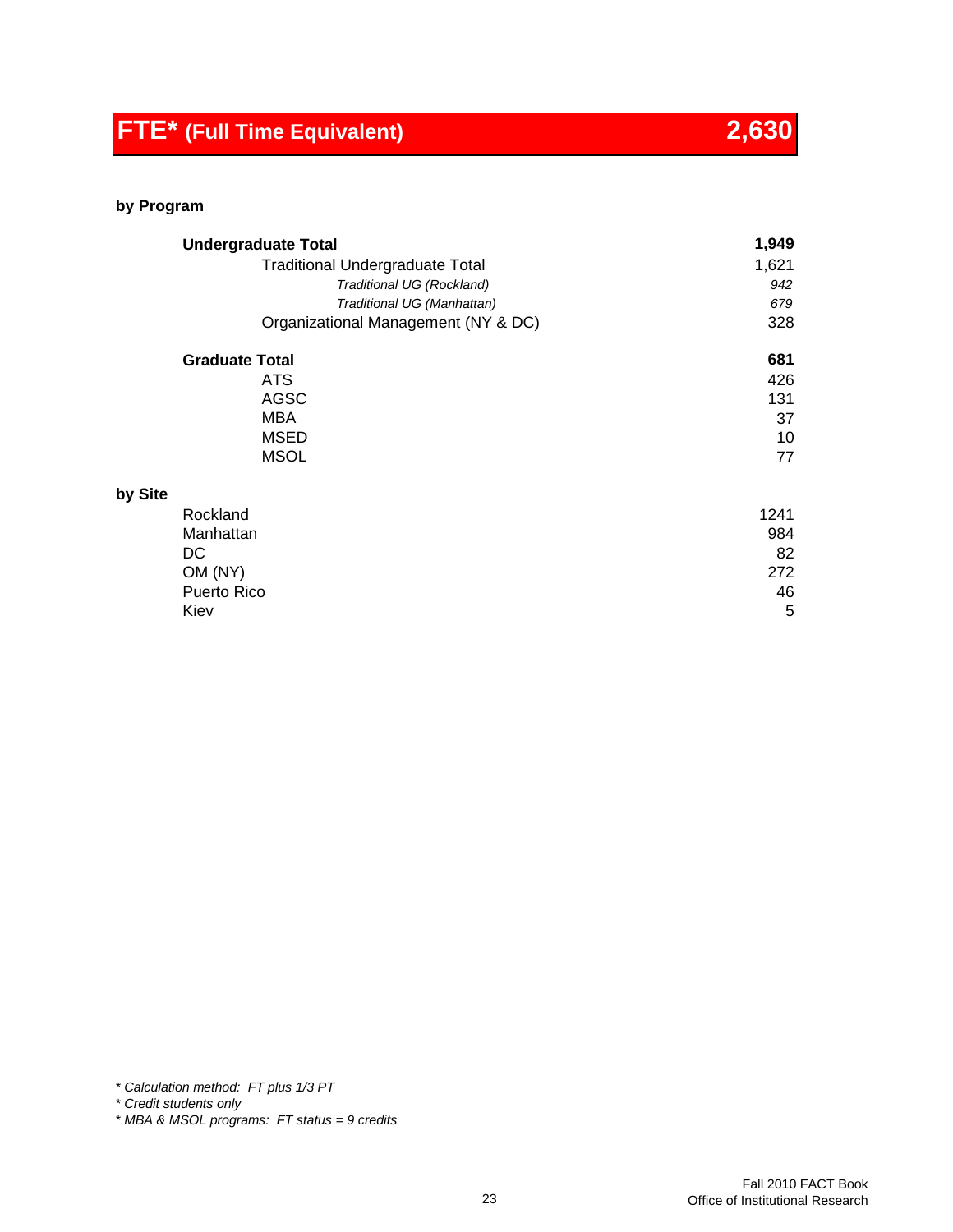# **Degrees / Majors by Site**

|                                                   | Rockland | Maritatan      | ଟ | OM (NY) |     | <b>Field</b> |                |
|---------------------------------------------------|----------|----------------|---|---------|-----|--------------|----------------|
| <b>Alliance Theological Seminary</b>              |          |                |   |         |     |              |                |
| MA (Biblical Literature)                          | 25       | 35             |   |         |     |              | 60             |
| MA in Intercultural Studies                       | 23       |                |   |         |     | 14           | 37             |
| MDiv                                              | 188      | 235            |   |         | 41  |              | 464            |
| <b>MPS</b>                                        | 51       | 39             |   |         | 87  |              | 177            |
| Total                                             | 287      | 309            |   |         | 128 | 14           | 738            |
| <b>College of Bible and Christian Ministry</b>    |          |                |   |         |     |              |                |
| <b>AS</b> - Christian Work                        | 2        | $\overline{c}$ |   |         |     |              | 4              |
| BA - Biblical & Theological Studies               | 39       | 78             |   |         |     |              | 117            |
| <b>BA - Cross-Cultural Studies</b>                | 59       | 1              |   |         |     |              | 60             |
| <b>BS</b> - Christian Education                   | 3        |                |   |         |     |              | 3              |
| <b>BS</b> - Missiology                            | 1        | 1              |   |         |     |              | $\overline{2}$ |
| <b>BS</b> - Pastoral Ministry                     | 55       | 29             |   |         |     |              | 84             |
| <b>BS</b> - Youth Ministry                        | 35       |                |   |         |     |              | 35             |
| Total                                             | 194      | 111            |   |         |     |              | 305            |
| <b>College of Arts &amp; Sciences</b>             |          |                |   |         |     |              |                |
| <b>Division of Humanities</b>                     |          |                |   |         |     |              |                |
| AA - General Education                            | 46       | 76             |   |         |     |              | 122            |
| AA - Liberal Arts & Sciences                      | 30       | 1              |   |         |     |              | 31             |
| BA - English                                      | 25       | 10             |   |         |     |              | 35             |
| <b>BA</b> - History                               | 10       | 6              |   |         |     |              | 16             |
| <b>BA</b> - Interdisciplinary Studies             |          | $\overline{2}$ |   |         |     |              | $\overline{2}$ |
| BA - Philosophy                                   | 12       | 1              |   |         |     |              | 13             |
| <b>BA</b> - Religion                              | 3        | 1              |   |         |     |              | 4              |
| <b>BS</b> - Communications                        | 64       | 1              |   |         |     |              | 65             |
| <b>BS</b> - Interdisciplinary Studies             | 35       | 97             |   |         |     |              | 132            |
| <b>Sub-Total</b>                                  | 225      | 195            |   |         |     |              | 420            |
|                                                   |          |                |   |         |     |              |                |
| <b>Division of Mathematics &amp; Sciences</b>     |          |                |   |         |     |              |                |
| <b>BA</b> - Mathematics                           | 5        |                |   |         |     |              | 5              |
| <b>BS</b> - Computer Science                      | 4        |                |   |         |     |              | 4              |
| <b>Sub-Total</b>                                  | 9        |                |   |         |     |              | 9              |
| <b>Division of Social and Behavioral Sciences</b> |          |                |   |         |     |              |                |
| BA - Psychology                                   | 72       | 113            |   |         |     |              | 185            |
| <b>BA</b> - Sociology                             | 15       | 2              |   |         |     |              | 17             |
| <b>BS</b> - Criminal Justice                      | 29       | 13             |   |         |     |              | 42             |
| <b>BS</b> - Social Work                           | 60       | 65             |   |         |     |              | 125            |
| MA - Marriage & Family Therapy                    | 52       | 0              |   |         |     |              | 52             |
| MA - Mental Health Counseling                     | 54       | 150            |   |         |     |              | 204            |
| <b>Sub-Total</b>                                  | 282      | 343            |   |         |     |              | 625            |
| <b>Total</b>                                      | 516      | 538            |   |         |     |              | 1054           |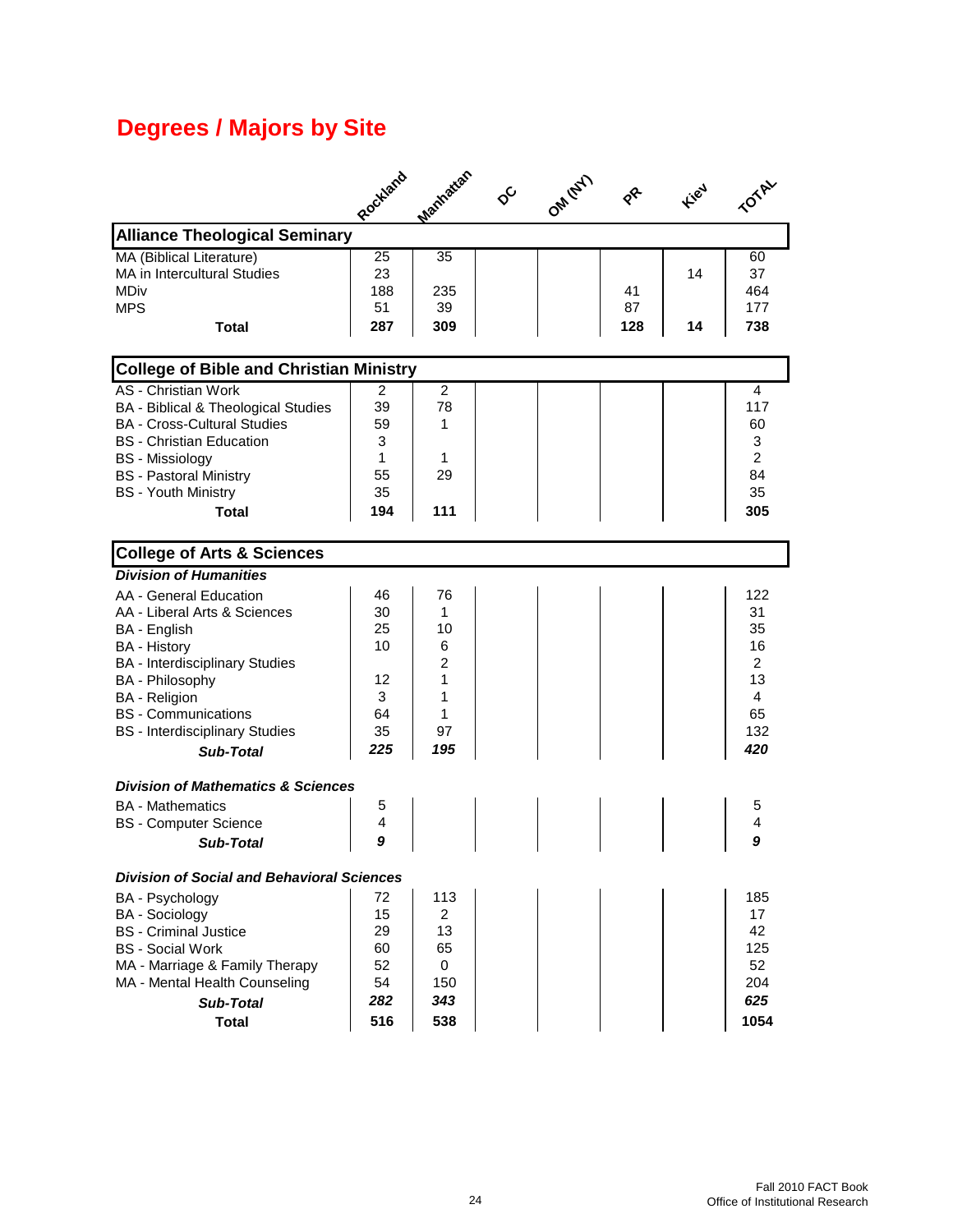# **Degrees / Majors by Site (continued)**

|                                                                                                                                                                                                                                                                                                                                                            | Rockland                                                                              | Manhatan                                                  | $\phi^{\mathcal{C}}$ | OM (NY)    |        | <b>Field</b> |                                                                                              |
|------------------------------------------------------------------------------------------------------------------------------------------------------------------------------------------------------------------------------------------------------------------------------------------------------------------------------------------------------------|---------------------------------------------------------------------------------------|-----------------------------------------------------------|----------------------|------------|--------|--------------|----------------------------------------------------------------------------------------------|
| <b>School of Business and Leadership</b>                                                                                                                                                                                                                                                                                                                   |                                                                                       |                                                           |                      |            |        |              |                                                                                              |
| AS - Business Administration<br><b>BS</b> - Accounting<br><b>BS</b> - Business Administration<br><b>BS</b> - Organizational Management<br><b>MBA</b><br><b>MSOL</b><br><b>Total</b>                                                                                                                                                                        | 2<br>29<br>91<br>19<br>28<br>169                                                      | 3<br>$\overline{2}$<br>67<br>18<br>28<br>118              | 59<br>26<br>85       | 294<br>294 |        |              | 5<br>31<br>158<br>353<br>37<br>82<br>666                                                     |
| <b>School of Education</b>                                                                                                                                                                                                                                                                                                                                 |                                                                                       |                                                           |                      |            |        |              |                                                                                              |
| BS - Adol Ed - English<br>BS - Adol Ed - Mathematics<br>BS - Adol Ed - Social St / History<br><b>BS</b> - Childhood Education<br><b>BS - Early Childhood Education</b><br>BS - Early Child Ed / Child Ed<br><b>BS-TESOL</b><br>MS - Childhood Education<br>MS - Childhood Special Education<br>MS - Inclusive Education<br>MS - Special Education<br>Total | 11<br>$\overline{7}$<br>12<br>44<br>28<br>13<br>15<br>$\overline{2}$<br>1<br>9<br>142 | 6<br>$\overline{7}$<br>70<br>2<br>3<br>3<br>1<br>9<br>101 |                      |            |        |              | 17<br>$\overline{7}$<br>19<br>114<br>30<br>13<br>15<br>5<br>3<br>$\overline{2}$<br>18<br>243 |
| <b>School of Music</b>                                                                                                                                                                                                                                                                                                                                     |                                                                                       |                                                           |                      |            |        |              |                                                                                              |
| <b>BA - Music</b><br>MusB - Composition<br>MusB - Music Education<br>MusB - Performance (Instrumental)<br>MusB - Performance (Piano)<br>MusB - Performance (Vocal)<br><b>SMB - Church Music</b><br>Total                                                                                                                                                   | 19<br>1<br>18<br>3<br>2<br>13<br>3<br>59                                              | 50<br>3<br>17<br>8<br>$\overline{2}$<br>13<br>12<br>105   |                      |            |        |              | 69<br>4<br>35<br>11<br>4<br>26<br>15<br>164                                                  |
| <b>Cheryl Phenecie School of Nursing</b>                                                                                                                                                                                                                                                                                                                   |                                                                                       |                                                           |                      |            |        |              |                                                                                              |
| <b>BS</b> - Nursing<br><b>Total</b>                                                                                                                                                                                                                                                                                                                        | 54<br>54                                                                              | 1<br>1                                                    |                      |            |        |              | 55<br>55                                                                                     |
| <b>Undeclared / Non-Matriculated</b>                                                                                                                                                                                                                                                                                                                       |                                                                                       |                                                           |                      |            |        |              |                                                                                              |
| Undeclared<br>Non-Matriculated<br><b>Total</b>                                                                                                                                                                                                                                                                                                             | 21<br>21                                                                              | 26<br>13<br>39                                            |                      | 52<br>52   | 8<br>8 | 1<br>1       | 26<br>95<br>121                                                                              |
| <b>SITE TOTALS</b>                                                                                                                                                                                                                                                                                                                                         | 1442                                                                                  | 1322                                                      | 85                   | 346        | 136    | 15           | 3346                                                                                         |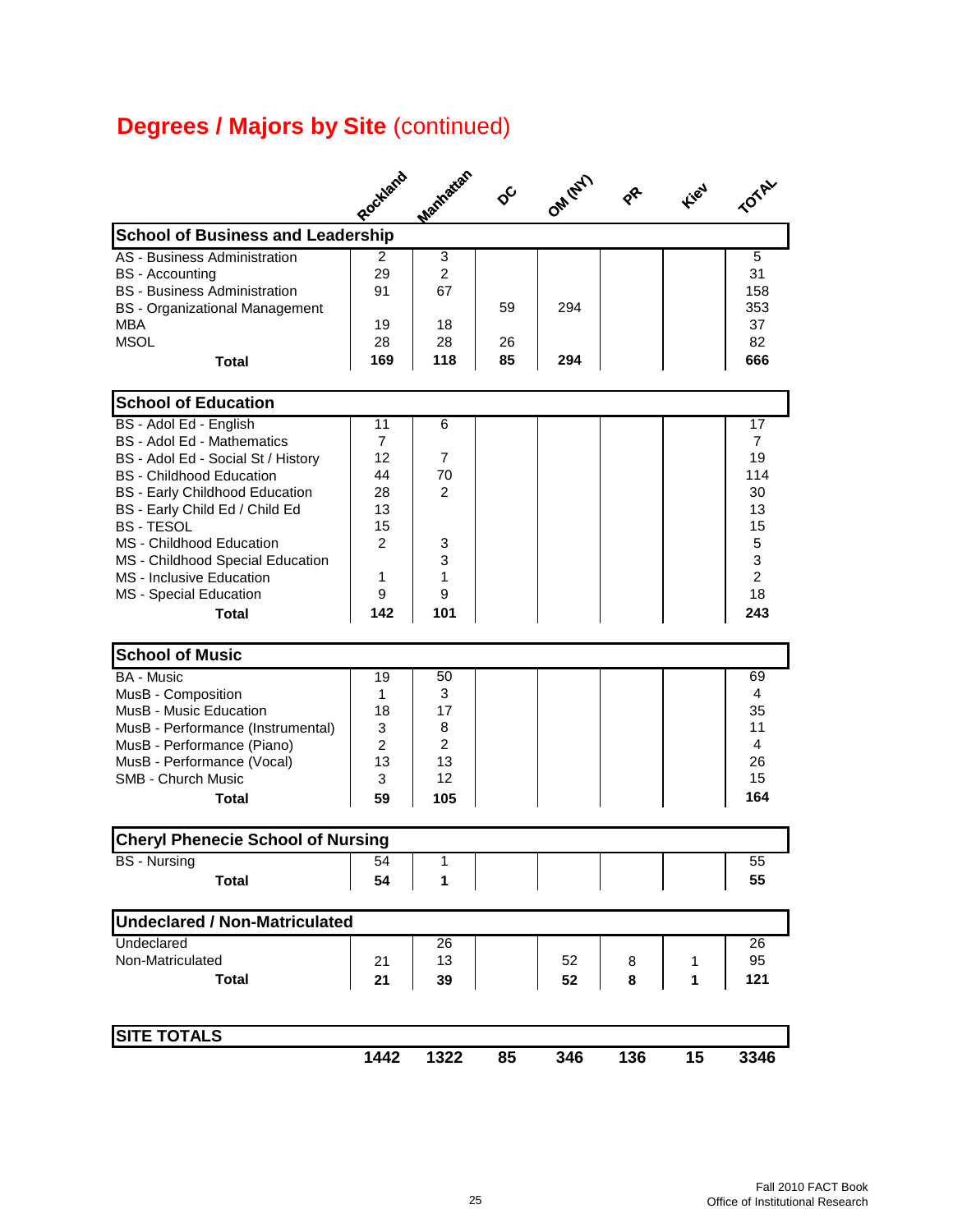# **Retention Rates**

|                         | <b>Traditional UG</b>                                                    |            | <b>TOTAL</b>  |            | <b>Rockland</b> |                     | <b>NYC</b>    |
|-------------------------|--------------------------------------------------------------------------|------------|---------------|------------|-----------------|---------------------|---------------|
|                         |                                                                          | N          | $\frac{9}{6}$ | N          | $\frac{0}{2}$   | N                   | $\frac{9}{6}$ |
|                         | Fall 2009 cohort of first-time, degree-seeking<br>undergraduate students |            |               |            |                 |                     |               |
|                         | <b>Full-time</b><br>Re-enrolled in Fall 2010                             | 150<br>113 | 75.3%         | 110<br>88  | 80.0%           | 40<br>25            | 62.5%         |
| Bachelor                | <b>Part-time</b><br>Re-enrolled in Fall 2010                             | 61<br>36   | 59.0%         | 43<br>24   | 55.8%           | 18<br>12            | 66.7%         |
|                         | Full-time & part-time<br>Re-enrolled in Fall 2010                        | 211<br>149 | 70.6%         | 153<br>112 | 73.2%           | 58<br>37            | 63.8%         |
|                         |                                                                          |            |               |            |                 |                     |               |
|                         | <b>Full-time</b><br>Re-enrolled in Fall 2010                             | 37<br>28   | 75.7%         | 30<br>24   | 80.0%           | 7<br>4              | 57.1%         |
| Associate               | <b>Part-time</b><br>Re-enrolled in Fall 2010                             | 14<br>9    | 64.3%         | 12<br>8    | 66.7%           | $\overline{2}$<br>1 | 50.0%         |
|                         | Full-time & part-time<br>Re-enrolled in Fall 2010                        | 51<br>37   | 72.5%         | 42<br>32   | 76.2%           | 9<br>5              | 55.6%         |
|                         |                                                                          |            |               |            |                 |                     |               |
|                         | <b>Full-time</b><br>Re-enrolled in Fall 2010                             | 187<br>141 | 75.4%         | 140<br>112 | 80.0%           | 47<br>29            | 61.7%         |
| Bachelor &<br>Associate | <b>Part-time</b><br>Re-enrolled in Fall 2010                             | 75<br>45   | 60.0%         | 55<br>32   | 58.2%           | 20<br>13            | 65.0%         |
|                         | Full-time & part-time<br>Re-enrolled in Fall 2010                        | 262<br>186 | 71.0%         | 195<br>144 | 73.8%           | 67<br>42            | 62.7%         |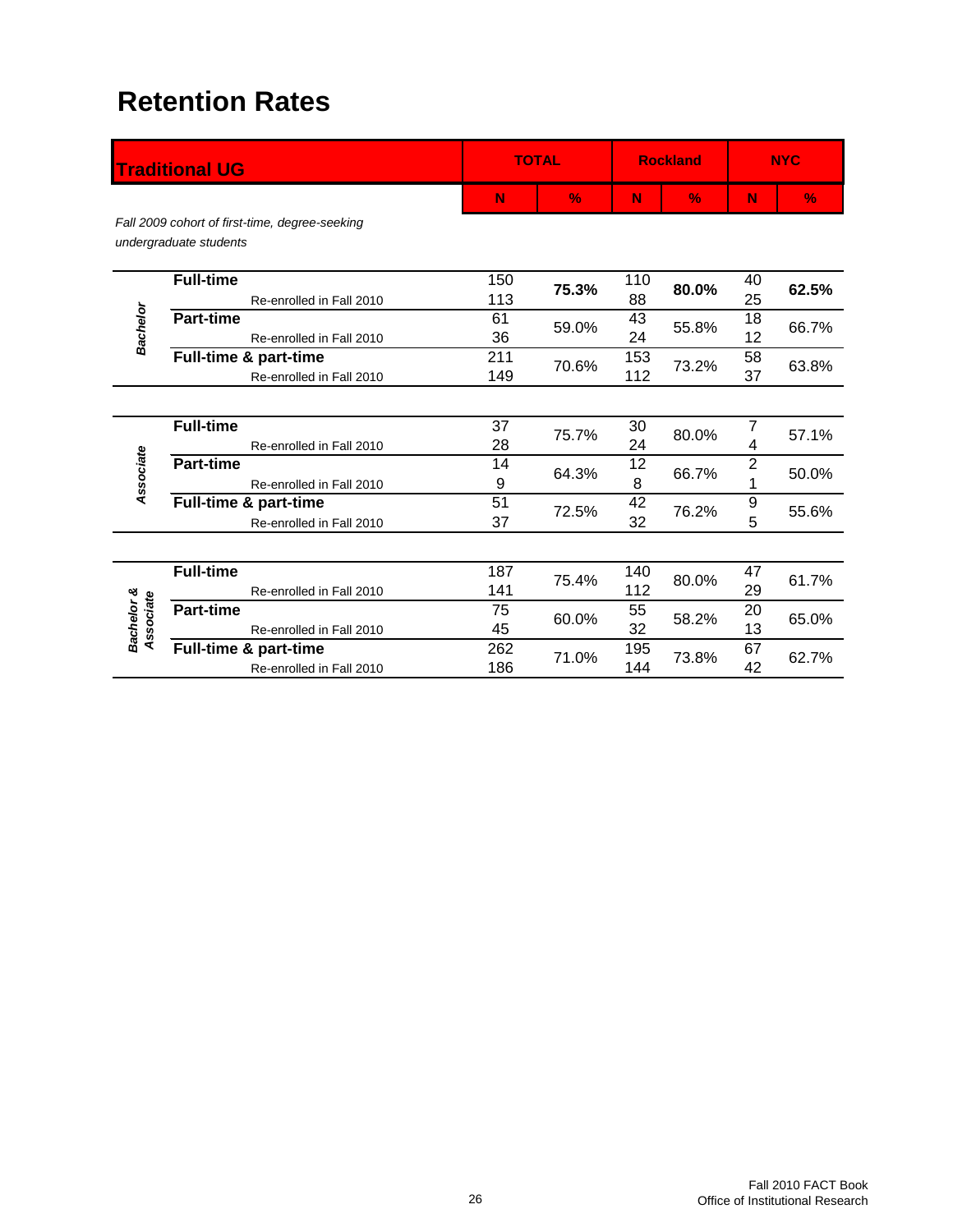#### **Graduation Rates** Fall 2004 cohort

| Fail 2004 conort                                              |                            |               |                                           |                 |                                  |               |
|---------------------------------------------------------------|----------------------------|---------------|-------------------------------------------|-----------------|----------------------------------|---------------|
| <b>Traditional Undergraduate (degree-seeking)</b>             |                            | <b>TOTAL</b>  |                                           | <b>Rockland</b> |                                  | <b>NYC</b>    |
| <b>150% Rate</b> (unless otherwise noted)                     | N                          | $\frac{9}{6}$ | N                                         | $\frac{0}{2}$   | N                                | $\frac{9}{6}$ |
| (Completed assoc. or bach. degree in 3 or 6 yrs respectively) |                            |               |                                           |                 |                                  |               |
| First-Time (FT only)                                          |                            |               |                                           |                 |                                  |               |
| <b>Total # Graduated</b>                                      | 110                        | 42.3%         | 93                                        | 48.2%           | 17                               | 25.4%         |
| <b>Total # Entered</b>                                        | 260                        |               | 193                                       |                 | 67                               |               |
| Female                                                        | 70                         | 43.2%         | 63                                        | 48.8%           | 7                                | 21.2%         |
|                                                               | 162<br>40                  |               | 129<br>30                                 |                 | 33<br>10                         |               |
| Male                                                          | 98                         | 40.8%         | 64                                        | 46.9%           | 34                               | 29.4%         |
| Amer Indian / Alaskan Nat                                     | 0<br>0                     | N/A           | 0<br>0                                    | N/A             | 0<br>0                           | N/A           |
| Asian                                                         | 10<br>19                   | 52.6%         | $\boldsymbol{9}$<br>13                    | 69.2%           | 1<br>6                           | 16.7%         |
| Black / African American                                      | 19<br>55                   | 34.5%         | $\overline{14}$<br>39                     | 35.9%           | $\overline{5}$<br>16             | 31.3%         |
| Hispanic / Latino                                             | 19<br>61                   | 31.1%         | 11<br>30                                  | 36.7%           | 8<br>31                          | 25.8%         |
| White                                                         | 53<br>96                   | 55.2%         | 53<br>93                                  | 57.0%           | 0<br>3                           | 0.0%          |
| Two or More Races                                             | 5<br>15                    | 33.3%         | 4<br>14                                   | 28.6%           | $\mathbf{1}$<br>$\mathbf{1}$     | 100.0%        |
| Non-Resident Alien                                            | $\overline{4}$<br>14       | 28.6%         | $\overline{2}$<br>$\overline{\mathbf{4}}$ | 50.0%           | $\overline{2}$<br>10             | 20.0%         |
| Unknown                                                       | $\mathsf 0$<br>$\mathbf 0$ | N/A           | $\pmb{0}$<br>0                            | N/A             | 0<br>$\mathbf 0$                 | N/A           |
| <b>Pell Grant Recipients</b>                                  | 69<br>153                  | 45.1%         | 57<br>110                                 | 51.8%           | 12<br>43                         | 27.9%         |
| Stafford Loan Recipients (no Pell)                            | 28<br>69                   | 40.6%         | 26<br>62                                  | 41.9%           | $\overline{c}$<br>$\overline{7}$ | 28.6%         |
| No Pell or Stafford                                           | 13<br>38                   | 34.2%         | 10<br>21                                  | 47.6%           | 3<br>17                          | 17.6%         |
| Completed bachelor's degree in 4 yrs (100% rate)              | 78                         | 30.0%         | 71                                        | 36.8%           | 7                                | 10.4%         |
| Completed bachelor's degree in 5 yrs (125% rate)              | 101                        | 38.8%         | 86                                        | 44.6%           | 15                               | 22.4%         |
| Completed bachelor's degree in 6 yrs (150% rate)              | 108                        | 41.5%         | 92                                        | 47.7%           | 16                               | 23.9%         |
| Transfer-out rate                                             | 92                         | 35.4%         | 68                                        | 35.2%           | 24                               | 35.8%         |
| First-Time (FT & PT)                                          |                            |               |                                           |                 |                                  |               |
| Total # Graduated<br>Total # Entered                          | 110<br>277                 | 39.7%         | 93<br>195                                 | 47.7%           | 17<br>82                         | 20.7%         |
| <b>Transfer</b>                                               |                            |               |                                           |                 |                                  |               |
| Total # Graduated<br>Total # Entered                          | 84<br>178                  | 47.2%         | 48<br>78                                  | 61.5%           | 36<br>100                        | 36.0%         |
| <b>Total / Overall</b>                                        |                            |               |                                           |                 |                                  |               |
| Total # Graduated<br>Total # Entered                          | 194<br>455                 | 42.6%         | 141<br>273                                | 51.6%           | 53<br>182                        | 29.1%         |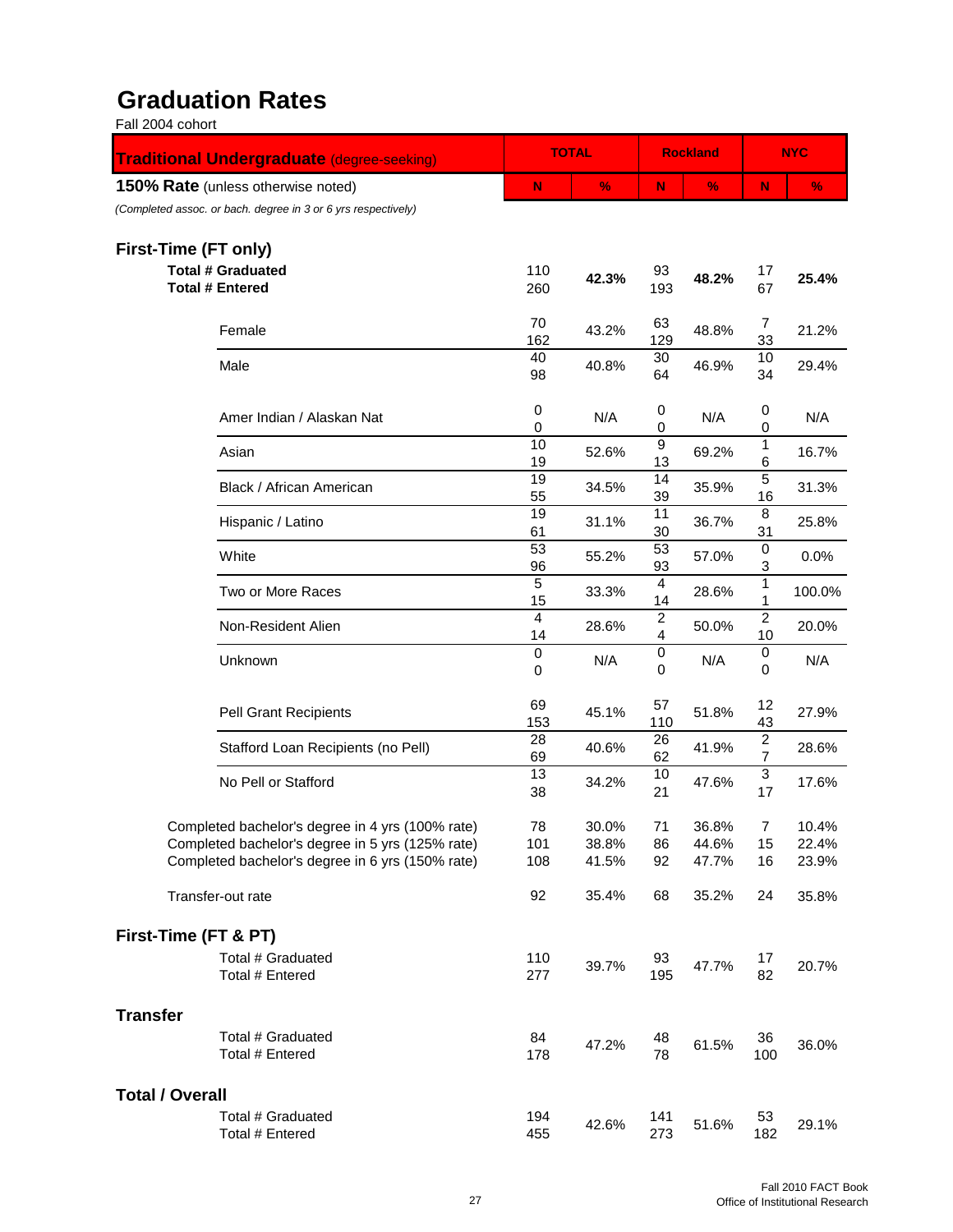#### **Degrees Conferred** by Program & Site

| <b>Program</b>                            | <b>TOTAL</b>     | <b>Rockland</b>           | <b>NYC</b>              | DC.          | OM (NY)      | <b>PR</b>      | Ohio     |
|-------------------------------------------|------------------|---------------------------|-------------------------|--------------|--------------|----------------|----------|
| <b>Traditional Undergraduate</b>          | 265              | 172                       | 93                      | $\mathbf{0}$ | $\mathbf{0}$ | $\overline{0}$ | $\bf{0}$ |
| <b>Associate of Arts</b>                  |                  |                           |                         |              |              |                |          |
| <b>General Education</b>                  | 9                | 3                         | $\,6$                   |              |              |                |          |
| <b>Associate of Science</b>               |                  |                           |                         |              |              |                |          |
| <b>Business Administration</b>            | 1                | 1                         |                         |              |              |                |          |
| <b>Christian Work</b>                     | 1                | 1                         |                         |              |              |                |          |
| <b>Bachelor of Arts</b>                   |                  |                           |                         |              |              |                |          |
| <b>Biblical &amp; Theological Studies</b> | 14               | 5                         | 9                       |              |              |                |          |
| <b>Cross Cultural Studies</b>             | 10               | 10                        |                         |              |              |                |          |
| English                                   | 8                | 5                         | 3                       |              |              |                |          |
| History                                   | 3                | 1                         | $\overline{\mathbf{c}}$ |              |              |                |          |
| <b>Interdisciplinary Studies</b>          | 4                | 3                         | 1                       |              |              |                |          |
| Music                                     | 6                | $\boldsymbol{2}$          | 4                       |              |              |                |          |
| Philosophy                                | 3                | $\ensuremath{\mathsf{3}}$ |                         |              |              |                |          |
| Psychology                                | 27               | 15                        | 12                      |              |              |                |          |
| Religion<br>Sociology                     | 4                | $\overline{\mathbf{4}}$   |                         |              |              |                |          |
| <b>Bachelor of Music</b>                  | 4                | 3                         | $\mathbf{1}$            |              |              |                |          |
| <b>Music Education</b>                    |                  |                           |                         |              |              |                |          |
| Performance: Instrumental                 | 3                | 2<br>$\mathbf{1}$         | 1                       |              |              |                |          |
| Performance: Piano                        | 3<br>1           |                           | $\overline{2}$<br>1     |              |              |                |          |
| Performance: Vocal                        | 4                | 1                         | 3                       |              |              |                |          |
| <b>Bachelor of Sacred Music</b>           |                  |                           |                         |              |              |                |          |
| <b>Church Music</b>                       | 5                | 1                         | $\overline{4}$          |              |              |                |          |
| <b>Bachelor of Science</b>                |                  |                           |                         |              |              |                |          |
| Accounting                                | 12               | 12                        |                         |              |              |                |          |
| Adol Ed (Soc St / History)                | 1                | 1                         |                         |              |              |                |          |
| Adol Ed (English)                         | $\mathbf 2$      | $\overline{2}$            |                         |              |              |                |          |
| Adol Ed (Mathematics)                     | $\mathbf 2$      | 2                         |                         |              |              |                |          |
| <b>Business Administration</b>            | 21               | 8                         | 13                      |              |              |                |          |
| <b>Childhood Education</b>                | 8                | 5                         | 3                       |              |              |                |          |
| <b>Christian Education</b>                | 1                | 1                         |                         |              |              |                |          |
| Communications                            | 14               | 13                        | 1                       |              |              |                |          |
| <b>Computer Science</b>                   | 5                | 5                         |                         |              |              |                |          |
| Early Childhood Education                 | 5                | 5                         |                         |              |              |                |          |
| Early Childhood/Childhood Ed              | 3                | 3                         |                         |              |              |                |          |
| <b>Interdisciplinary Studies</b>          | 41               | 27                        | 14                      |              |              |                |          |
| Missiology                                | 1                | 1                         |                         |              |              |                |          |
| <b>Pastoral Ministry</b>                  | $\overline{7}$   | 5                         | $\overline{2}$          |              |              |                |          |
| Social Work                               | 22               | 11                        | 11                      |              |              |                |          |
| <b>TESOL</b>                              | 1                | 1                         |                         |              |              |                |          |
| Youth Ministry                            | $\boldsymbol{9}$ | 9                         |                         |              |              |                |          |
| <b>Degree Completion</b>                  | 231              | $\overline{0}$            | $\overline{0}$          | 25           | 193          | $\overline{0}$ | 13       |
| <b>Bachelor of Science</b>                |                  |                           |                         |              |              |                |          |
| Organizational Management                 | 231              |                           |                         | 25           | 193          |                | 13       |
| <b>UNDERGRADUATE Sub-Total</b>            | 496              | 172                       | 93                      | 25           | 193          | $\pmb{0}$      | 13       |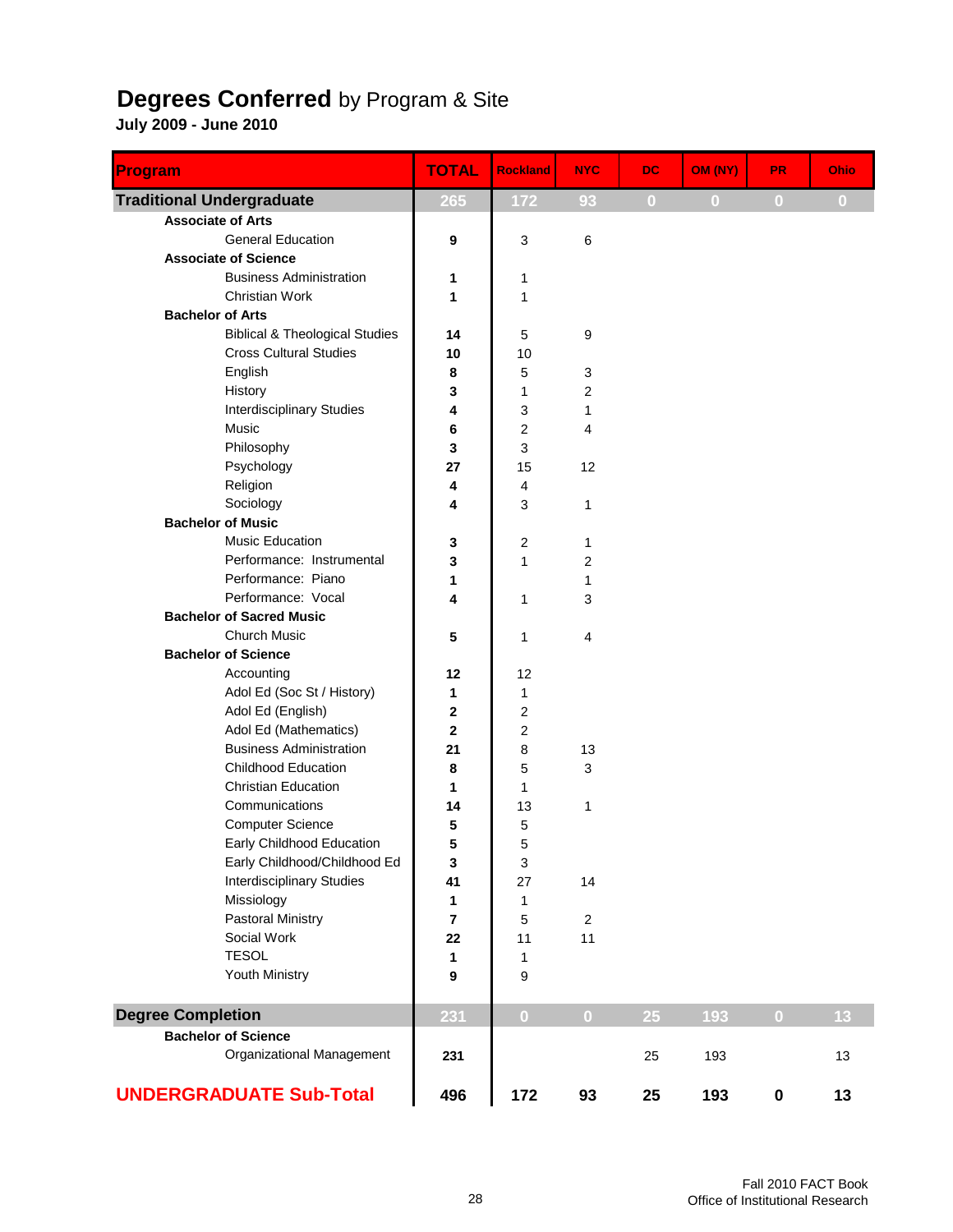### **Degrees Conferred** by Program & Site (continued)

| Program                                    | <b>TOTAL</b> | <b>Rockland</b> | <b>NYC</b>     | <b>DC</b>      | OM (NY)        | <b>PR</b>      | Ohio     |
|--------------------------------------------|--------------|-----------------|----------------|----------------|----------------|----------------|----------|
| <b>Alliance Theological Seminary</b>       | 88           | 52              | 27             | $\bf{0}$       | $\bf{0}$       | $\overline{9}$ | $\bf{0}$ |
| <b>Master of Arts</b>                      |              |                 |                |                |                |                |          |
| <b>Biblical Literature</b>                 | 11           | 8               | 3              |                |                |                |          |
| <b>Intercultural Studies</b>               | 6            | 6               |                |                |                |                |          |
| <b>Master of Professional Studies</b>      | 27           | 14              | 6              |                |                | $\overline{7}$ |          |
| <b>Master of Divinity</b>                  | 44           | 24              | 18             |                |                | $\overline{2}$ |          |
| <b>Alliance Grad. School of Counseling</b> | 49           | 19              | 30             | $\mathbf{0}$   | $\bf{0}$       | $\bf{0}$       | $\bf{0}$ |
| <b>Master of Arts</b>                      |              |                 |                |                |                |                |          |
| Marriage & Family Therapy                  | $\mathbf{2}$ | $\overline{2}$  |                |                |                |                |          |
| Mental Health Counseling                   | 47           | 17              | 30             |                |                |                |          |
| <b>School of Business &amp; Leadership</b> | 45           | 14              | 5              | 26             | $\overline{0}$ | $\overline{0}$ | $\Omega$ |
| <b>Master of Business Administration</b>   | 11           | $\overline{7}$  | 4              |                |                |                |          |
| Master of Science in Org Ldrshp            | 34           | 7               | 1              | 26             |                |                |          |
| <b>School of Education</b>                 | 10           | $\overline{5}$  | $\overline{5}$ | $\overline{0}$ | $\overline{0}$ | $\bf{0}$       | $\bf{0}$ |
| <b>Master of Science</b>                   |              |                 |                |                |                |                |          |
| <b>Childhood Education</b>                 | 6            | 3               | 3              |                |                |                |          |
| Inclusive Education                        | 1            |                 | 1              |                |                |                |          |
| <b>Special Education</b>                   | 3            | $\overline{2}$  | 1              |                |                |                |          |
| <b>GRADUATE SUB-TOTAL</b>                  | 192          | 90              | 67             | 26             | $\bf{0}$       | 9              | $\bf{0}$ |
| <b>Total</b>                               | 688          | 262             | 160            | 51             | 193            | 9              | 13       |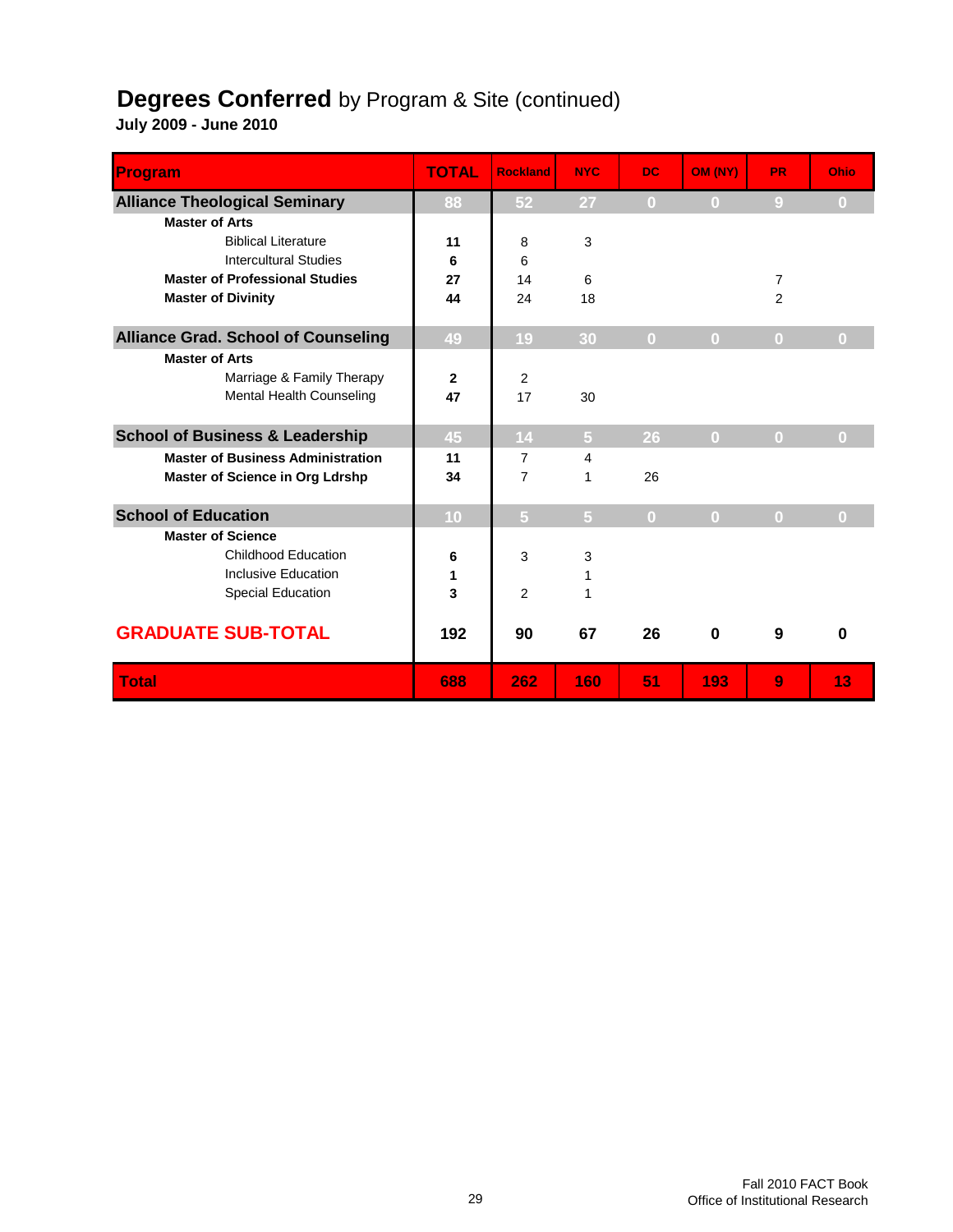#### **Degrees Conferred** by Race/Ethnicity

| Program                                   | <b>TOTAL</b>            | Amer.<br>Indian/<br><b>Alaskan</b><br><b>Native</b> | Asian/<br><b>Pacific</b><br><b>Islander</b> | <b>Black/</b><br>Non-<br><b>Hispanic</b> | <b>Hispanic</b>  | Inter-<br><b>Racial</b> | <b>White/</b><br>Non-<br><b>Hispanic</b> | Non-<br><b>Resident</b><br><b>Alien</b> | <b>Unknown</b> |
|-------------------------------------------|-------------------------|-----------------------------------------------------|---------------------------------------------|------------------------------------------|------------------|-------------------------|------------------------------------------|-----------------------------------------|----------------|
| <b>Traditional Undergraduate</b>          | 265                     | 2                                                   | 24                                          | 64                                       | 55               | 11                      | 95                                       | 11                                      | 3              |
| <b>Associate of Arts</b>                  |                         |                                                     |                                             |                                          |                  |                         |                                          |                                         |                |
| <b>General Education</b>                  | 9                       |                                                     |                                             | 3                                        | $\boldsymbol{2}$ |                         | 3                                        | 1                                       |                |
| <b>Associate of Science</b>               |                         |                                                     |                                             |                                          |                  |                         |                                          |                                         |                |
| <b>Business Administration</b>            | 1                       |                                                     |                                             |                                          |                  |                         | 1                                        |                                         |                |
| <b>Christian Work</b>                     | 1                       |                                                     |                                             |                                          |                  |                         | 1                                        |                                         |                |
| <b>Bachelor of Arts</b>                   |                         |                                                     |                                             |                                          |                  |                         |                                          |                                         |                |
| <b>Biblical &amp; Theological Studies</b> | 14                      | 1                                                   | 3                                           |                                          | 4                |                         | $\overline{2}$                           | 3                                       | 1              |
| <b>Cross Cultural Studies</b>             | 10                      |                                                     | $\overline{2}$                              | 1                                        |                  |                         | 7                                        |                                         |                |
| English                                   | 8                       |                                                     | 1                                           | 4                                        |                  |                         | 3                                        |                                         |                |
| History                                   | 3                       |                                                     |                                             | 1                                        |                  |                         | 2                                        |                                         |                |
| <b>Interdisciplinary Studies</b>          | 4                       |                                                     |                                             | 2                                        |                  | 1                       | 1                                        |                                         |                |
| Music                                     | 6                       |                                                     | $\overline{2}$                              | 1                                        | 1                | 1                       | 1                                        |                                         |                |
| Philosophy                                | 3                       |                                                     |                                             | 2                                        | 1                |                         |                                          |                                         |                |
| Psychology                                | 27                      |                                                     | 1                                           | $\overline{7}$                           | 9                | 1                       | 8                                        | 1                                       |                |
| Religion                                  | 4                       |                                                     |                                             |                                          |                  |                         | 4                                        |                                         |                |
| Sociology                                 | 4                       |                                                     |                                             | $\overline{2}$                           |                  | 1                       | 1                                        |                                         |                |
| <b>Bachelor of Music</b>                  |                         |                                                     |                                             |                                          |                  |                         |                                          |                                         |                |
| <b>Music Education</b>                    | 3                       |                                                     |                                             | 1                                        |                  | 1                       | 1                                        |                                         |                |
| Performance: Instrumental                 | 3                       |                                                     | 1                                           |                                          |                  |                         | 1                                        | 1                                       |                |
| Performance: Piano                        | 1                       |                                                     |                                             |                                          |                  |                         |                                          | 1                                       |                |
| Performance: Vocal                        | 4                       |                                                     |                                             |                                          | $\overline{c}$   |                         | 1                                        | 1                                       |                |
| <b>Bachelor of Sacred Music</b>           |                         |                                                     |                                             |                                          |                  |                         |                                          |                                         |                |
| <b>Church Music</b>                       | 5                       |                                                     | 1                                           | 2                                        | $\mathbf 1$      |                         | 1                                        |                                         |                |
| <b>Bachelor of Science</b>                |                         |                                                     |                                             |                                          |                  |                         |                                          |                                         |                |
| Accounting                                | 12                      |                                                     |                                             | 3                                        | $\overline{c}$   | 2                       | 4                                        | 1                                       |                |
| Adol Ed (Soc St / History)                | 1                       |                                                     |                                             |                                          | 1                |                         |                                          |                                         |                |
| Adol Ed (English)                         | 2                       |                                                     |                                             |                                          |                  |                         | 2                                        |                                         |                |
| Adol Ed (Mathematics)                     | 2                       |                                                     |                                             |                                          |                  |                         | 2                                        |                                         |                |
| <b>Business Administration</b>            | 21                      |                                                     | 2                                           | 6                                        | 8                |                         | $\overline{4}$                           | 1                                       |                |
| <b>Childhood Education</b>                | 8                       |                                                     |                                             | 3                                        | $\overline{c}$   |                         | 3                                        |                                         |                |
| <b>Christian Education</b>                | 1                       |                                                     |                                             |                                          | 1                |                         |                                          |                                         |                |
| Communications                            | 14                      |                                                     | 1                                           | $\overline{2}$                           | 3                |                         | 6                                        |                                         | 2              |
| <b>Computer Science</b>                   | 5                       |                                                     |                                             | 1                                        |                  |                         | 4                                        |                                         |                |
| Early Childhood Education                 | 5                       |                                                     |                                             | 1                                        | $\mathbf 1$      |                         | 3                                        |                                         |                |
| Early Childhood/Childhood Ed              | 3                       |                                                     |                                             |                                          | $\mathbf{1}$     |                         | $\overline{\mathbf{c}}$                  |                                         |                |
| <b>Interdisciplinary Studies</b>          | 41                      |                                                     | 6                                           | 15                                       | $\overline{7}$   | $\mathbf{1}$            | 12                                       |                                         |                |
| Missiology                                | 1                       |                                                     |                                             |                                          |                  | 1                       |                                          |                                         |                |
| Pastoral Ministry                         | $\overline{\mathbf{r}}$ | 1                                                   |                                             | $\overline{c}$                           |                  |                         | 4                                        |                                         |                |
| Social Work                               | 22                      |                                                     | 3                                           | 5                                        | 9                |                         | 4                                        | 1                                       |                |
| <b>TESOL</b>                              | 1                       |                                                     |                                             |                                          |                  |                         | 1                                        |                                         |                |
| Youth Ministry                            | 9                       |                                                     | 1                                           |                                          |                  | $\overline{2}$          | 6                                        |                                         |                |
| <b>Degree Completion</b>                  | 231                     | $\overline{0}$                                      | $\overline{4}$                              | 129                                      | 31               | 6 <sup>1</sup>          | 55                                       | $\bf{0}$                                | 6 <sup>1</sup> |
| <b>Bachelor of Science</b>                |                         |                                                     |                                             |                                          |                  |                         |                                          |                                         |                |
| Organizational Management                 | 231                     |                                                     | 4                                           | 129                                      | 31               | 6                       | 55                                       |                                         | 6              |
| <b>UNDERGRADUATE Sub-Total</b>            | 496                     | $\mathbf 2$                                         | 28                                          | 193                                      | 86               | 17                      | 150                                      | 11                                      | 9              |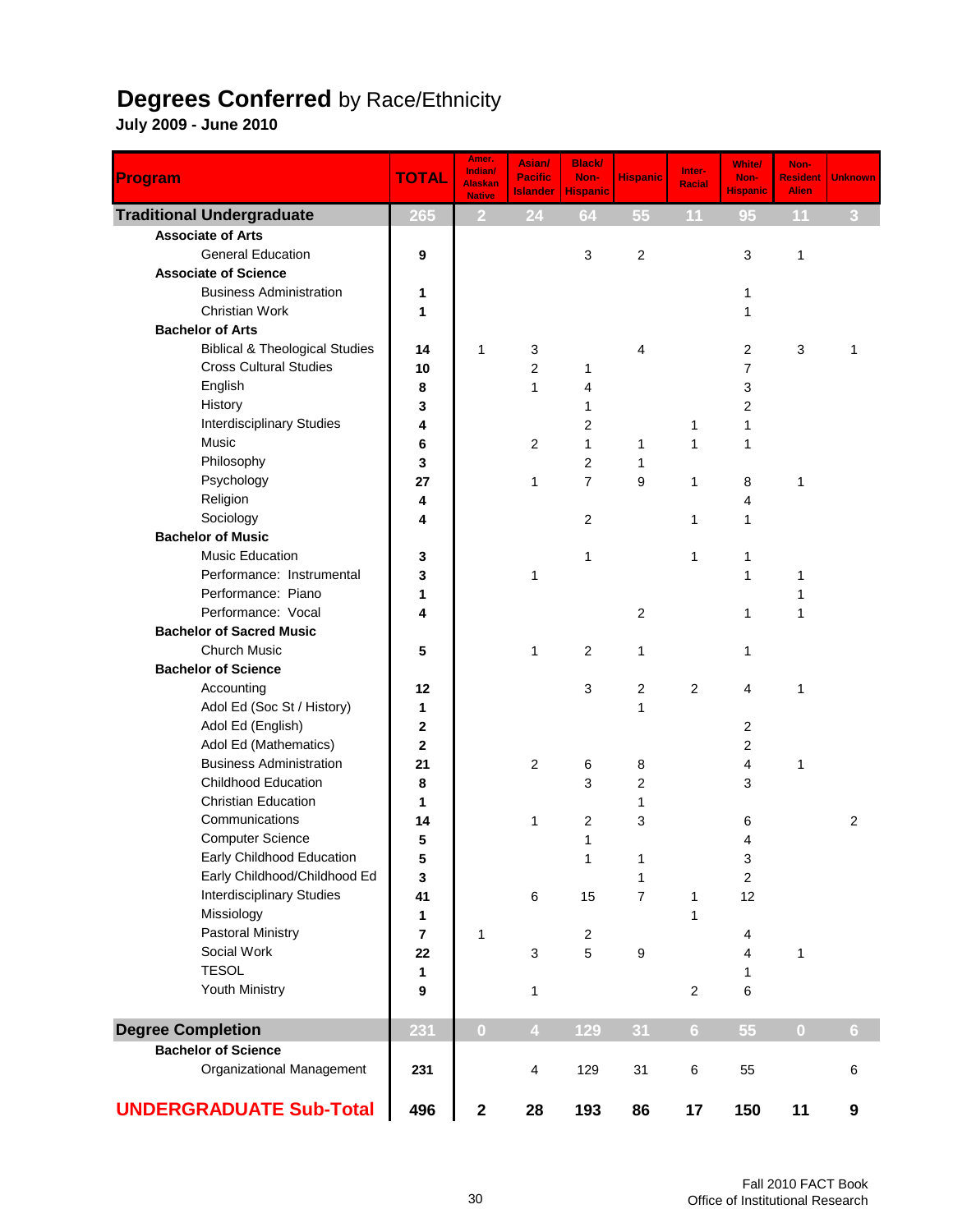#### **Degrees Conferred** by Race/Ethnicity (continued)

| Program                                    | <b>TOTAL</b>   | Amer.<br>Indian/<br><b>Alaskan</b><br><b>Native</b> | Asian/<br><b>Pacific</b><br><b>Islander</b> | <b>Black/</b><br>Non-<br><b>Hispanic</b> | <b>Hispanic</b> | Inter-<br><b>Racial</b> | <b>White/</b><br>Non-<br><b>Hispanic</b> | Non-<br><b>Resident</b><br><b>Alien</b> | <b>Unknown</b>    |
|--------------------------------------------|----------------|-----------------------------------------------------|---------------------------------------------|------------------------------------------|-----------------|-------------------------|------------------------------------------|-----------------------------------------|-------------------|
| <b>Alliance Theological Seminary</b>       | 88             | $\bf{0}$                                            | 21                                          | 25                                       | 14              |                         | 21                                       | 6                                       | $\left( 0\right)$ |
| <b>Master of Arts</b>                      |                |                                                     |                                             |                                          |                 |                         |                                          |                                         |                   |
| <b>Biblical Literature</b>                 | 11             |                                                     | 4                                           | 2                                        | 1               |                         | 4                                        |                                         |                   |
| <b>Intercultural Studies</b>               | 6              |                                                     | 2                                           |                                          |                 |                         | 4                                        |                                         |                   |
| <b>Master of Professional Studies</b>      | 27             |                                                     | 5                                           | 6                                        | 9               | 1                       | 5                                        | $\mathbf{1}$                            |                   |
| <b>Master of Divinity</b>                  | 44             |                                                     | 10                                          | 17                                       | 4               |                         | 8                                        | 5                                       |                   |
| <b>Alliance Grad. School of Counseling</b> | 49             |                                                     | $\overline{7}$                              | 15                                       | 11              | $\overline{0}$          | 14                                       | $\Omega$                                |                   |
| <b>Master of Arts</b>                      |                |                                                     |                                             |                                          |                 |                         |                                          |                                         |                   |
| Marriage & Family Therapy                  | $\overline{2}$ |                                                     |                                             | 2                                        |                 |                         |                                          |                                         |                   |
| Mental Health Counseling                   | 47             | 1                                                   | $\overline{7}$                              | 13                                       | 11              |                         | 14                                       |                                         | 1                 |
| <b>School of Business &amp; Leadership</b> | 45             | $\overline{0}$                                      | $\overline{0}$                              | 33                                       | $\overline{2}$  | $\Omega$                | $\overline{5}$                           | $\overline{0}$                          | $\overline{5}$    |
| <b>Master of Business Administration</b>   | 11             |                                                     |                                             | 6                                        | $\mathbf{1}$    |                         | $\overline{2}$                           |                                         | $\overline{2}$    |
| <b>Master of Science in Org Ldrshp</b>     | 34             |                                                     |                                             | 27                                       | $\mathbf{1}$    |                         | 3                                        |                                         | 3                 |
| <b>School of Education</b>                 | 10             | $\overline{0}$                                      | $\overline{0}$                              | $\overline{4}$                           | 4               | $\Omega$                | $\overline{5}$                           | $\mathbf{0}$                            | $\overline{0}$    |
| <b>Master of Science</b>                   |                |                                                     |                                             |                                          |                 |                         |                                          |                                         |                   |
| <b>Childhood Education</b>                 | 6              |                                                     |                                             | 2                                        | $\mathbf{1}$    |                         | 3                                        |                                         |                   |
| Inclusive Education                        | 1              |                                                     |                                             | 1                                        |                 |                         |                                          |                                         |                   |
| Special Education                          | 3              |                                                     |                                             | 1                                        |                 |                         | 2                                        |                                         |                   |
| <b>GRADUATE SUB-TOTAL</b>                  | 192            | 1                                                   | 28                                          | 77                                       | 28              | 1                       | 45                                       | 6                                       | 6                 |
| Total                                      | 688            | 3                                                   | 56                                          | 270                                      | 114             | 18                      | 195                                      | 17                                      | 15                |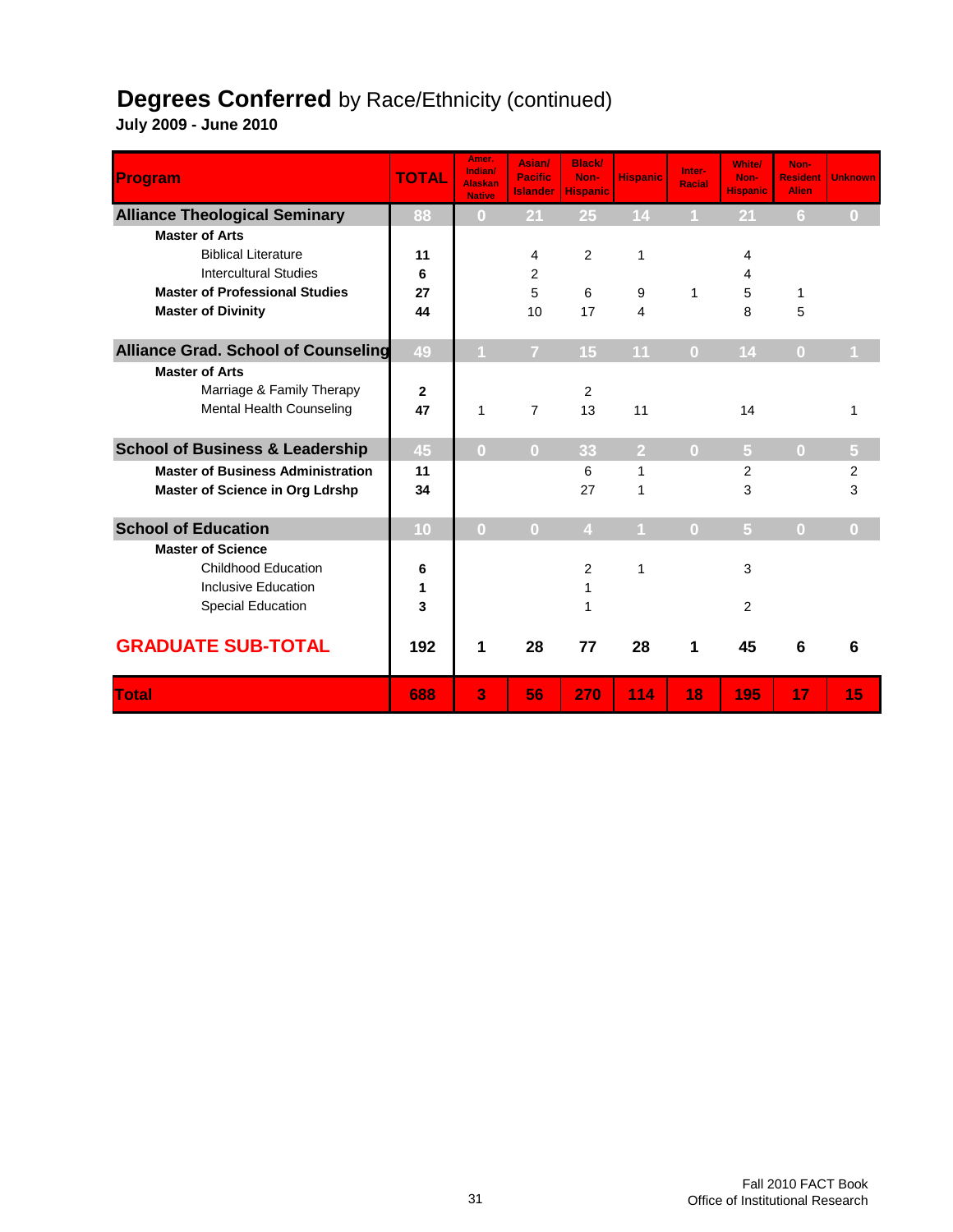#### **Fall 2010 Traditional Undergraduate Admissions**

|                                |                                   | <b>Total</b> |                 | <b>Rockland</b> |             | <b>Manhattan</b> |                |  |
|--------------------------------|-----------------------------------|--------------|-----------------|-----------------|-------------|------------------|----------------|--|
| <b>Applicants</b>              |                                   | N            | %               | N               | %           | N                | %              |  |
|                                |                                   |              |                 |                 |             |                  |                |  |
| Applied                        |                                   | 1708         |                 | 1177            |             | 531              |                |  |
| <b>Completed Applications</b>  |                                   | 1024         | 60.0            | 695             | 59.0        | 329              | 62.0           |  |
| <b>Incomplete Applications</b> |                                   | 684          | 40.0            | 482             | 41.0        | 202              | 38.0           |  |
| Admitted*                      |                                   | 1019         | 99.5            | 691             | 99.4        | 328              | 99.7           |  |
| Enrolled*                      |                                   | 575          | 56.2            | 341             | 49.1        | 234              | 71.1           |  |
|                                |                                   |              |                 |                 |             |                  |                |  |
|                                | <b>FTF</b>                        | 325          | 56.5            | 214             | 62.8        | 111              | 47.4           |  |
| FTF / Transfer                 | Transfer                          | 250          | 43.5            | 127             | 37.2        | 123              | 52.6           |  |
|                                |                                   |              |                 |                 |             |                  |                |  |
| Gender                         | Female                            | 338          | 58.8            | 192             | 56.3        | 146              | 62.4           |  |
|                                | Male                              | 237          | 41.2            | 149             | 43.7        | 88               | 37.6           |  |
|                                |                                   |              |                 |                 |             |                  |                |  |
|                                | Amer Indian / Alaskan Nat         | 0<br>59      | $0.0\,$<br>10.3 | 0<br>37         | 0.0<br>10.9 | 0<br>22          | $0.0\,$<br>9.4 |  |
|                                | Asian<br>Black / African American | 174          | 30.3            | 91              | 26.7        | 83               | 35.5           |  |
|                                | Hispanic / Latino                 | 151          | 26.3            | 68              | 19.9        | 83               | 35.5           |  |
| Race / Ethnicity               | Nat Hawaiian / Pac Island         | 0            | 0.0             | 0               | 0.0         | 0                | 0.0            |  |
|                                | Two or More Races                 | 20           | 3.5             | 8               | 2.3         | 12               | 5.1            |  |
|                                | White                             | 120          | 20.9            | 113             | 33.1        | $\overline{7}$   | 3.0            |  |
|                                | Non-Resident Alien                | 26           | 4.5             | 12              | 3.5         | 14               | 6.0            |  |
|                                | Unknown                           | 25           | 4.3             | 12              | 3.5         | 13               | 5.6            |  |
|                                |                                   |              |                 |                 |             |                  |                |  |
|                                | ESL                               | 21           | 3.7             | $\pmb{0}$       | 0.0         | 21               | 9.0            |  |
|                                | Non-matriculated                  | 7            | 1.2             | 6               | 1.8         | 1                | 0.4            |  |
|                                | Pending CELT                      | 1            | 0.2             | 0               | 0.0         | 1                | 0.4            |  |
| Pre-nursing freshman           |                                   | 9            | 1.6             | 9               | 2.6         | 0                | $0.0\,$        |  |
| Acceptance                     | Pre-nursing transfer              | 32           | 5.6             | 32              | 9.4         | 0                | $0.0\,$        |  |
| Code<br>Provisional            |                                   | 181          | 31.5            | 87              | 25.5        | 94               | 40.2           |  |
|                                | Provisional HEOP                  | 14           | 2.4             | 14              | 4.1         | 0                | $0.0\,$        |  |
|                                | Regular                           | 261          | 45.4            | 145             | 42.5        | 116              | 49.6           |  |
|                                | Regular honors                    | 17           | 3.0             | 17              | 5.0         | 0                | 0.0            |  |
|                                | Regular limited # hrs             | 32           | 5.6             | 31              | 9.1         | 1                | 0.4            |  |



*\* Admitted & enrolled percentages based on number of completed applications Source: Office of Admissions*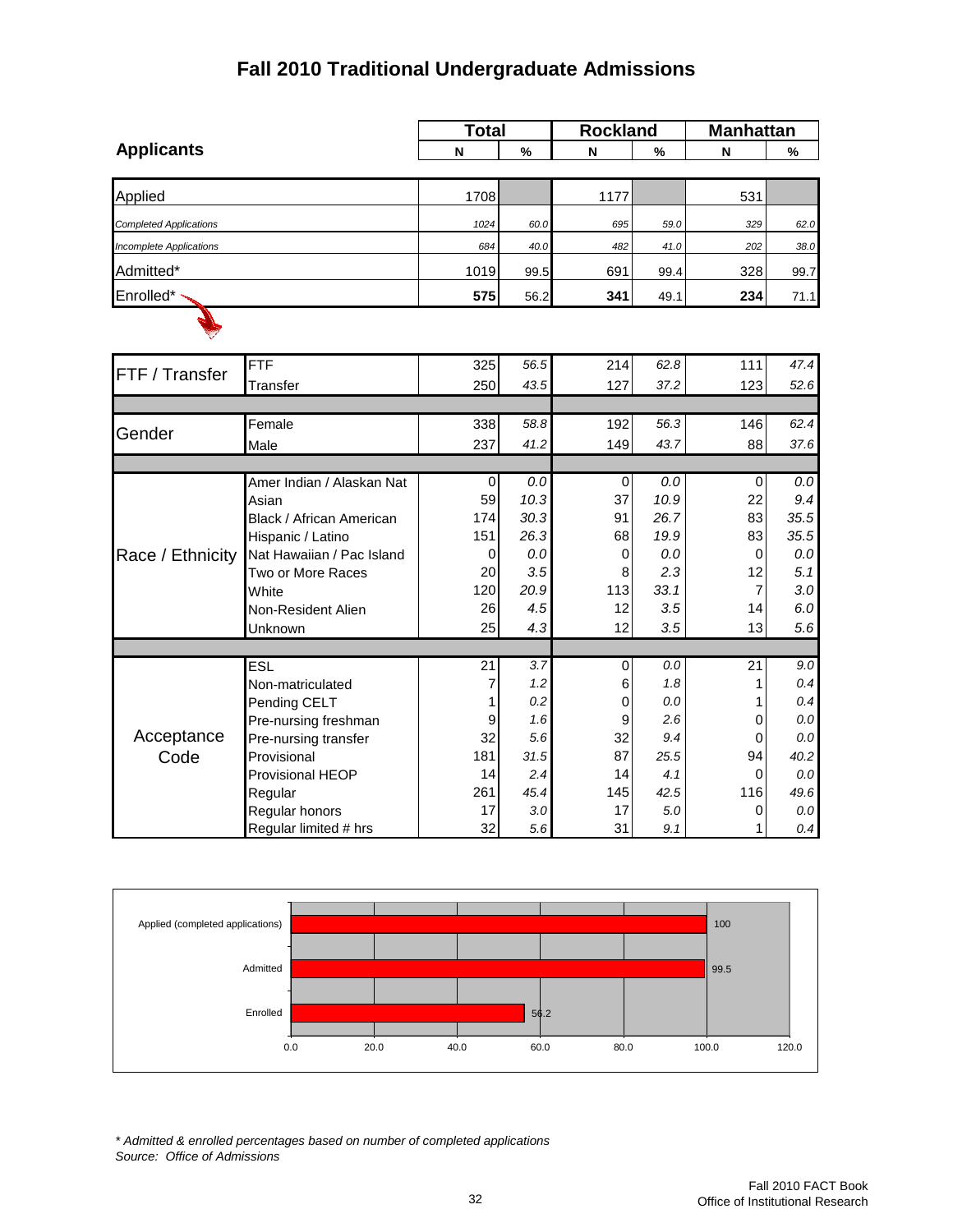#### **First-Time Full-Time Freshmen (FTFTF) & First-Time Freshmen (FTF)**

|                 |                                          |              |                |          | <b>Bachelor</b> |               |                |               | <b>Bachelor &amp; Associate</b> |      |                |                                                                                                                                                                  |          |               |
|-----------------|------------------------------------------|--------------|----------------|----------|-----------------|---------------|----------------|---------------|---------------------------------|------|----------------|------------------------------------------------------------------------------------------------------------------------------------------------------------------|----------|---------------|
|                 | <b>FTF</b>                               |              | <b>TOTAL</b>   |          | <b>Rockland</b> |               | <b>NYC</b>     |               | <b>TOTAL</b>                    |      |                |                                                                                                                                                                  |          |               |
|                 |                                          |              | 259            |          | 174             |               | 85             |               | 325                             |      |                |                                                                                                                                                                  |          |               |
|                 |                                          |              | N              | %        | N               | $\frac{9}{6}$ | N              | $\frac{9}{6}$ | N                               | %    | N              | $\frac{9}{6}$                                                                                                                                                    | N        | $\frac{9}{6}$ |
| Gender          | Female                                   |              | 139            | 53.7     | 93              | 53.4          | 46             | 54.1          | 186                             | 57.2 | 120            | 56.1                                                                                                                                                             | 66       | 59.5          |
|                 | Male                                     |              | 120            | 46.3     | 81              | 46.6          | 39             | 45.9          | 139                             | 42.8 | 94             | 43.9                                                                                                                                                             | 45       | 40.5          |
|                 |                                          |              |                |          |                 |               |                |               |                                 |      |                |                                                                                                                                                                  |          |               |
|                 | Amer Ind / Alask Nat                     |              | $\Omega$       | 0.0      | $\Omega$        | 0.0           | $\Omega$       | 0.0           | $\Omega$                        | 0.0  | $\Omega$       | 0.0                                                                                                                                                              | $\Omega$ | 0.0           |
|                 | Asian                                    |              | 20             | 7.7      | 13              | 7.5           | $\overline{7}$ | 8.2           | 25                              | 7.7  | 15             | 7.0                                                                                                                                                              | 10       | 9.0           |
|                 | Black / Afr Amer                         |              | 71             | 27.4     | 45              | 25.9          | 26             | 30.6          | 92                              | 28.3 | 59             | 27.6                                                                                                                                                             | 33       | 29.7          |
| Race /          | Hispanic / Latino                        |              | 72             | 27.8     | 37              | 21.3          | 35             | 41.2          | 96                              | 29.5 | 49             | 22.9                                                                                                                                                             | 47       | 42.3          |
|                 | Nat Hawaii / Pac Isl                     |              | 0              | 0.0      | $\Omega$        | 0.0           | $\Omega$       | 0.0           | $\Omega$                        | 0.0  | 0              | 0.0                                                                                                                                                              | $\Omega$ | 0.0           |
| Ethnicity       | Two or More Races                        |              | 9              | 3.5      | 5               | 2.9           | 4              | 4.7           | 11                              | 3.4  | 6              | 2.8                                                                                                                                                              | 5        | 4.5           |
|                 | White                                    |              | 27.4<br>71     |          | 67              | 38.5          | 4              | 4.7           | 81                              | 24.9 | 77             | 36.0                                                                                                                                                             | 4        | 3.6           |
|                 | Non-Resident Alien                       |              | 9              | 3.5<br>3 |                 | 1.7           | 6              | 7.1           | 9                               | 2.8  | 3              | 1.4                                                                                                                                                              | 6        | 5.4           |
|                 | Unknown                                  |              | 7              | 2.7      | 4               | 2.3           | 3              | 3.5           | 11                              | 3.4  | 5              | 2.3                                                                                                                                                              | 6        | 5.4           |
|                 |                                          |              |                |          |                 |               |                |               |                                 |      |                |                                                                                                                                                                  |          |               |
| Load            | <b>FT</b>                                |              | 252            | 97.3     | 173             | 99.4          | 79             | 92.9          | 314                             | 96.6 | 212            | 99.1                                                                                                                                                             | 102      | 91.9          |
|                 | PT                                       |              | $\overline{7}$ | 2.7      | 1               | 0.6           | 6              | 7.1           | 11                              | 3.4  | $\overline{2}$ | 0.9                                                                                                                                                              | 9        | 8.1           |
|                 |                                          |              |                |          |                 |               |                |               |                                 |      |                |                                                                                                                                                                  |          |               |
|                 | Average Verbal                           |              | 458            |          | 465             |               | 434            |               | 455                             |      |                |                                                                                                                                                                  |          |               |
|                 | 25th %ile - Verbal<br>75th %ile - Verbal |              | 400<br>510     |          | 400<br>520      |               | 383<br>480     |               | 390<br>505                      |      |                |                                                                                                                                                                  |          |               |
| <b>SAT</b>      | Average Math                             |              | 449            |          | 456             |               | 422            |               | 448                             |      |                |                                                                                                                                                                  |          |               |
| Scores          | 25th %ile - Math                         |              | 370            |          | 380             |               | 343            |               | 370                             |      |                |                                                                                                                                                                  |          |               |
|                 | 75th %ile - Math                         |              | 520            |          | 520             |               | 468            |               | 520                             |      |                |                                                                                                                                                                  |          |               |
|                 | Average Combined                         |              | 906            |          | 921             |               | 856            |               | 903                             |      |                |                                                                                                                                                                  |          |               |
|                 | <b>Percent Reporting</b>                 |              | 70.7           |          | 82.2            |               | 47.1           |               | 69.2                            |      |                |                                                                                                                                                                  | 46.8     |               |
| <b>ACT/SAT^</b> | Average Combined                         |              | 910            |          | 926             |               | 849            |               | 906                             |      |                | <b>NYC</b><br>214<br>111<br>462<br>430<br>400<br>380<br>510<br>478<br>455<br>425<br>380<br>340<br>520<br>480<br>917<br>856<br>80.8<br>921<br>851<br>47.7<br>91.1 |          |               |
|                 | <b>Percent Reporting</b>                 | 77.6<br>92.0 |                | 48.2     |                 | 76.3          |                |               | <b>Rockland</b>                 |      |                |                                                                                                                                                                  |          |               |

|                 |                                  |                 |                                 | <b>Bachelor</b> |               |             |               | <b>Bachelor &amp; Associate</b> |              |      |            |               |            |               |
|-----------------|----------------------------------|-----------------|---------------------------------|-----------------|---------------|-------------|---------------|---------------------------------|--------------|------|------------|---------------|------------|---------------|
|                 | <b>FTFTF</b>                     | <b>TOTAL</b>    |                                 | <b>Rockland</b> |               | <b>NYC</b>  |               |                                 | <b>TOTAL</b> |      | Rockland   |               | <b>NYC</b> |               |
|                 |                                  | 252             |                                 | 173             |               | 79          |               |                                 | 314          |      | 212        |               | 102        |               |
|                 |                                  | N               | $\frac{9}{6}$                   | N               | $\frac{9}{6}$ | N           | $\frac{9}{6}$ |                                 | N            | %    | N          | $\frac{9}{6}$ | N          | $\frac{9}{6}$ |
| Gender          | Female                           | 137             | 54.4                            | 93              | 53.8          | 44          | 55.7          |                                 | 181          | 57.6 | 119        | 56.1          | 62         | 60.8          |
|                 | Male                             | 115             | 45.6                            | 80              | 46.2          | 35          | 44.3          |                                 | 133          | 42.4 | 93         | 43.9          | 40         | 39.2          |
|                 |                                  |                 |                                 |                 |               |             |               |                                 |              |      |            |               |            |               |
|                 | Amer Ind / Alask Nat             | $\Omega$        | 0.0                             | $\Omega$        | 0.0           | $\mathbf 0$ | 0.0           |                                 | $\mathbf 0$  | 0.0  | 0          | 0.0           | $\Omega$   | 0.0           |
|                 | Asian                            | 20              | 7.9<br>27.4<br>69<br>27.8<br>70 |                 | 7.5           | 7           | 8.9           |                                 | 25           | 8.0  | 15         | 7.1           | 10         | 9.8           |
|                 | Black / Afr Amer                 |                 |                                 |                 | 26.0          | 24          | 30.4          |                                 | 90           | 28.7 | 59         | 27.8          | 31         | 30.4          |
| Race /          | Hispanic / Latino                |                 |                                 |                 | 21.4          | 33          | 41.8          |                                 | 92           | 29.3 | 49         | 23.1          | 43         | 42.2          |
|                 | Nat Hawaii / Pac Isl             | $\Omega$<br>0.0 |                                 | $\Omega$        | 0.0           | $\Omega$    | 0.0           |                                 | $\Omega$     | 0.0  | $\Omega$   | 0.0           | $\Omega$   | 0.0           |
| Ethnicity       | Two or More Races                | 8               | 3.2                             |                 | 2.9           | 3           | 3.8           |                                 | 10           | 3.2  | 6          | 2.8           | 4          | 3.9           |
|                 | White                            | 69              | 27.4                            | 66              | 38.2          | 3           | 3.8           |                                 | 78           | 24.8 | 75         | 35.4          | 3          | 2.9           |
|                 | Non-Resident Alien               | 9               | 3.6                             | 3               | 1.7           | 6           | 7.6           |                                 | 9            | 2.9  | 3          | 1.4           | 6          | 5.9           |
|                 | Unknown                          | 7               | 2.8                             | 4               | 2.3           | 3           | 3.8           |                                 | 10           | 3.2  | 5          | 2.4           | 5          | 4.9           |
|                 |                                  |                 |                                 |                 |               |             |               |                                 |              |      |            |               |            |               |
|                 | Average Verbal                   | 458             |                                 | 465             |               | 434         |               |                                 | 455          |      | 463        |               | 430        |               |
|                 | 25th %ile - Verbal               | 400             |                                 | 400             |               | 383         |               | 393                             |              | 400  |            | 380           |            |               |
| <b>SAT</b>      | 75th %ile - Verbal               | 510             |                                 | 520             |               | 480         |               | 508                             |              |      | 510        |               | 478        |               |
|                 | Average Math<br>25th %ile - Math | 450             |                                 | 458<br>388      |               | 422<br>343  |               |                                 | 449<br>370   |      | 456<br>380 |               | 425<br>340 |               |
| <b>Scores</b>   | 75th %ile - Math                 | 370<br>520      |                                 | 520             |               | 468         |               |                                 | 520          |      | 520        |               | 480        |               |
|                 | Average Combined                 | 908             |                                 | 923             |               | 856         |               |                                 | 904          |      | 919        |               | 856        |               |
|                 | <b>Percent Reporting</b>         | 72.2            |                                 | 82.1            |               | 50.6        |               |                                 | 71.3         |      | 81.1       |               | 51.0       |               |
| <b>ACT/SAT^</b> | <b>Average Combined</b>          | 912             |                                 | 928             |               | 849         |               |                                 | 907          |      | 923        |               | 851        |               |
|                 | <b>Percent Reporting</b>         |                 | 79.4                            |                 | 91.9          | 51.9        |               |                                 | 78.7         |      | 91.5       |               | 52.0       |               |

*\* Includes degree-seeking students only. Does not include 1 non-degree seeking FTF.*

*^ Includes SAT equivalents of ACT scores when only ACT scores have been submitted.*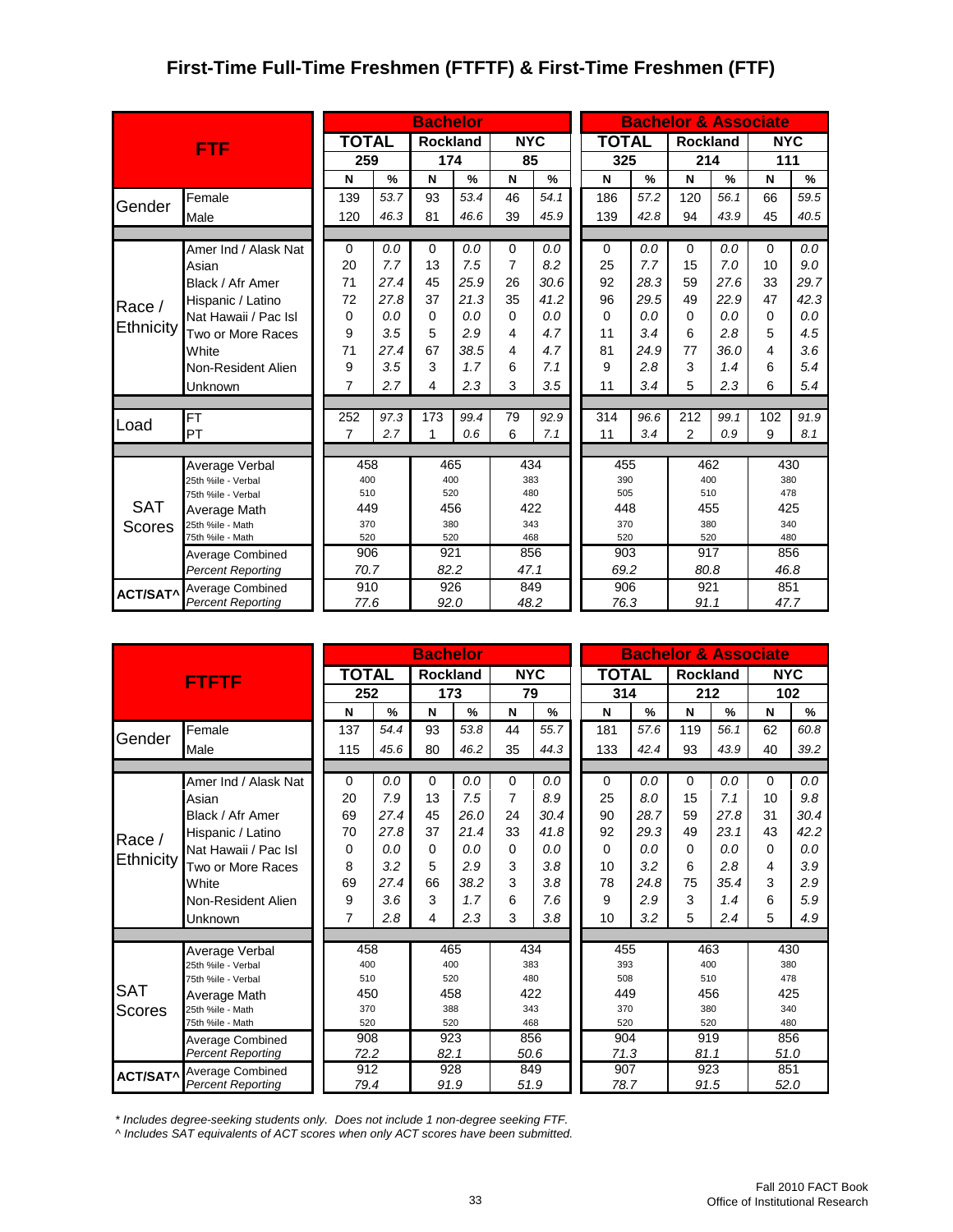| <b>Faculty</b> |
|----------------|
|----------------|

|                           | <b>Instructional Faculty (FT)</b> |     |          |                                      |    |                                      |    |                  |                          |     | <b>Instructional Faculty</b><br>(PT) |        |    |                  | <b>TOTAL</b><br><b>Instructional</b> |     | Admin          |     | <b>Emeritus</b> |     |
|---------------------------|-----------------------------------|-----|----------|--------------------------------------|----|--------------------------------------|----|------------------|--------------------------|-----|--------------------------------------|--------|----|------------------|--------------------------------------|-----|----------------|-----|-----------------|-----|
|                           | <b>Instructor</b>                 |     |          | <b>Assistant</b><br><b>Professor</b> |    | <b>Associate</b><br><b>Professor</b> |    | <b>Professor</b> | <b>Sub Total Adjunct</b> |     |                                      | Other* |    | <b>Sub Total</b> | <b>Faculty</b>                       |     | <b>Faculty</b> |     |                 |     |
| <b>Total</b>              | 16                                |     |          | 33                                   |    | 37<br>172<br>24<br>110<br>8          |    | 290<br>180       |                          | 31  |                                      | 28     |    |                  |                                      |     |                |     |                 |     |
| Female                    | 11                                | 69% | 19       | 58%                                  | 6  | 25%                                  | 14 | 38%              | 50                       | 45% | 78                                   | 4      | 82 | 46%              | 132                                  | 46% | 17             | 55% | 6               | 21% |
| Male                      | 5                                 | 31% | 14       | 42%                                  | 18 | 75%                                  | 23 | 62%              | 60                       | 55% | 94                                   | 4      | 98 | 54%              | 158                                  | 54% | 14             | 45% | 22              | 79% |
| Amer Ind/<br>Alaska Nat   | $\Omega$                          | 0%  | $\Omega$ | 0%                                   | 0  | 0%                                   | 0  | 0%               | 0                        | 0%  | 0                                    | 1      |    | 1%               |                                      | 0%  | $\Omega$       | 0%  | 0               | 0%  |
| Asian                     | 0                                 | 0%  | 4        | 12%                                  | 4  | 17%                                  | 6  | 16%              | 14                       | 13% | 17                                   | 0      | 17 | 9%               | 31                                   | 11% | $\overline{2}$ | 6%  |                 | 4%  |
| Black/African<br>American | 5                                 | 31% | 6        | 18%                                  | 6  | 25%                                  | 5  | 14%              | 22                       | 20% | 42                                   | 0      | 42 | 23%              | 64                                   | 22% | 7              | 23% | 2               | 7%  |
| Hispanic/<br>Latino       | 3                                 | 19% | 5        | 15%                                  | 2  | 8%                                   |    | 3%               | 11                       | 10% | 24                                   | 3      | 27 | 15%              | 38                                   | 13% | 3              | 10% | 0               | 0%  |
| Nonresident<br>Alien      | $\Omega$                          | 0%  |          | 3%                                   | 0  | 0%                                   | 0  | 0%               |                          | 1%  | 0                                    | 4      |    | 1%               | 2                                    | 1%  | 0              | 0%  | 0               | 0%  |
| White                     | 8                                 | 50% | 17       | 52%                                  | 12 | 50%                                  | 25 | 68%              | 62                       | 56% | 89                                   | 3      | 92 | 51%              | 154                                  | 53% | 19             | 61% | 25              | 89% |

#### **Highest Degree of FT Instructional Faculty (N=110)**



*\* Non-instructional faculty or staff teaching as adjuncts*

*Data provided by Human Resources (all except Emeritus) & the Provost's Office (Emeritus) Table contains faculty from all sites*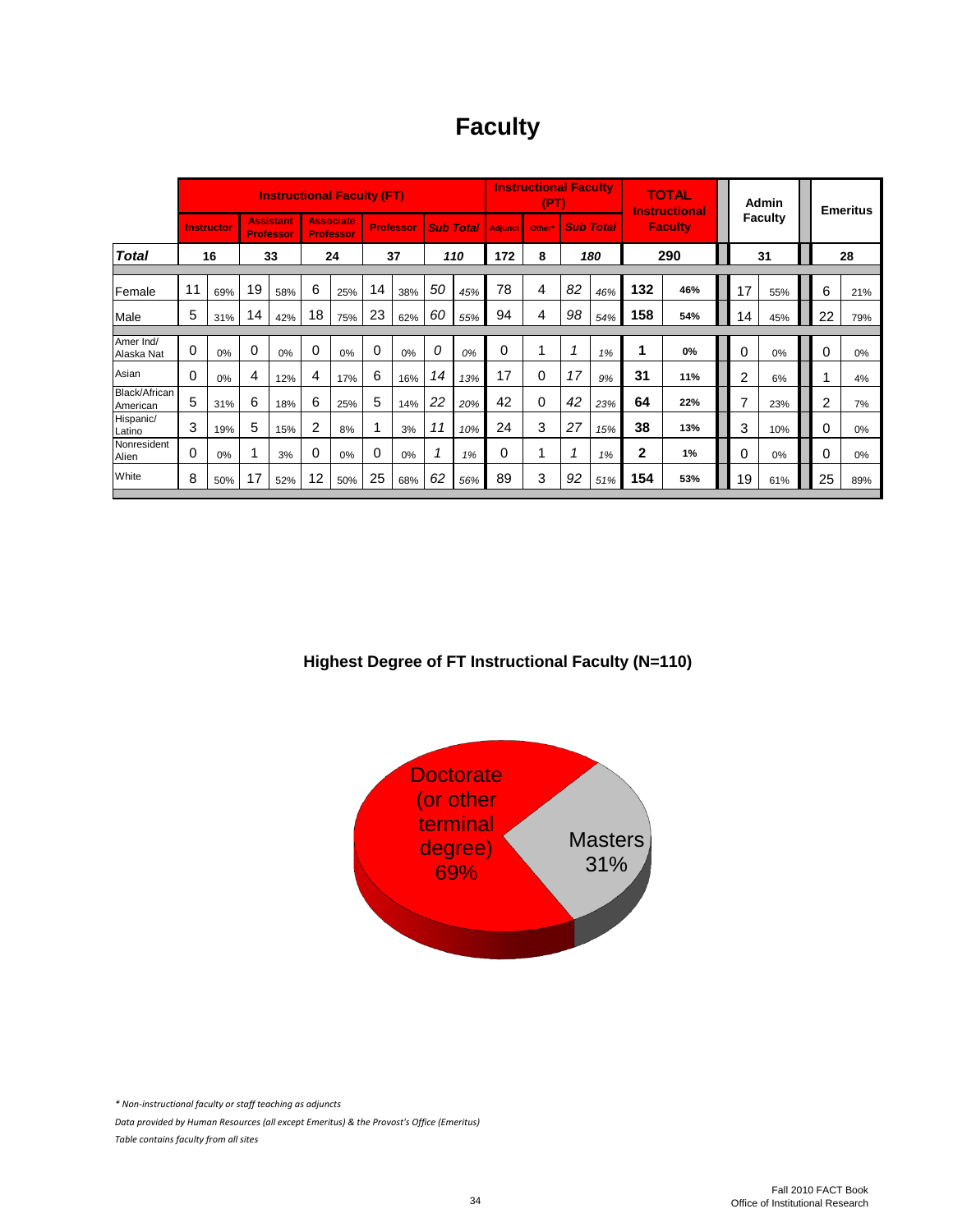# **Facilities**

| <b>Structures Owned/Rented</b>            | # Firs                  | <b>Sq Ft</b> | <b>Primary Functions</b>                                     |
|-------------------------------------------|-------------------------|--------------|--------------------------------------------------------------|
| <b>Rockland Campus (South Nyack)</b>      |                         | 463,513      |                                                              |
| Air Structure                             | 1                       | 27,600       | Gymnasium                                                    |
| <b>Bailey Library</b>                     | 2                       | 21,409       | Library, Offices, Labs                                       |
| <b>Barney Hall</b>                        | 3                       | 12,384       | <b>Student Housing</b>                                       |
| <b>Bell Tower House</b>                   | 2                       | 2,375        | Offices                                                      |
| Berachah                                  | 2                       | 3,220        | <b>Staff Housing</b>                                         |
| <b>Bethany Hall</b>                       | 2.5                     | 5,525        | Women's Housing                                              |
| Bethel                                    | 2                       | 2,155        | Closed                                                       |
| Bethesda                                  | 2                       | 3,795        | <b>Staff Housing</b>                                         |
| <b>Betty Knopp House</b>                  | 3                       | 6,000        | Offices                                                      |
| <b>Betty Olsen House</b>                  | 2                       | 2,640        | <b>Student Center</b>                                        |
| Boon Campus Center                        | 4                       | 40,093       | Dining, Classrooms, Offices, Post Office, Bookstore, Nursing |
| Bowman Gym                                | 2                       | 16,007       | Gymnasium & Athletic Offices                                 |
| <b>Bradley Property House</b>             | 2                       | 3,427        | President's Residence                                        |
| <b>Bradley Property Barn</b>              | 2                       | 2,199        | <b>Staff Housing</b>                                         |
| <b>Brewer</b>                             | 2                       | 2,496        | <b>Staff Housing</b>                                         |
| <b>Christie Hall</b>                      | 5                       | 42,267       | Dormitory, Offices                                           |
| <b>Driscoll Cottage</b>                   | 3                       | 5,763        | Missionary-In-Residence (MIR) Housing, Staff Housing         |
| Dunbar Hall                               | 2                       | 10,999       | <b>Student Housing</b>                                       |
| Duplex                                    | 1.5                     | 3,978        | <b>Staff Housing</b>                                         |
| Gables                                    | 2.5                     | 2,195        | <b>Staff Housing</b>                                         |
| Griswold Cottage                          | $\boldsymbol{2}$        | 4,280        | <b>Staff Housing</b>                                         |
| Harmony Hall                              | 3                       | 5,876        | <b>Women's Dormitory</b>                                     |
| Hillside Terrace #8 & 10                  | 3                       | 13,488       | <b>Student Housing</b>                                       |
| Hillside Terrace #12                      | 3                       | 9,744        | <b>Student Housing</b>                                       |
| Hilltop (Rented)                          | $\overline{\mathbf{c}}$ | 26,000       | Classrooms, Offices, Auditorium, Labs, Fitness Center        |
| Jaffray Hall                              | 3                       | 27,002       | <b>Student Housing</b>                                       |
| Lookout                                   | 2                       | 2,179        | Offices                                                      |
| <b>Maintenance Building</b>               | 1                       | 4,049        | Offices, Shop & Garage                                       |
| <b>Moseley Hall</b>                       | 4                       | 47,552       | Dormitory, Classrooms, Offices                               |
| <b>Music Education Building</b>           | 2                       | 1,799        | Classrooms, Offices                                          |
| Oakwood Apartments                        | 1                       | 900          | <b>Staff Housing</b>                                         |
| Pardington Annex                          | 2                       | 1,750        | <b>Practice Rooms</b>                                        |
| Pardington Hall                           | 5                       | 16,744       | Auditorium, Classrooms, Offices                              |
| Roseberry                                 | 2                       | 5,916        | <b>Staff Offices</b>                                         |
| Shepherd Hall                             | 3                       | 10,707       | <b>Student Housing</b>                                       |
| Shingles (Sunnyside)                      | 2                       | 1,667        | <b>Staff Housing</b>                                         |
| Shuman Hall                               | 3                       | 15,896       | Offices, Conference Rooms                                    |
| Simpson Hall                              | 5                       | 44,652       | Dormitory, Classrooms & Offices                              |
| Sky Island Lodge                          | 2                       | 6,785        | Classrooms, Offices                                          |
| <b>Rockland Campus (Upper Nyack)</b>      |                         | 53,369       |                                                              |
| ATS Main Building                         | 3                       | 53,369       | Offices, Auditorium, Classrooms, Faculty Offices, Library    |
|                                           |                         |              |                                                              |
| <b>Manhattan Campus</b>                   |                         | 79,400       |                                                              |
| 93 Worth/335 Broadway                     | $\overline{2}$          | 13,500       | NCATS/NYC Offices, Auditorium, Classrooms                    |
| 361 Broadway                              | 8                       | 65,900       | NCATS/NYC Offices, Classrooms, Library                       |
| <b>Washington, D. C. Campus</b>           |                         | 4,232        |                                                              |
| Hall of the States, 444 N. Capitol Street | 1                       | 4,232        | NCDC Offices, Classrooms                                     |
|                                           |                         |              | Acreage - South Nyack: 86                                    |
|                                           |                         |              | Acreage - Upper Nyack: 39                                    |
|                                           |                         |              |                                                              |

**GRAND TOTAL**

**600,514**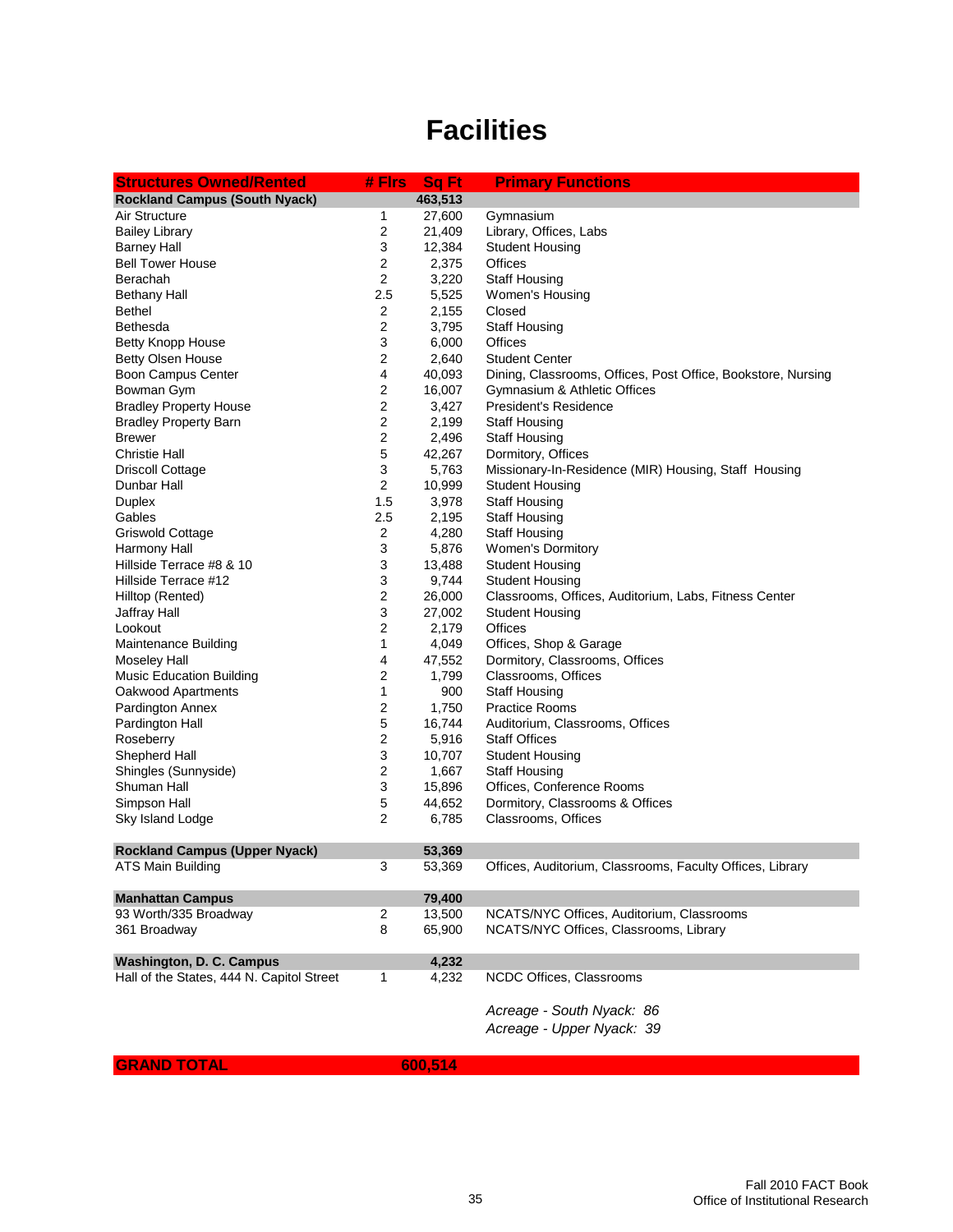# **Student Housing**

| <b>Undergraduate</b>       |                 |  |  |  |
|----------------------------|-----------------|--|--|--|
| <b>Facility</b>            | <b>Capacity</b> |  |  |  |
| Bethany                    | 21              |  |  |  |
| <b>Christie Hall</b>       | 193             |  |  |  |
| <b>Dunbar Apartments</b>   | 60              |  |  |  |
| Harmony                    | 33              |  |  |  |
| <b>Jaffray Hall</b>        | 35              |  |  |  |
| <b>Moseley Hall</b>        | 210             |  |  |  |
| Simpson Hall               | 201             |  |  |  |
| <b>Total Dorm Capacity</b> |                 |  |  |  |

| <b>Graduate</b>              |                        |
|------------------------------|------------------------|
| <b>Facility</b>              | <b>Apartment Units</b> |
| <b>Barney Hall</b>           | 9                      |
| Jaffray Hall                 | 25                     |
| <b>Hillside Apartments</b>   | 22                     |
| Shepherd Hall                | 9                      |
| <b>Total Apartment Units</b> | 65                     |

Source: Auxiliary & Conference Services